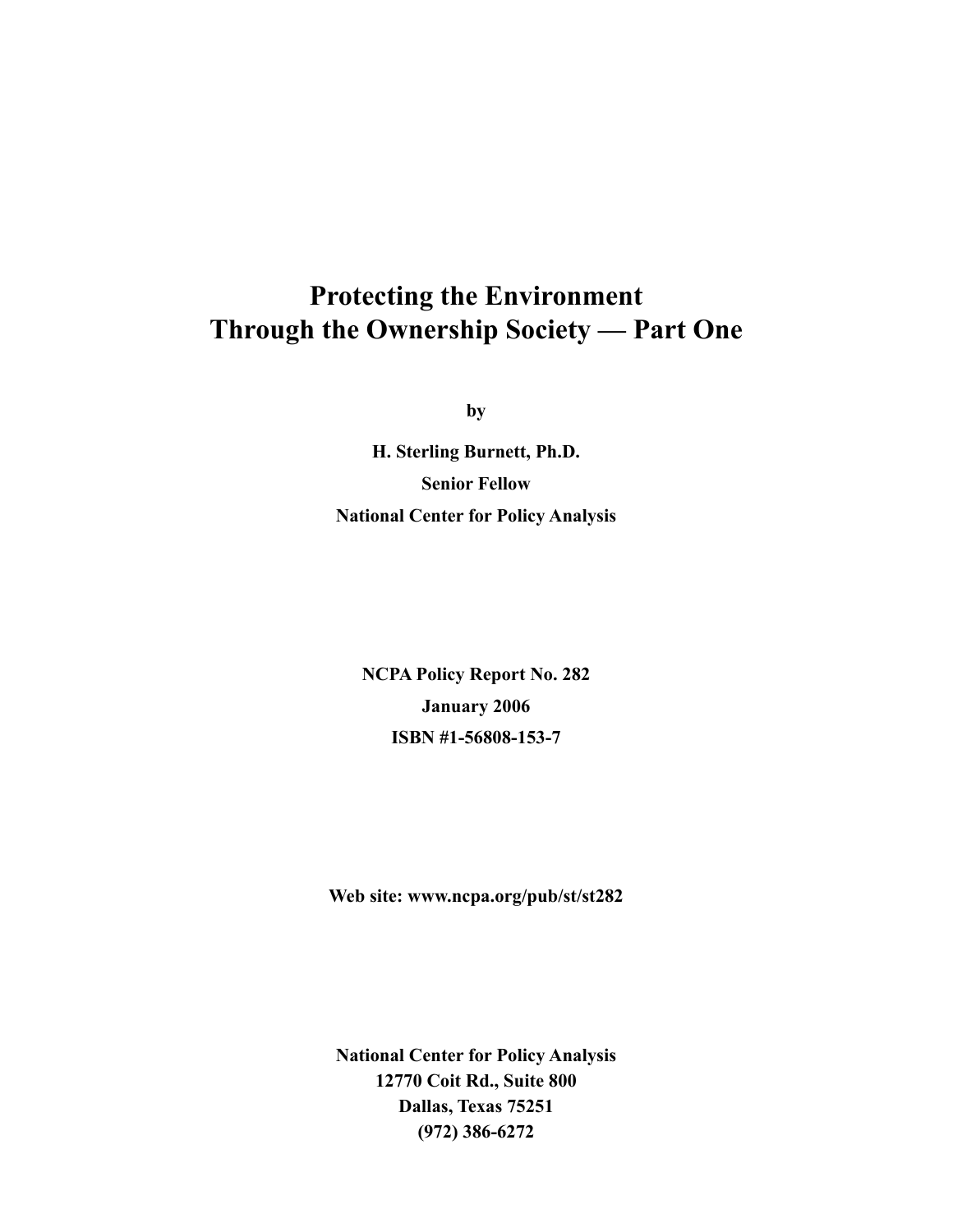### **Executive Summary**

President George W. Bush has promoted the "Ownership Society" as a solution to a variety of public policy issues including health care, housing and retirement. The idea is that the welfare of individuals (and thus the nation) is best served by and directly related to, the ability of people to control their own lives and chart their own course toward goals they have chosen. This concept can be extended to environmental issues.

Americans traditionally relied on the common law to defend themselves, their property and the surrounding environment. But in the modern age we have substituted collective decision-making for individual decision-making with respect to many environmental issues. This change in turn has created perverse incentives that (ironically) have led to environmental harm. When land and resources are owned in common, everyone bears the cost of their abuse, not just those who cause the harm. Conversely, those who conserve resources reap only a small portion of the benefits of their action, while making more resources available to those who abuse them. The source of these perverse incentives is lack of ownership. Resources that have no owner have no protector or defender. As a result, self-interested behavior may reduce its value. Government programs and policies — some begun over a century ago, and more recently in the 1960s and 1970s — create these perverse incentives. Among them are subsidies to agriculture, subsidies to development and the Endangered Species Act.

There are many opportunities to combine individual ownership with good incentives and achieve environmental goals that are not being met under the current system. Establishing individual ownership of and responsibility for natural resources would empower individual decision-makers by allowing them to reap the benefits and forcing them to bear the costs of their decisions.

**Farm Subsidies.** Agricultural subsidy programs include direct payments to farmers for crop production, subsidized crop and disaster insurance, conservation programs and so forth. In the last decade (1995 to 2004), the federal government spent more than \$143.8 billion on these programs. Subsidies give farmers financial incentives to plant more crops, regardless of market conditions. In order to produce more, farmers convert wetlands and wildlands to agriculture, intensively use fertilizers and pesticides, and divert water from rivers and streams. For example:

● Roughly half of U.S. wetlands lost from 1986 to 1997, more than 300,000 acres, were converted to agricultural use, according to the U.S. Department of the Interior and the U.S. Fish and Wildlife Service (USFWS).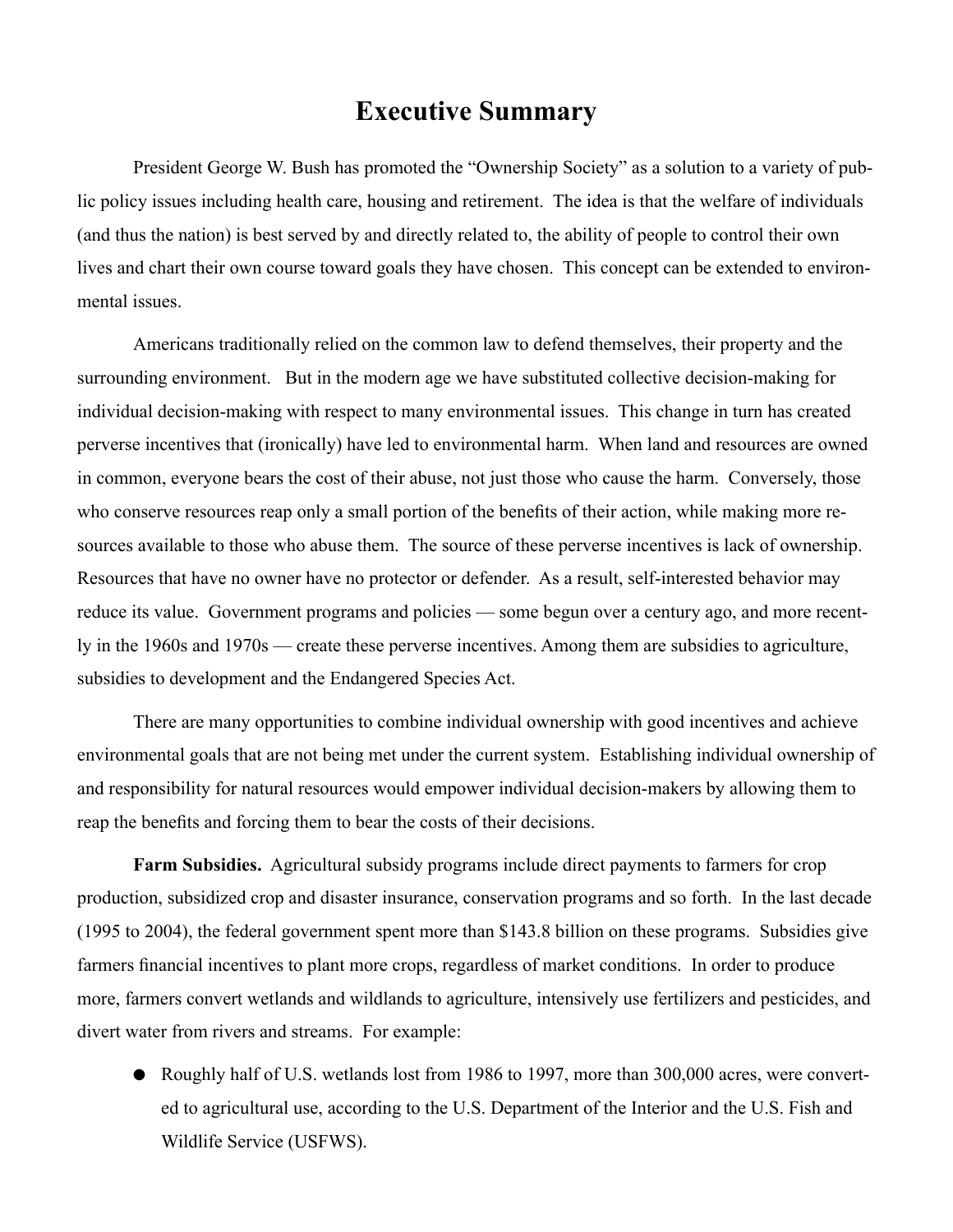- Fertilizer and pesticide runoff from farmlands contribute to destructive algal blooms and the 7,000-square-mile dead zone that appears every summer in the Gulf of Mexico off the coasts of Louisiana and Texas.
- Water diversion for irrigation in California has contributed to a 60 percent to 80 percent decline in fish populations in the Trinity River and record low numbers for many species in the San Francisco Bay-Delta ecosystem.

Bringing the ownership society idea to farm policy could reduce these environmental harms. Over perhaps a 10-year period we could simultaneously end all direct and indirect agricultural payments, end subsidized water delivery, remove tariffs and end federal mandates or limits on the amount of acreage that can be used and types and amount of crops that can be grown. Each farmer currently receiving crop payments would receive a flat but declining grant of money each year. Water prices would be gradually increased to market levels and import tariffs and export subsidies would be phased out.

**Development Subsidies.** The National Flood Insurance Program (NFIP) and U.S. Army Corps of Engineers' flood control and beach restoration projects subsidize and encourage coastal development. They do so by shifting the cost of insurance and physical protection against floods from property owners to taxpayers. From 1928 through 2001, the Corps spent \$123 billion (adjusted for inflation) on flood control projects nationwide. The Corps must spend about \$1 million a mile every four years to maintain a mile of sandy beach. These subsidies encourage building on coastal wetlands and beaches. The disruption of wildlife habitat and pollution from these developments have contributed to the decline in oyster beds, sea grasses and other flora and fauna. For instance, coastal development and its associated pollution in the three-state Chesapeake Bay region has resulted in:

- A loss of 58 percent of its historic wetlands,
- A loss of 88 percent of its historic underwater grasslands,
- A historic low in the Bay's crab harvest and in crab reproductive rates, and
- A 98 percent decline in Bay oyster production.

The best way to protect coastal resources is to end all subsidies that encourage human occupation. Ending the NFIP and Corps flood control and beach erosion programs would still allow the owners of the property to develop as they choose. But ending these programs would ensure that property owners, rather then the general public, bear the full cost of those development decisions. Since in many cases the costs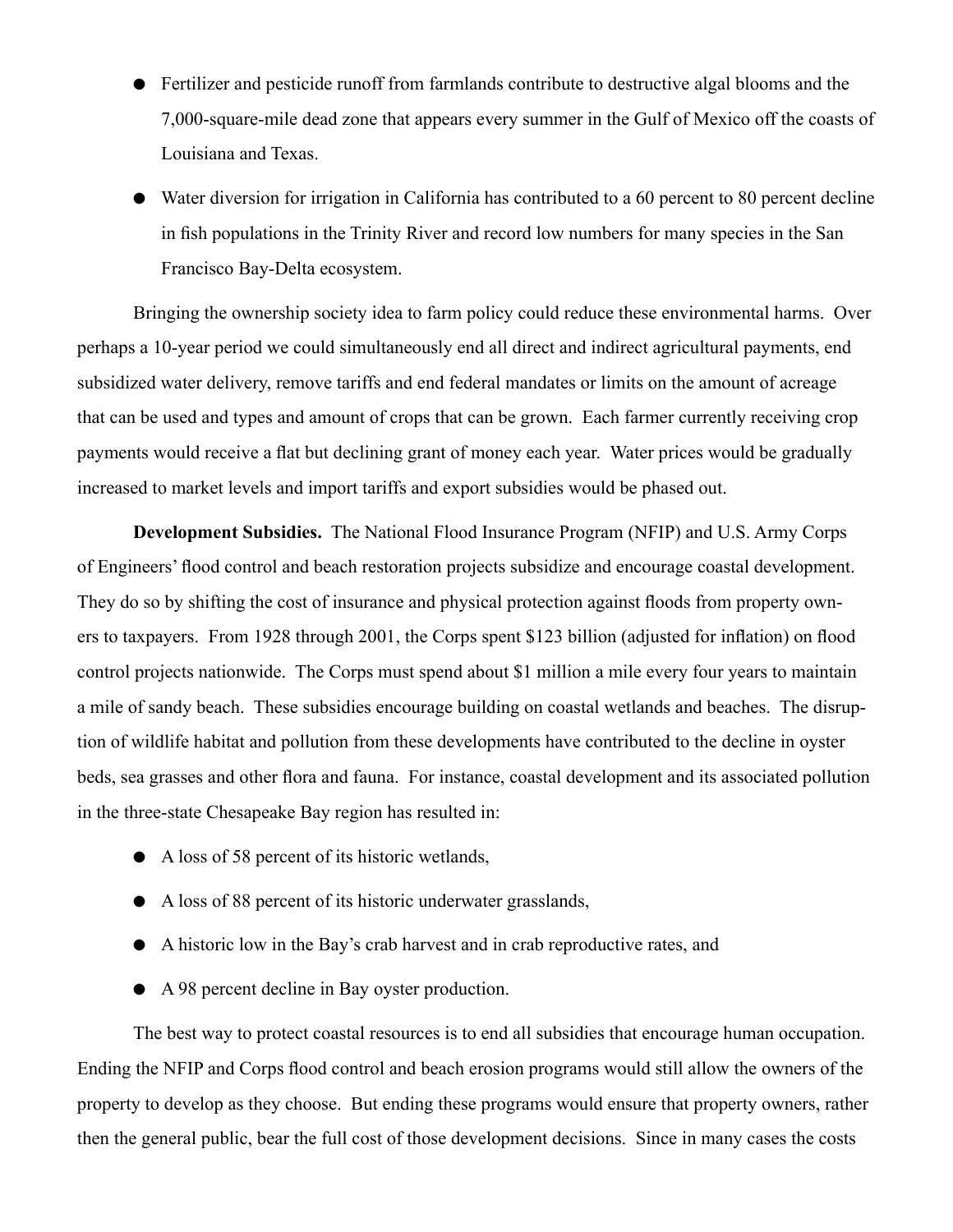are substantial, reestablishing the link between ownership and responsibility should result in fewer environmentally harmful decisions — especially in areas at high risk of flooding and erosion.

**Endangered Species Act Regulations.** More than 75 percent of endangered species depend on privately-owned land for all or part of their habitat. The Endangered Species Act (ESA) allows the federal government to control private lands where listed species are found by preventing development or use of the land. Perversely, this gives landowners an incentive to destroy species and habitat in order to avoid onerous restrictions. ESA activities cost the federal government more than \$2.4 billion in 2000 alone, but property owners have lost much more.

When individuals own and control property, they have an incentive to use it in a sustainable manner because they can then reap the benefits. History provides numerous examples of individuals and private groups who have protected species through private initiatives — sometimes even while governments were contributing to the species decline. For example,

- When state governments were awarding bounties for killing birds of prey, a concerned citizen helped found the private Hawk Mountain Sanctuary in eastern Pennsylvania to prevent the slaughter of thousands of hawks, falcons, ospreys, eagles, owls and other endangered birds.
- When state governments were awarding bounties for killing seals and sea lions, a for-profit corporation protected the only mainland breeding area for the endangered Steller sea lion.
- While the federal government owns only 4.7 million acres of wetlands and has encouraged the destruction of private wetlands, about 11,000 private duck clubs have managed to protect five to seven million acres of wetlands from destruction.

Expanding the benefits of ownership to the preservation of endangered species habitat could encourage more private conservation efforts. For example, government could offer tax incentives or credits to landowners who create habitat for endangered species on their land. Or, the government could pay bounties to people for every breeding pair of endangered species found to inhabit their property for all or part (in the case of migratory species) of the year.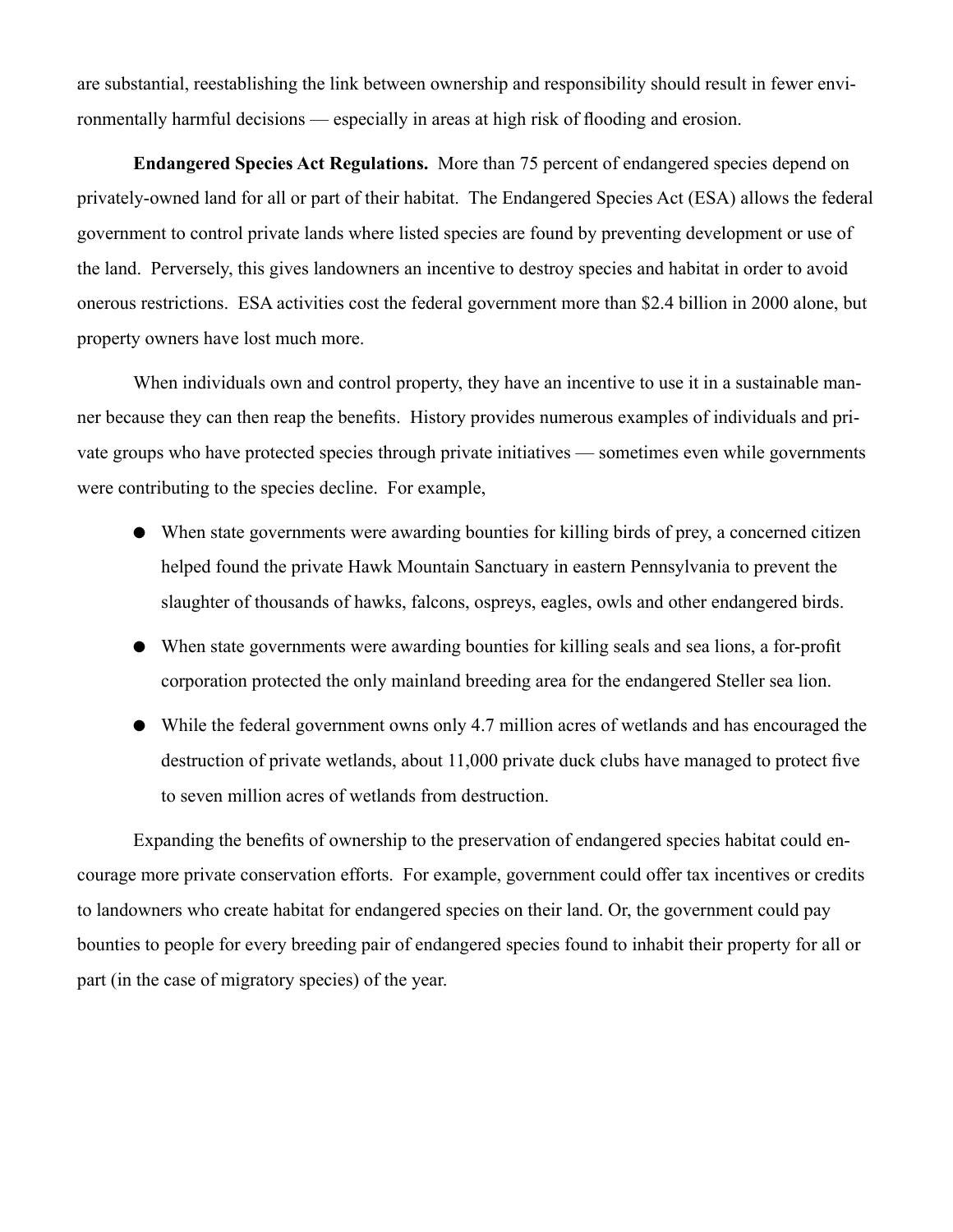### **Introduction**

The "Ownership Society" is a recurring, overarching policy theme of the George W. Bush presidency. The idea behind the ownership society is that the welfare of individuals (and thus the nation) is best served by and directly related to, the ability of people to control their own lives and chart their own course toward goals they have chosen. David Boaz, executive vice president of the Cato Institute, explained the concept thusly: "An ownership society values responsibility, liberty, and property. Individuals are empowered by freeing them from dependence on government handouts and making them owners instead, in control of their own lives and destinies."1

The President has promoted ownership as a solution to a variety of public policy issues including health care, housing and retirement. But thus far he has not, at least publicly, extended the ownership society concept to environmental issues. This oversight needs correction. Government programs and policies, some begun over a century ago, have created perverse incentives that are causing environmental harm. By removing these distortions and empowering individuals, we can greatly improve environmental management**.**

Among the policies that encourage environmental destruction are: agriculture subsidies, subsidized flood insurance and the Endangered Species Act. Each of these policies, enacted with the best of intentions, has routinely resulted in environmental destruction.

Protecting the Environment with Common Law.<sup>2</sup> Building on the British legal tradition, Americans traditionally have used three bodies of the common law (trespass, tort and riparian law) in defense of themselves, their property and the environment surrounding their property. Historically, individuals used laws against trespass, nuisance and common law rulings on water use to stop individual, industrial and even government activities that polluted their land, harmed their livestock, fouled the waters they used and made them sick. Under the common law, even unintentional and non-negligent violations of property rights were sanctioned, and led courts both to award damages to those harmed and to issue injunctions against the harmful activity.

The courts found that injuring someone's enjoyment of his property creates a cause for recovery regardless of the legitimate social value, reasonableness or utility of the action. For instance, in *Hay v. Cohoes Co.*, 3 the defendants blasted a canal. The blasting tossed rocks onto the plaintiff's land, depriving him of the safe use of his property. The court held that although the defendants' activity was a lawful and non-negligent use of their property, they caused a nuisance and a nuisance cannot be allowed, "even for the purpose of lawful trade," and thus the "offending use had to be barred regardless of the detrimental effects upon industrial development."

**Regulation During the Progressive Era.** The common law as a guardian of individual rights and the environment was largely subverted

*"Ownership is a solution to environmental problems."*

*"The common law protected owners' rights."*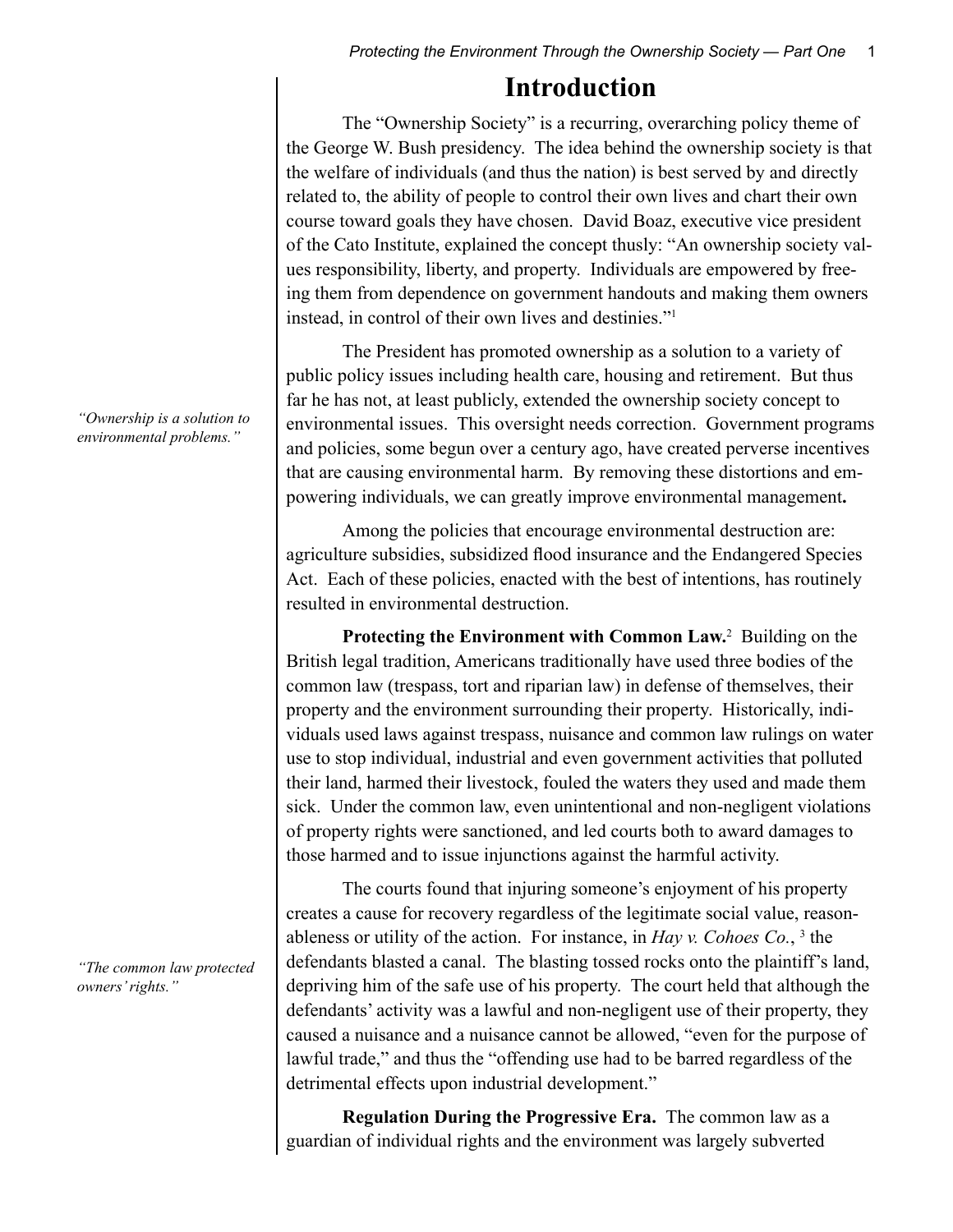during the Progressive Era. Progressivism and conservationism stood for rationally planned industrial development and nationally coordinated natural resource use.<sup>4</sup> Resources were to be used for the greatest good of the greatest number and where respect for rights interfered with the pursuit of the "general welfare," rights were to be overridden. In the pursuit of economic growth and increased employment, companies were allowed to pollute air, water and private land to the detriment of the lives and property of individuals and often at the expense of the environment as well.

The first generation of federal agencies created to address "environmental" problems arose in the late 19th century during the Progressive Era. In response to environmental destruction and overuse of natural resources and species, they managed public lands and natural resources, such as declining forests and wildlife populations. A second generation of environmental laws and agencies were instituted in the 1960s and 1970s. These responded to environmental problems that are arguably more complex and intractable, but for which the causes and solutions are not readily apparent — like air and water pollution. Arguably, many of these problems were the result of decisions made during the Progressive Era to override the protection of individuals and their property in pursuit of the "general welfare."5

The genesis of both generations of environmental laws and agencies was a faulty analysis of the causes, the seriousness of the threats and the range of solutions available to solve the perceived problems.

For instance, the destruction and waste evident in forests in the upper mid-west during the latter part of the 19th century were attributed to foresters' greed. This is one of the assumptions that led to the "Withdrawal Act of 1891" — seemingly innocent legislation that established the U.S. Forest Service to "scientifically manage" the "nation's" forests. Ironically, these government policies actually encouraged forest destruction. Under various homestead acts, federal land could only be claimed for farming — so forested lands that weren't good for crop production or grazing went unclaimed. Though the timber on forested land was valuable, it was considered "unowned" until it was harvested. Had individuals or companies been allowed to claim or purchase land for any productive use on the same basis as those claiming lands for agriculture, the millions of acres now encompassed by the national forest system might have been managed for sustained yield over the long-term, as they have been on private holdings elsewhere in the United States.

**Rediscovering the Benefits of Ownership.** After more than 100 years of federal management of natural resources and legislative dominance of environmental law, it is time to re-explore the extent to which ownership can improve the environment.<sup>6</sup> History cannot be changed, but policies can be. We need not continue to expand the scope and size of government to fix environmental problems created by previous government "fixes." Indeed, the Bush

*"Progressive regulations subverted owners' rights."*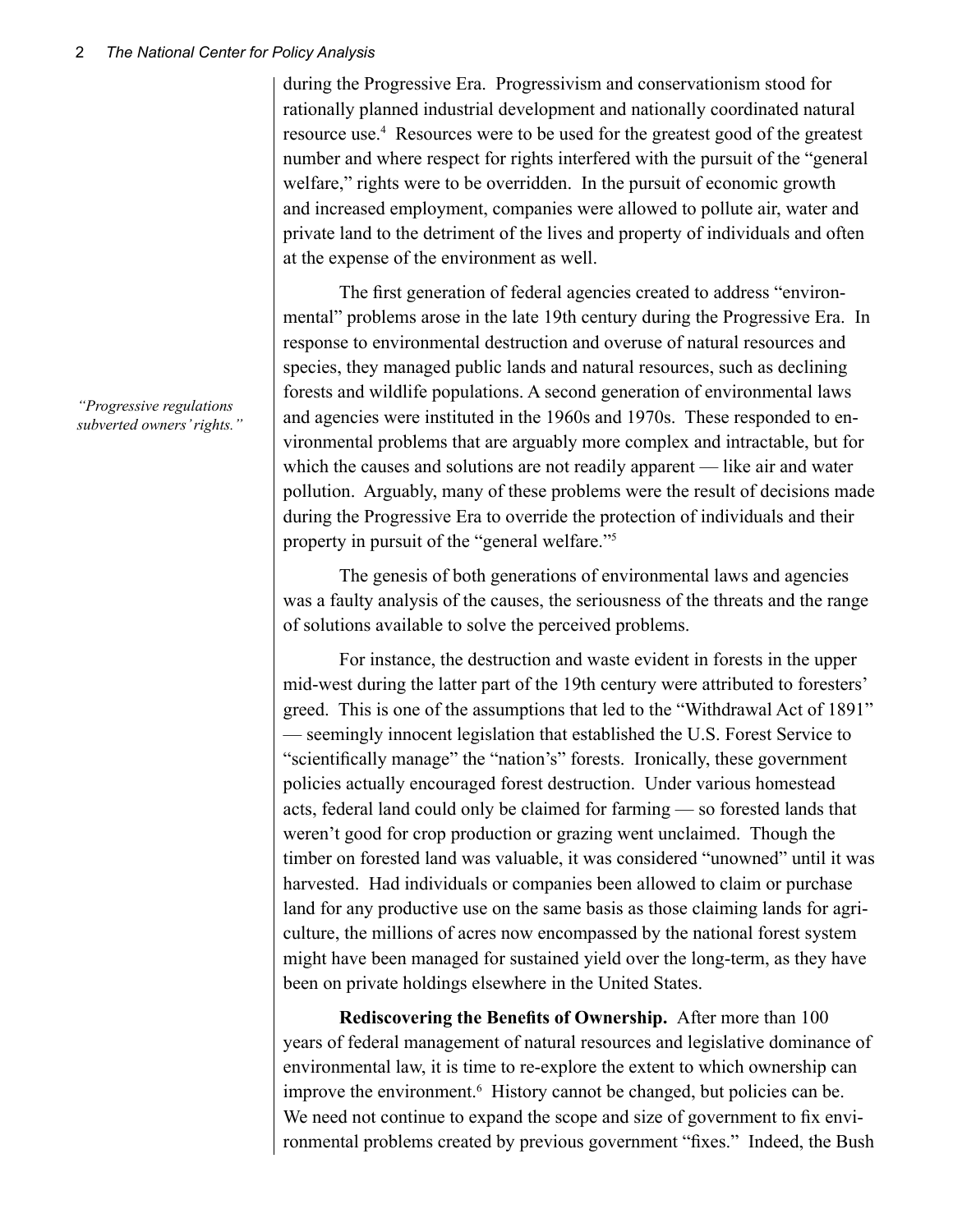administration could boldly apply the ownership society concept to a range of environmental policy issues. This could improve both environmental quality and the government's finances.

The idea that private ownership of natural resources improves their management is not new. Its intellectual lineage can be traced as far back as Aristotle, who noted in *Politics*, "What belongs in common to the most people is accorded the least care: they take thought for their own things above all else, and less about things common, or only so much as falls to each individually."7 Much later, Locke argued that ownership, tied to property rights, was necessary for individual and social well-being and to restrain government — thus ensuring personal liberty.8 Today, President Bush has echoed their understanding, saying ". . . if you own something, you have a vital stake in the future of our country. The more ownership there is in America, the more vitality there is in America, and the more people have a vital stake in the future of this country."9

Garret Hardin provided a modern economic analysis of this point, using the example of herders who share common grazing land. Herders who overgraze commonly owned land get the benefits of doing so. Yet all herders share the cost of the resulting land degradation, whether or not they contributed to its cause. Consequently, herders who overgraze get the full benefit of their actions but bear only part of the cost. On the other hand, herders who resist the temptation to overgraze in order to protect the land bear the immediate cost of their forbearance, but realize only a fraction of the benefits. This is because the benefits of their good behavior (long-term preservation) are shared by all herders, not just those who act so as to preserve the land. Indeed, their selfless actions may have no effect on overgrazing — except to increase the share of the common pasture available to the others. Everyone, therefore, faces perverse incentives to overgraze. To the degree that they act on those incentives, environmental destruction results.

The source of these perverse incentives is lack of ownership. Land that has no owner has no protector or defender. As a result, self-interested behavior may reduce its value.<sup>10</sup>

This analysis of the fundamental problem underlying environmental destruction has wide applications. Most of us would not consider dumping trash in our neighbor's backyard. But since we all have free access to air and water, many of us use them as dumping grounds for all manner of waste. Air, water, public lands and most species of mammals and fish have no clearly defined owners and therefore no protectors or defenders. When people use these resources, they derive private benefits, but collectively share their costs.

Some environmental problems can be solved by making rights and responsibilities explicit. For example, if grazing land is converted from common property to private property, the owners have a personal interest in

*"Land owned in common has no protector or defender."*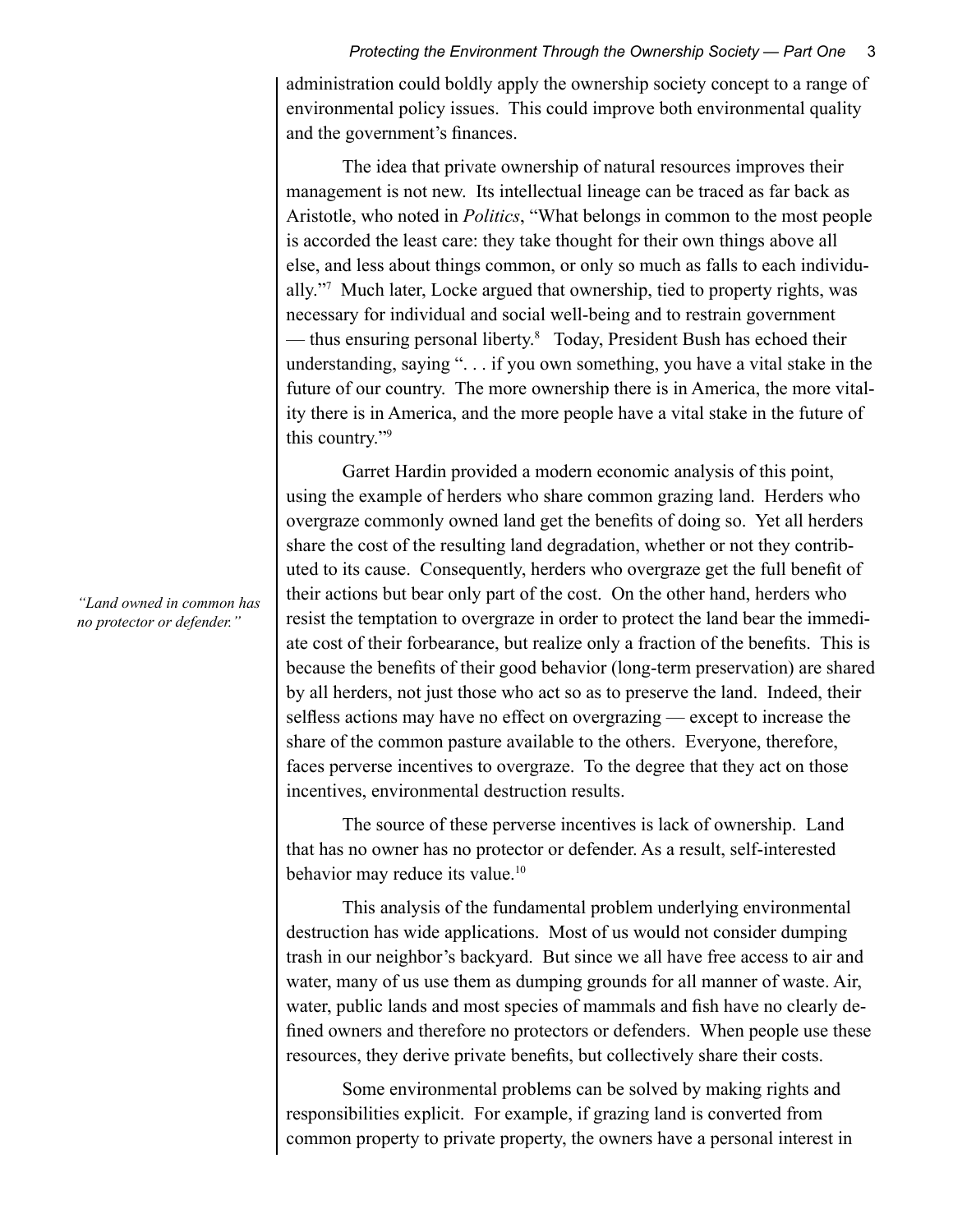preserving it from degradation. This interest motivates them to balance current land use against long-term preservation.

Even where strict private property rights cannot be established, either for technological or political reasons, new markets can be created or economic incentives can be brought to bear on the management of the resources in question in order to improve the environment.

## **Farm Subsidies: A Harvest of Environmental Sorrows**

Agriculture has driven America's economic development since the country's founding, and has a profound impact on the ecology. Farmers cleared the forests, drained the swamps and plowed under the native sod in much of the eastern United States. Although some traditional agricultural practices were environmentally destructive and ecologically unsustainable, for millennia farmers have known to rotate crops to maintain yields, fallow land to prevent soil erosion and move livestock to sustain grazing.

However, when given incentives to do so, farmers and ranchers acting in their economic self-interest will undertake practices that may have negative environmental impacts — abroad as well as in America. Today, government policies create perverse incentives to overproduce crops, convert wetlands and wildlands to agriculture, and intensively use fertilizers and pesticides.

**Types of Subsidies and Their Impact.** Many of these perverse incentives stem from a myriad of farm subsidy programs that involve direct payments for crop production, subsidized crop and disaster insurance, conservation programs, and so forth. According to the Environmental Working Group, U.S. Department of Agriculture (USDA) farm subsidies totaled more than \$143.8 billion from 1995 to 2004. [See Figure I.]<sup>11</sup> Commodity subsidies alone accounted for almost \$113.6 billion of the total.<sup>12</sup>

Let's look at some of these programs in detail.

**Subsidy Payments and Loans for Crop Production.** The federal government subsidizes the production of specific crops through several programs. These include:

- *Fixed Direct Payments* to producers that do not vary with market prices or current plantings, but rather are based on historical crop yields and acreage. In 2004, farmers received \$5.3 billion in direct payments.13
- *Counter-cyclical Payments* to producers when the average price of the crop plus the direct payment is less than the targeted price. From 2002 to 2004, farmers received \$3.6 billion in counter-cyclical payments.<sup>14</sup>

*"Subsidies give farmers incentives to overproduce."*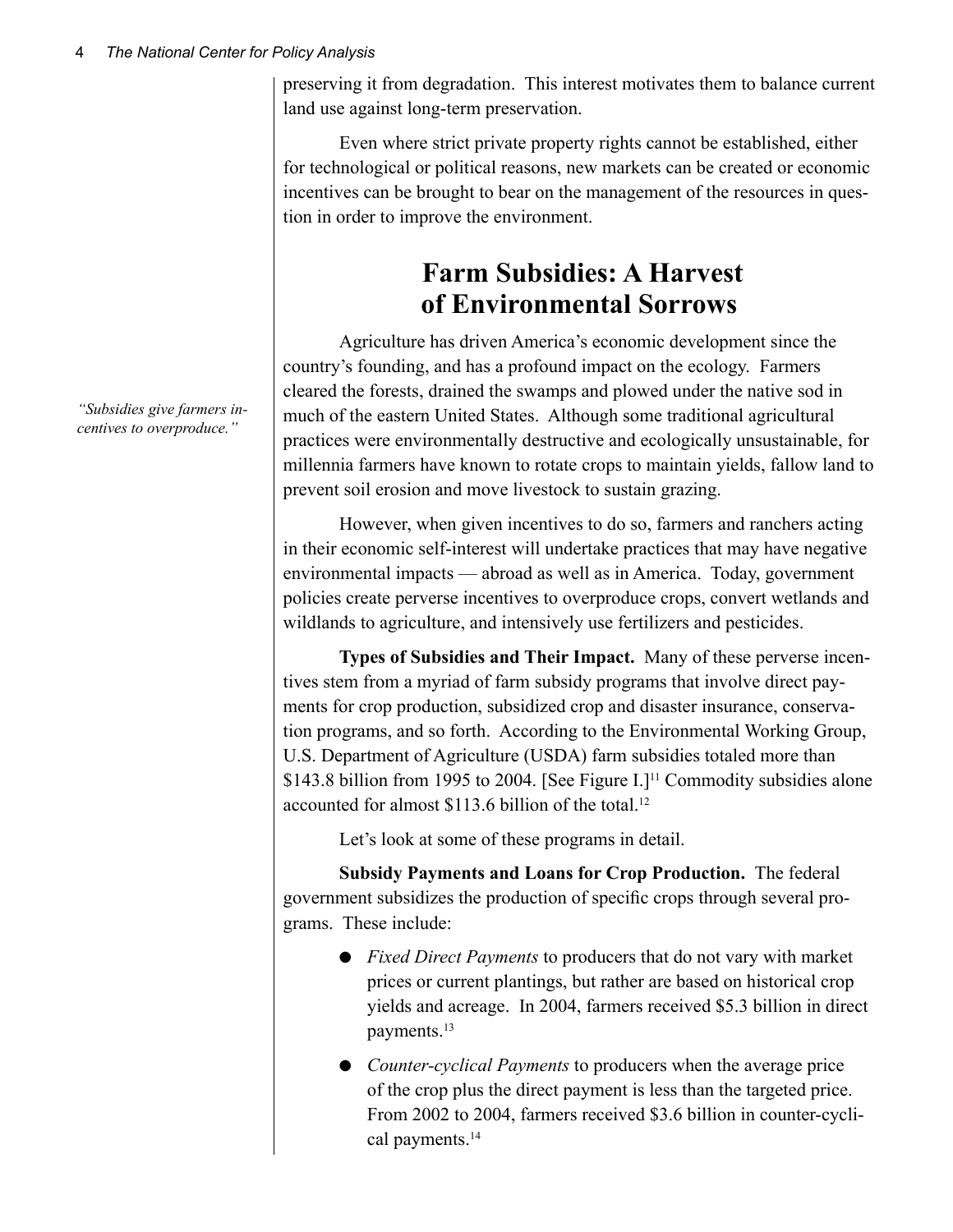

● *Marketing Assistance Loans* to producers using crops as collateral. If the value of the crop falls below the loan repayment cost, the farmer can simply forfeit the crop as payment. Marketing assistance loans totaled \$9.1 billion in 2004.15

Farmers respond to subsidies by increasing production. They use existing land more intensely, increase inputs of fertilizers and pesticides and/or put more acreage into production. The increased production can severely depress farm commodity prices; but farmers shielded from the effects of low prices by subsidies and tariffs maintain higher production levels.

Thus, for instance, in the five crop years beginning with 1996, worldwide production of grains and seeds exceeded demand by more than 87 million metric tons, according to Daryll E. Ray with the Agricultural Policy Analysis Center at the University of Tennessee-Knoxville. Much of this grain was stored, often at government expense. As a result, he explains, the amount of grain stored from previous years, or carryover stock, increased despite the fact that the prices of most crops dropped by nearly 40 percent!<sup>16</sup>

In addition, while soybean prices are their lowest in 10 to 15 years, according to Environmental Media Services (EMS), the U.S. acreage devoted

*"Farm subsidies totaled \$144 billion over the last decade."*

*"Farmers responded by increasing production."*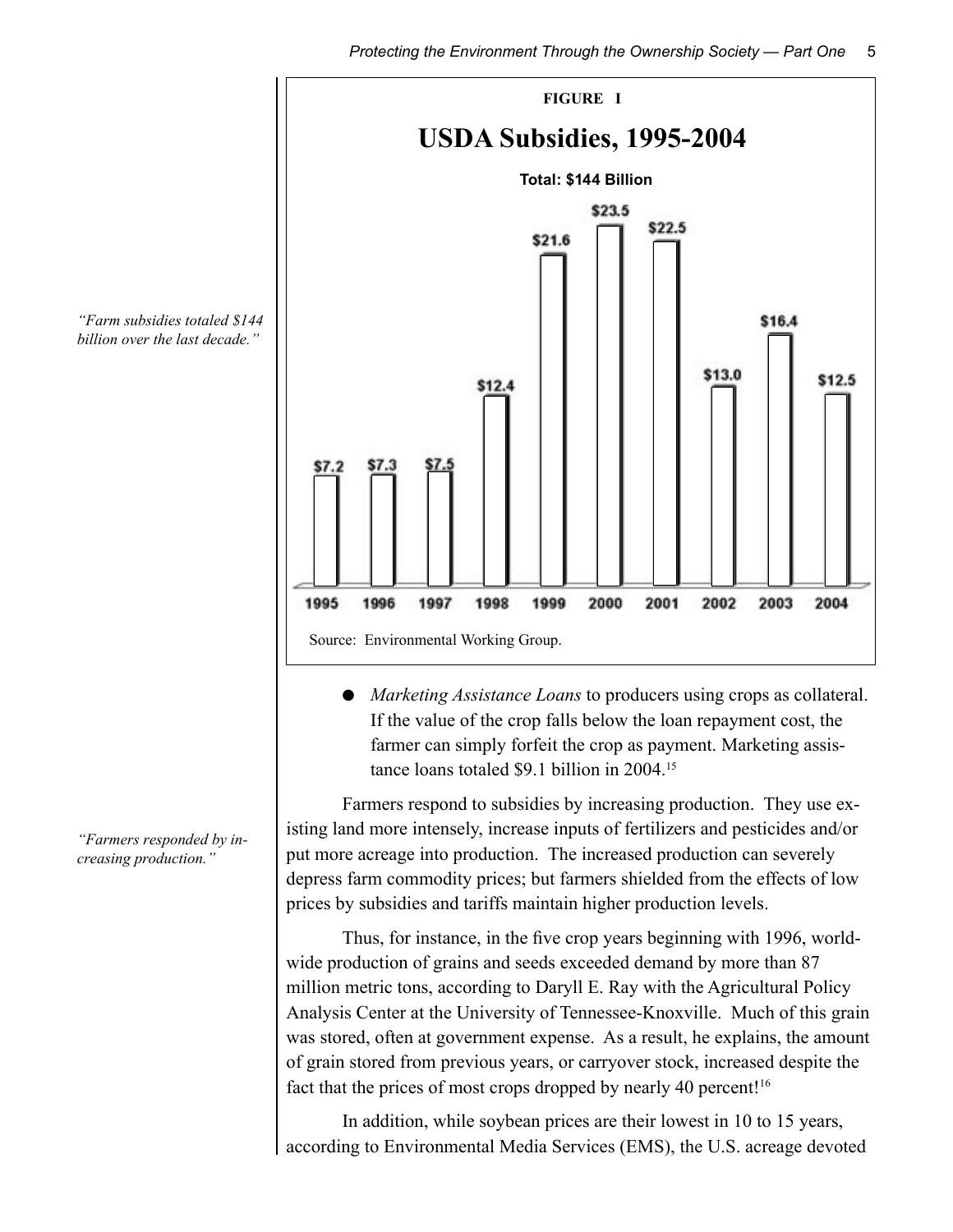to soybean cultivation increased a million acres or more every year from 1997 to 2001.<sup>17</sup>

Similarly, the use of land to produce sugar has expanded. While direct sugar subsidies are relatively small, only about \$300 million since 2000, the industry enjoys substantial trade barriers against foreign competitors. The USDA requires sugar importers to pay a 16 percent tariff.<sup>18</sup> As a result, although there was no growth in demand for sugar between 1981 and 1991, U.S. sugarcane production surged by approximately 26 percent.<sup>19</sup> This led to an increase in the land devoted to sugar cane and sugar beet production. The acreage devoted to sugar production in Florida, for example, has grown from 50,000 acres in 1960 to about 500,000 acres today.20

**Subsidized Crop and Disaster Insurance.** The federal government also subsidizes crop insurance and disaster insurance. The Federal Crop Insurance Corporation (FCIC) insures farmers against financial losses due to droughts, floods, hail or other natural disasters and against the risk of crop price fluctuations. The FCIC pays private insurers to administer the program, including paying a portion of the premium for the crops insured.

- In 2003, the FCIC insured over \$40 billion worth of crops grown on more than 200 million acres of farmland.21
- In 2004, crop insurance premiums totaled more than \$4 billion, of which the government paid almost 60 percent or \$2.5 billion.<sup>22</sup>

Despite the availability of crop insurance, not all crops are covered and farmers often do not carry enough insurance to cover their entire potential losses. In addition, more than half of all U.S. farms are livestock operations, but the government has only recently begun to offer pilot programs for livestock insurance (current enrollment is small). As a result, and because Congress has been loath to leave the uninsured in the lurch, Congress has passed four *ad hoc* disaster assistance measures since 2000, covering six crop years and paying out more than \$10 billion in addition to losses covered by FCIC.23

**Irrigation Subsidies.** In some parts of the United States, the government sells water "wholesale" from its extensive system of reservoirs to farmers. The water is delivered via pipelines and aqueducts constructed and operated with federal subsidies through the U.S. Department of the Interior's Bureau of Reclamation (BOR). From 1902 through 1994, BOR constructed 133 irrigation projects, costing \$21.8 billion.24

Federal water authorities sell water for far less than it costs — sometimes for as little as 10 percent of its full cost. Farmers have little incentive to conserve water because they are often charged a flat rate based on the amount of acreage served rather than the amount of water delivered. For example, in 2001, many California farmers were still paying the government \$2 to \$20

*"The federal government insures farmers against low crop prices."*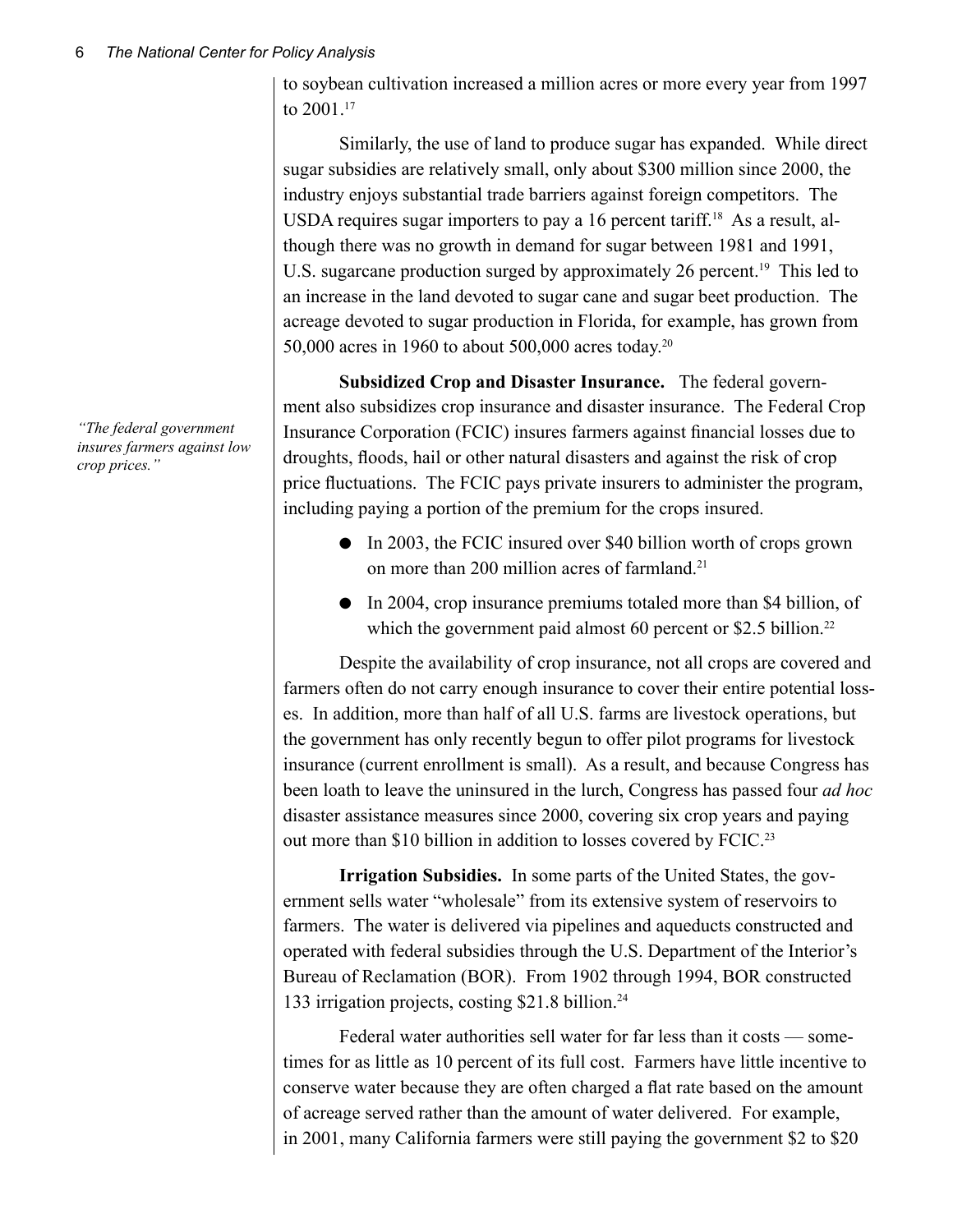per acre-foot for irrigation water,<sup>25</sup> whereas the national average cost was \$32 per acre for groundwater and \$41 per acre for off-farm surface water.26From 1902 to 1986, irrigation subsidies totaled around \$70 billion.27

**Paying Farmers Not to Produce.** While some federal subsidies have encouraged overproduction, federal land conservation programs simultaneously attempt to reduce overproduction. Indeed, the USDA oversees at least 17 conservation provisions. Aside from encouraging less production in order to maintain commodity crop prices and prevent supply gluts, a main objective of these programs is to address the environmental impact of farming and ranching. These include soil erosion, conversion of wetlands and other wildlife habitats, and water pollution.

The Conservation Reserve Program (CRP), for instance, provides financial incentives to farmers to remove land from production. This voluntary program involves 10- and 15-year contracts under which farmers receive rental payments and cost-share assistance in exchange for idling eligible cropland and planting long-term, resource-conserving covers on their CRP enrolled acreage. From 1986 to 2004, the federal government paid more than \$28 billion to farmers to idle land.<sup>28</sup> In 2004 alone, more than 34.7 million acres were enrolled in the CRP and cost more than \$1.8 billion that year.<sup>29</sup>

The Wetlands Reserve Program (WRP) was established in the 1990 Farm Bill to encourage farmers to stop cultivating and instead restore some wetlands to their natural state. As of 2004, 8,396 projects, totaling more than 1.6 million acres were enrolled in the WRP, at a cost of approximately \$1,470 per acre.30 In 2005 alone, the federal government allocated \$239,723,633 to the states for the WRP.31

While these programs have removed some acreage from agricultural production, there is evidence that many farmers put previously undeveloped lands into production to replace acreage set aside under the CRP and the WRP. In fact, a University of Minnesota geographer studying the effects of CRP on the Great Plains discovered that although regional farmers received payments to remove 17 million acres from production, total cultivated land fell by only 2 million acres. He concluded that "for every eroding acre a farmer idles, another farmer — or sometimes the same one — simply plows up nearly as much additional erosion-prone land."32

Further evidence that federal programs to limit farmland usage have been ineffective comes from the USDA, which found that despite idling 36 million acres of farmland, the \$28 billion CRP has not abated crop production.<sup>33</sup>

**Environmental Costs.** These subsidy programs entail environmental costs by encouraging actions that harm the environment.

*"Farmers are also paid not to plant crops."*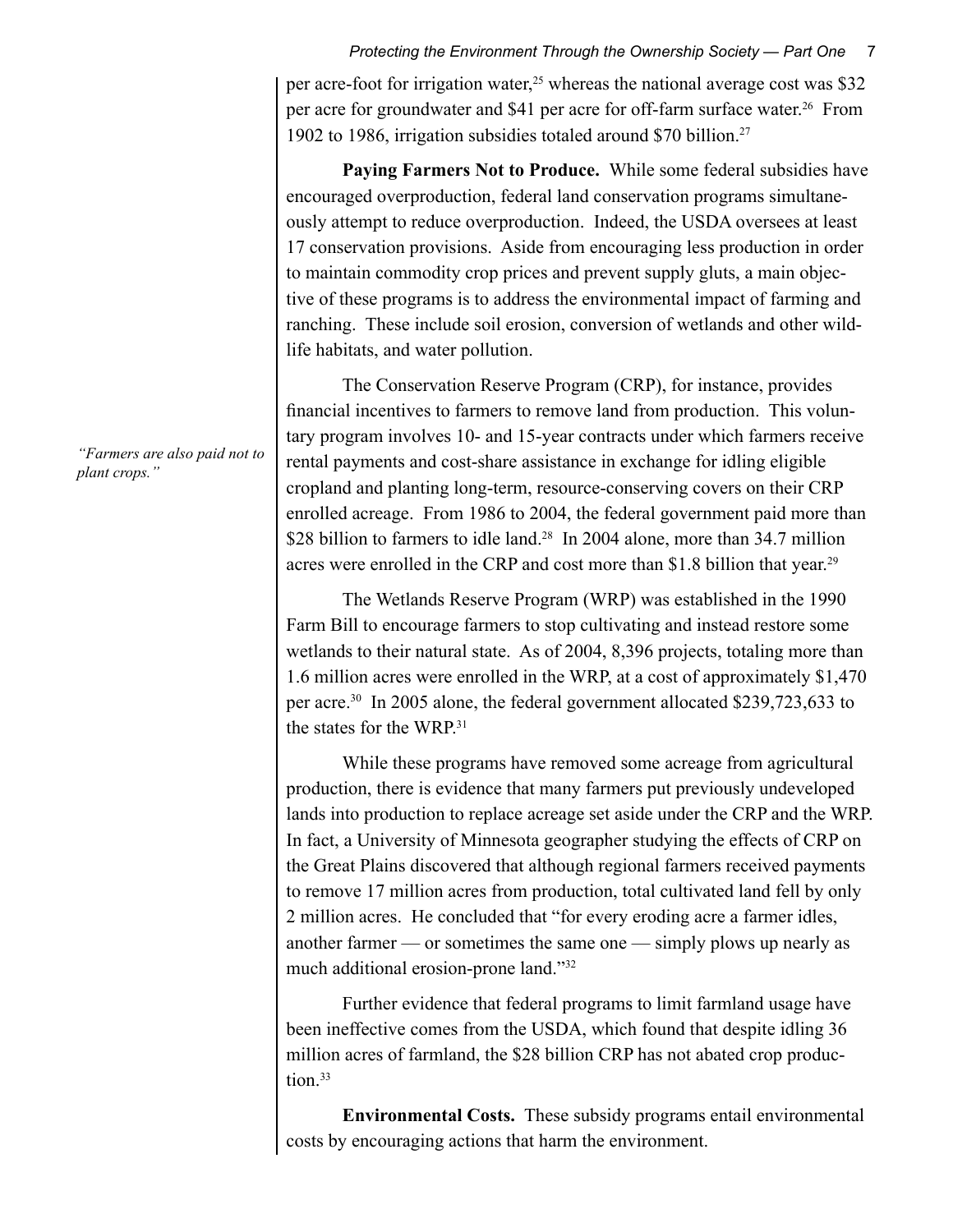*Pesticide and Fertilizer Runoff.* Subsidies not only lead to the destruction of habitats as wildlands are converted to agriculture, but also encourage greater use of pesticides and fertilizers, which run off into lakes, rivers and streams.

In 1999, the U.S. Geological Survey reported that more than 90 percent of water and fish sampled from streams and about 50 percent of all sampled wells contained one or more pesticides.<sup>34</sup> In 1999, the EPA estimated that physicians diagnose 10,000 to 20,000 pesticide-related illnesses and injuries every year on farms nationwide.<sup>35</sup> And in 2002, according to the Heinz Center, an environmental research institute, at least 83 percent of the streams sampled in farm areas contain at least one pesticide at concentrations exceeding federal guidelines for protecting wildlife.36

High concentrations of chemicals found in fertilizers, such as phosphorus and nitrogen, arguably affect wildlife and ecosystems. Nitrogen and phosphorous fertilizers have been cited as contributing factors in destructive algal blooms in lakes, estuaries and oceans. The process, also known as eutrophication, occurs when algae, boosted by excess nutrients, grows excessively, lowering the oxygen content in water and creating dead zones where few organisms can survive. According to scientists, fertilizer runoff from the Mississippi River contributes to the 7,000-square-mile dead zone that appears every summer in the Gulf of Mexico off the coasts of Louisiana and Texas.<sup>37</sup> And researchers at the Heinz Center found that some 10 percent of tested streams and 20 percent of groundwater wells in rural areas exceed federal drinking water standards for nitrate.<sup>38</sup>

Eliminating farm subsidies would greatly reduce this impact. For example:39

- Cutting agricultural subsidies in half would result in a 17 percent reduction in pesticide use and a 14 percent decrease in fertilizer use, according to estimates by Jonathan Tolman of the Competitive Enterprise Institute based on data from six farming states.
- Removing all subsidies would result in a 35 percent reduction in total chemical use, including insecticides and herbicides, per acre and a 29 percent reduction in fertilizer use per acre, says Tolman.

Environmental damage from agriculture often means added costs for taxpayers. For instance, contaminated waterways in the Everglades, largely attributed to fertilizer use stemming from sugar farming, led to a massive restoration effort that will cost taxpayers an estimated \$7.8 billion over 30 years.

*Wetlands Lost.* As previously discussed, subsidies encourage farmers to cultivate as many acres as possible, often at the expense of wetlands. From 1986 to 1997, the conterminous United States experienced a net loss of 644,000 acres of wetlands, according to a report by the U.S. Fish and Wildlife

*"Farm subsidies encourage intensive fertilizer and pesticide use."*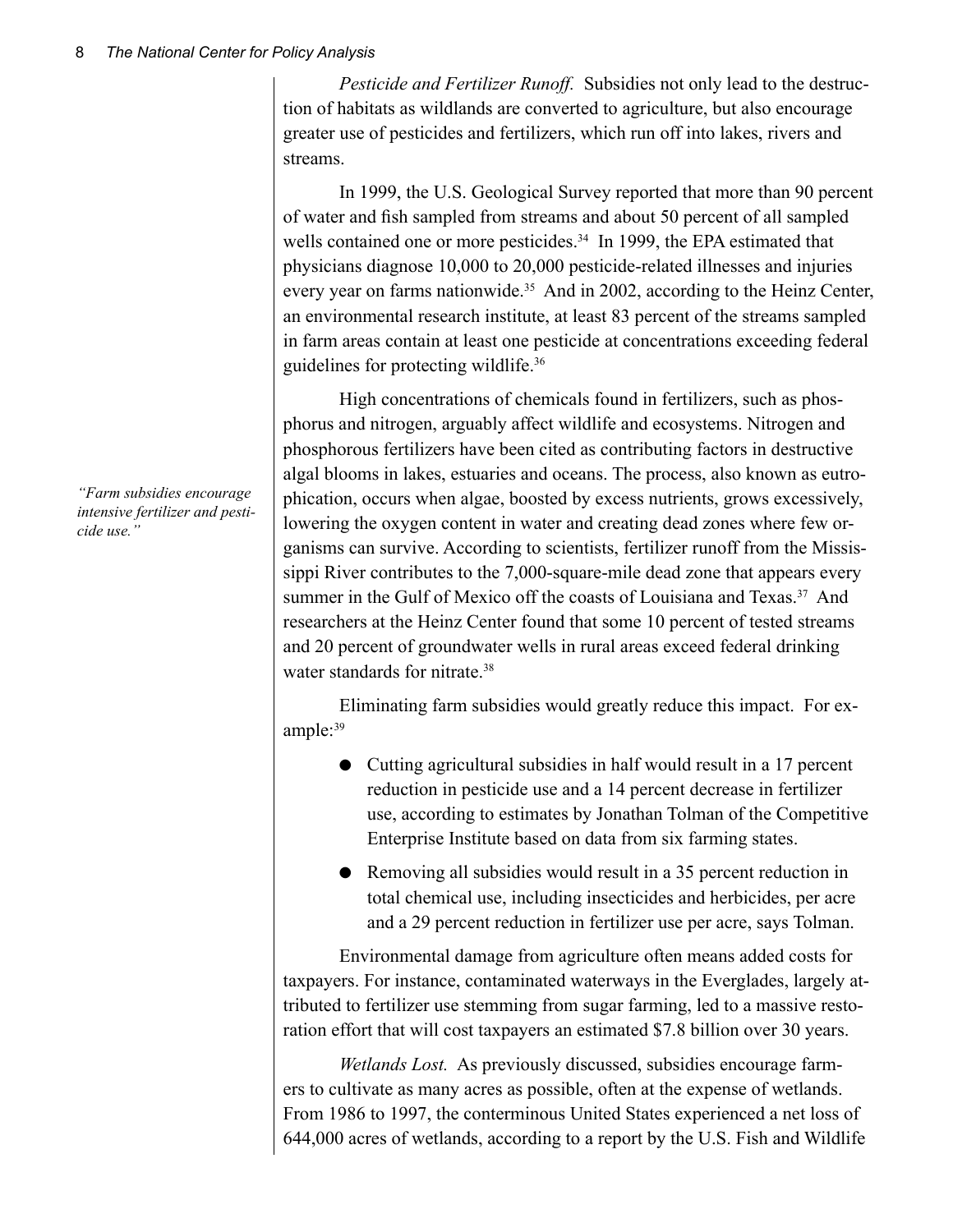Service (USFWS).<sup>40</sup> While wetland losses have slowed in recent years and there are other causes of wetland depletion, the draining of wetlands for agricultural use continues to be the leading cause of wetland loss.

According to the U.S. Department of the Interior and the USFWS, wetland conversion for agricultural use is responsible for 87 percent of all wetland losses from the 1950s to the 1970s, 54 percent of wetland loss from the 1970s through the 1980s, and 49 percent of wetlands lost from 1986 to 1997.<sup>41</sup>

**Damage to Rivers and Streams.** Subsidized irrigation has had dramatic effects on California's coastal environment. California's Trinity River has experienced a 60 percent to 80 percent decline in fish populations because over half of its water is diverted for agricultural irrigation. The construction of the Friant Dam has dried out 40 miles of the San Joaquin River, which once had a productive salmon fishery. The San Francisco Bay-Delta has also suffered from excessive water diversion for agriculture in California. The populations of many species in the San Francisco Bay-Delta ecosystem have reached record low numbers — including the endangered Delta smelt, young striped bass, threadfin shad and copepods.<sup>42</sup> The CALFED Bay-Delta Program has spent almost \$3 billion since 1995 to restore the ecological health of the Bay and Delta, to improve water supply reliability and water quality and to stabilize the levee system.<sup>43</sup>

**Cost to Consumers***.* Government subsidies for agricultural production also raise retail prices. Sugar is a prominent example. Sugar subsidies include price supports to producers and import-tariff quotas to limit the importation of foreign sugar. U.S. consumers pay up to three times the price of sugar sold on the world market. As of October 2002, Americans paid 22 cents a pound for sugar when the world price was 7 cents.<sup>44</sup> The GAO estimates that every year consumers spend \$2 billion more on sugary-foods than they would have without government intervention in the sugar industry. 45

Industries using sugar are also affected. Over the last 35 years, U.S. candy manufacturers have moved to Canada, Mexico and elsewhere.

- Since 1970, sugar industry employment in Chicago America's "candy capital" — has nearly been cut in half.<sup>46</sup>
- In 2003, Brach's announced the closure of one of its Chicago plants, laying off some 1,000 workers;<sup>47</sup> that same year, Kraft Foods Inc. moved its Life Savers plant from Michigan to Canada, costing another 600 jobs.<sup>48</sup>

Consumers also pay dearly for dairy subsidies. For example, the USDA's Economic Research Service estimates that this subsidy program increases the cost of fluid milk by 14 percent — equaling \$2.7 billion paid in higher prices every year.<sup>49</sup> Jerry Kozak, CEO of the National Milk Producers Federation, says current milk policy raises milk prices as much as 20 cents per gallon.<sup>50</sup>

*"Water use is subsidized."*

*"Subsidies raise food prices."*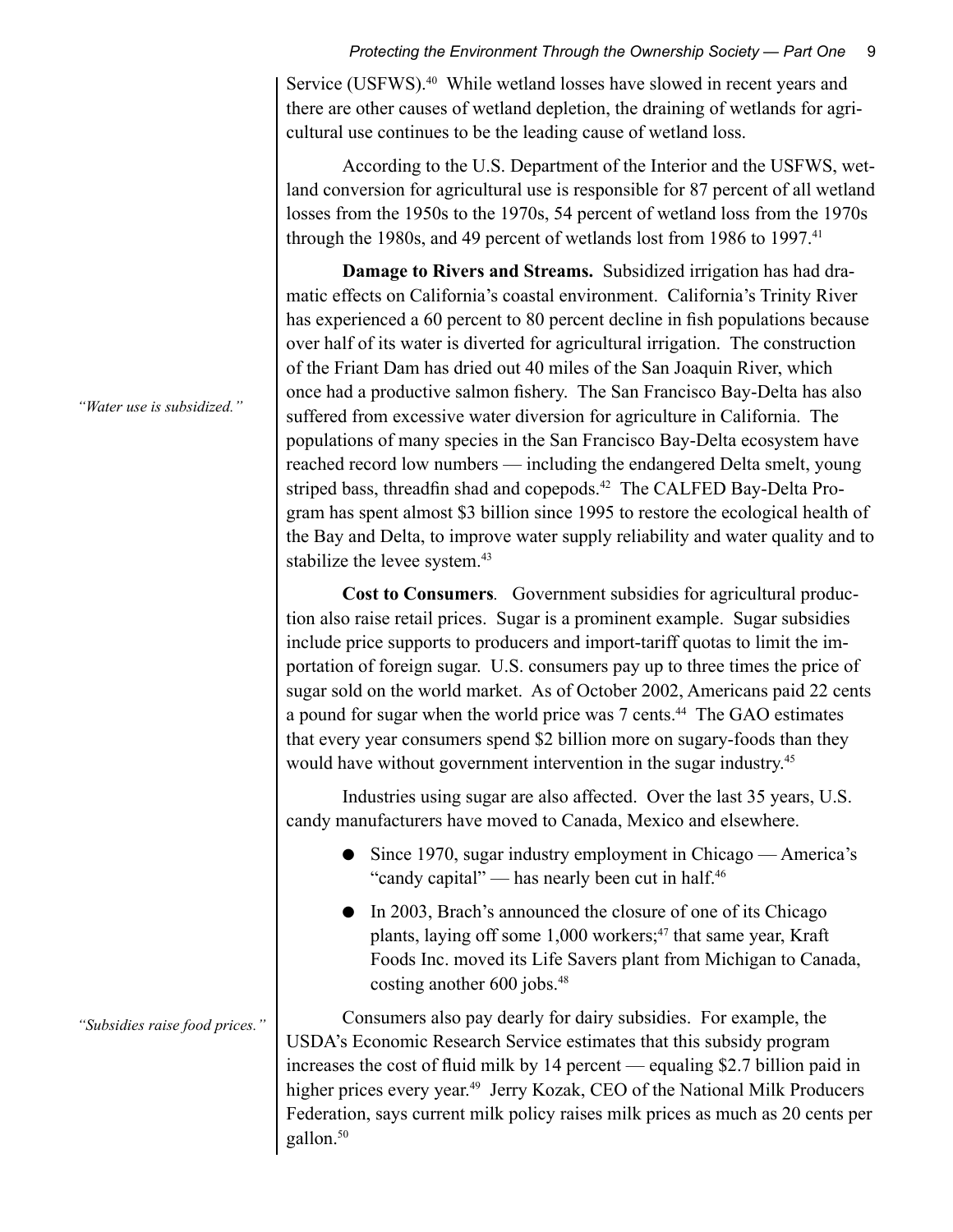Subsidies have an especially pernicious effect on the poor, who spend a relatively greater proportion of their income on food.

**Effects on Family Farmers.** Ostensibly, farm subsidies are meant to help the family farm, but in practice, they are funneled to the wealthiest and largest producers. For example:

- The top 10 percent of recipients received 72 percent of all farm subsidies — most of these producers make more than \$250,000 annually.
- $\bullet$  By contrast, smaller farms received little help the bottom 80 percent of farmers received only \$64 a month.

The federal government admits that agricultural programs often lack sufficient oversight to prevent fraud and abuse. For instance, the Government Accountability Office (GAO) determined that 30 percent of the recipients it sampled did not qualify for subsidies they received.<sup>51</sup>

**Effect of U.S. Agriculture Subsidies on Developing Countries.**  Agricultural trade barriers in the form of import tariffs and quotas on imports are a form of subsidy because they artificially raise domestic prices. Subsidies and trade barriers also affect developing nations. Intensive production in developed countries has led to falling world prices for agricultural commodities. Farmers in developing countries are particularly devastated and are often driven out of their local markets, unable to compete with the cheaper, subsidized goods. According to the Global Policy Forum, the value of African food exports would double if the United States and Europe removed farm subsidies.<sup>52</sup>

Using the most recently available USDA and Organization for Economic Cooperation and Development (OECD) data, the Institute for Agriculture and Trade Policy calculated the price of U.S. agriculture exports in 2003, compared to average costs for their production.<sup>53</sup> The Institute found that:

- Soybean and corn export prices are 10 percent below the cost of production.
- Rice is exported at an average price 26 percent below cost.
- Wheat is exported at a price 28 percent below cost.
- Cotton is exported at a price 47 percent below cost.

Developing countries have trouble coping with the effect of farm subsidies. For many African nations, for instance, U.S. subsidies are many times greater than their national income.<sup>54</sup>

Even though developing nations have a comparative advantage in many agricultural products, American subsidies depress these industries. According to the World Bank, if the United States ended its cotton subsidies,

*"Farmers in developing countries can't compete with subsidized exports."*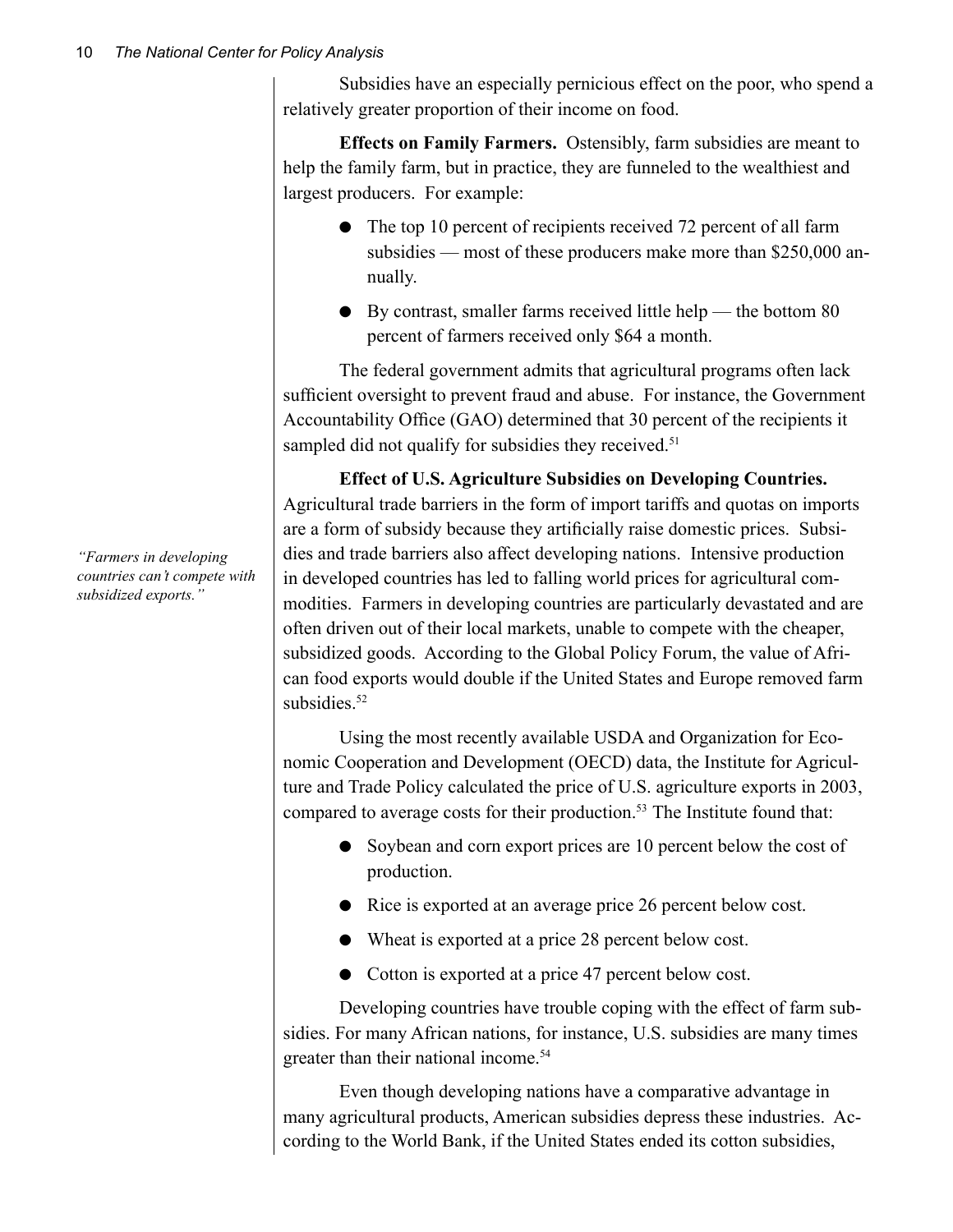West and Central African farmers would gain \$250 million a year in revenue.<sup>55</sup> In addition, removing U.S. sugar price supports and quotas would increase world prices 17 percent, boosting developing nations' export revenue by \$1.5 billion annually,<sup>56</sup> but causing "negligible increases in U.S. prices for corn, wheat and soybeans."<sup>57</sup>

Of course, removing farm subsidies and liberalizing trade would not just benefit developing nations — helping our trade partners helps America too. The International Monetary Fund (IMF) estimates that by eliminating all of these programs, rich countries would raise global welfare \$100 billion  $-92$  percent of the benefit of which they would receive.<sup>58</sup>

**Reforming Farm Programs**. In 1996, Congress undertook an ultimately failed attempt to wean (some) farmers off of government assistance by passing the Freedom to Farm Act. Under the Act, federal crop price support payments were temporarily capped and federal authority to withhold land from production ended. Farmers planting select subsidized crops received fixed but declining payments for their crops, regardless of the amount produced, over the course of seven years.

Unfortunately, Freedom to Farm did not cut subsidies for a number of crops or for dairy products. In addition, before the ink on the bill was barely dry, Congress approved supplemental farm payments to make up for low farm prices. In 1998, demand for U.S. farm exports dropped rapidly and Congress responded by passing several bailout laws to temporarily boost farm subsidies; the same ones the 1996 act tried to phase out. And, in typical Washington fashion, Congress and the administration left the hard choices to future legislators since, absent congressional action — which did not occur — the old farm policies, including subsidy payments and land set-asides — reemerged in 2002 when the program lapsed.

The most recent farm bill, the Farm Security and Rural Investment Act of 2002, was expected to cost taxpayers \$180 billion over 10 years.<sup>59</sup> So far, according to the Office of Management and Budget (OMB), the 2002 Farm Bill has provided \$176 billion in farm-related assistance, which is a 74 percent increase over what the previous Farm Bill would have provided in the absence of any additional emergency assistance.<sup>60</sup>

**Bringing Ownership to the Farm.** Under the present system, agricultural producers bear only a portion of the economic and environmental costs of their decisions. As detailed above, subsidies encourage the overuse of water, pesticides and fertilizer, and the conversion of wetlands to crop production. Yet it is the public that suffers from higher food prices, fouled water, and fewer wetlands and wildlands. A different policy could benefit both farmers and the public. If farmers bore the full costs of their choices with regard to the amount of acreage farmed, the crops planted and the intensity of chemical and water use, they would likely reduce their use agricultural inputs, and some

*"The Freedom to Farm Act capped subsidies — temporarily."*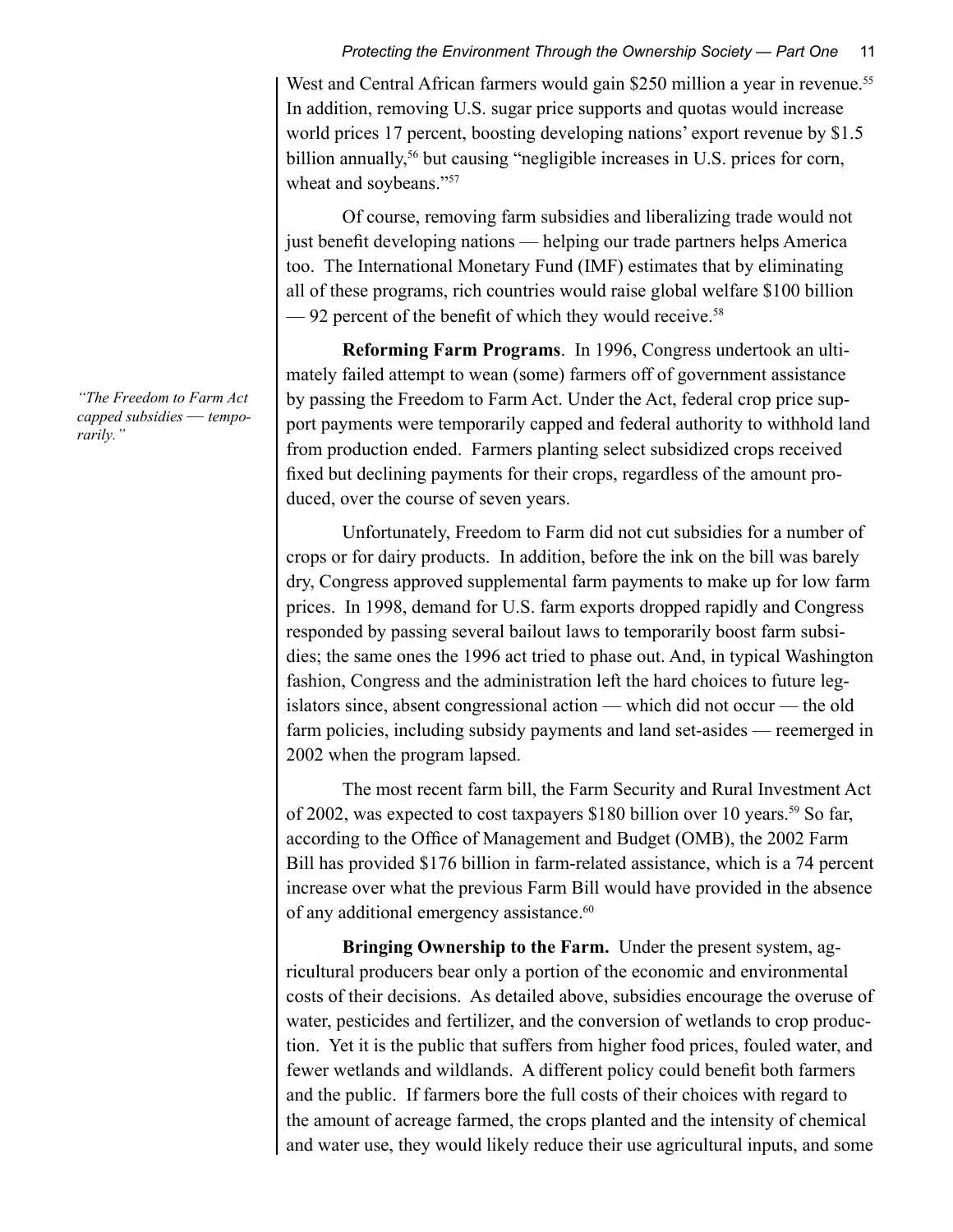might even go into other lines of work where incomes are higher. Higher crop prices and increased agricultural trade would likely result. Bringing the ownership society concept to farm policy could reduce environmental harms, the economic misallocation of resources and improve the fortunes of the poorest of the poor in developing countries. The reasons for such a change are obvious; the question is how to get from here to there.

Freedom to Farm was a good starting point, but Congress and the administration need to go farther to bring the full individual and social benefits of ownership to agricultural policy — and this time they need to stick to their guns with no halfway measures. They need to implement comprehensive reform with no crops or areas of policy left out of the mix.

**Freedom to Farm II.** In order to ease the transition from the current state of political dependency in the agricultural community, any reform plan would have to be undertaken over a period of time. The more comprehensive the reform, arguably, the longer the time period — keeping in mind that the longer the phase-out period for market distorting protectionist measures, the longer the problematic results fostered by current farm programs will remain.

Over perhaps a 10-year period, an ownership-focused agricultural policy could simultaneously: end all direct and indirect agricultural payments, end subsidized water delivery, remove tariffs and end federal mandates or limits on the amount of acreage that can be used and types and amount of crops that can be grown. Under this proposal, each farmer currently receiving crop payments would receive a flat but declining grant of money each year, with the initial payment equaling the amount of subsidy received on average over the previous five years. The subsidy payment would decline 10 percent each year. Over the same 10-year period, water prices would be increased and import tariffs and export subsidies reduced so that at the end of the 10 years, U.S. borders would be completely open to foreign agricultural products and the price paid for water would equal the market rate — farmers would be competing on an equal basis with industrial and residential water users.

Fixed but declining payments may result in higher payments in some years — those with higher than average crop prices — than the producer would have received under the current system. It also provides a certainty of payment which would allow farmers to plan financially — they will know in advance for 10 years how much they can expect to receive from the federal government. In order to garner political buy-in from the agricultural community, the subsidies should be paid regardless of whether those receiving payments continue to produce the crops for which the subsidies are being paid, or switch to other crops with higher market prices or plant crops at all. Some producers may choose to plant nothing at all, which may offend some who, rightly, object to paying something for nothing — an agricultural windfall, so to speak. However, farmers are likely to plant nothing only if they reasonably

*"Subsidies should be phased out."*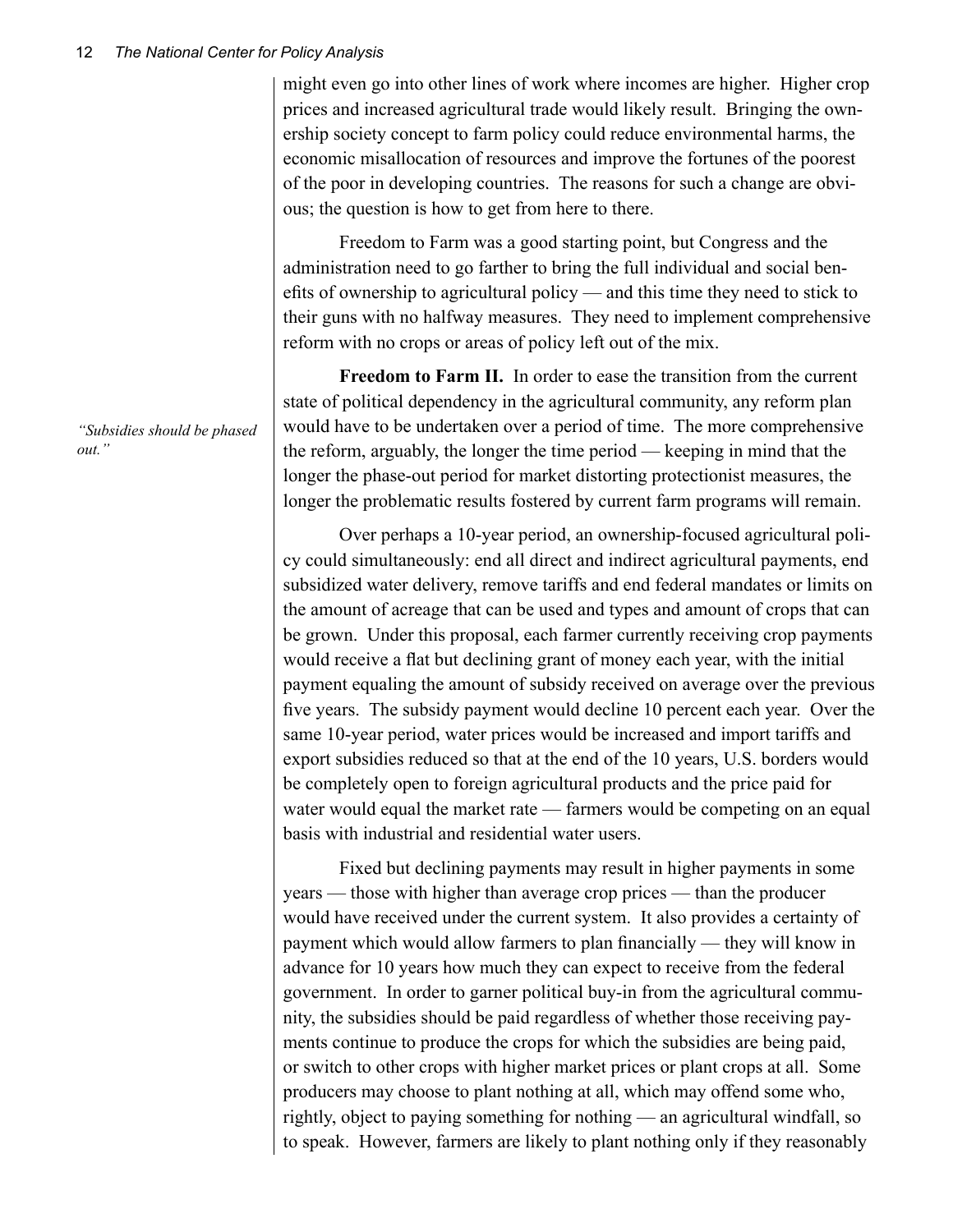expected crop prices in a particular year to fall below their cost of production — otherwise, they can make a profit on the crops and take the federal payment. If a number of farmers expect their costs to be higher than their revenues in a particular year and decide not to plant, the lower production should increase the prices received for those who deliver products to the market. In any case, the environment would benefit from the land being left fallow, and taxpayers should be no worse since, in such years, they would likely have paid more in subsidies. And in the long run, the benefits to consumers, the environment and the federal budget from ending farm subsidies would far exceed any short-term windfall gain to agricultural producers.

Overtime, this policy should encourage the implementation of more efficient, less wasteful irrigation systems on farms and a more focused application of pesticides and fertilizers. At the same time, it should reduce the amount of acres devoted to farming since, as prices decline, less efficient farmers will devote their resources to other pursuits.

# **Subsidizing Disaster: Flood Insurance**

When people own property and are fully responsible for losses due to their poor land use or development decisions, they are less likely to build or rebuild in areas regularly prone to flooding or erosion. This link — between a person's ownership of property and responsibility for their land-use decisions — disciplines people who use their property badly.

Unfortunately, a host of government programs break this link by subsidizing unwise housing and commercial development decisions. All too often the result is lost lives, destroyed property and livelihoods, and environmental destruction. The U.S. Army Corps of Engineers (Corps) flood control program, federal flood insurance and Corps beach replenishment projects subsidize construction in flood-prone areas, encourage high-risk development and harm environmentally sensitive areas.

**Environmental Impacts of Coastal and Floodplain Development.**  Many species are dependent upon floodplains and coastal wetlands or marshes for their survival. Indeed, according to the USFWS, up to 43 percent of federally threatened and endangered species rely on wetlands for survival. Aside from habitat, wetlands provide other important environmental services. They improve water quality through filtration and often provide the same level of flood control as expensive dredge operations and levees. For instance:

- The Congaree Bottomland Hardwood Swamp in South Carolina eliminates the need for a \$5 million wastewater treatment plant.<sup>61</sup>
- In Georgia, researchers found a 2,500 acre wetland saves \$1 million in water pollution abatement costs annually.<sup>62</sup>

*"Property owners should be responsible for their bad decisions."*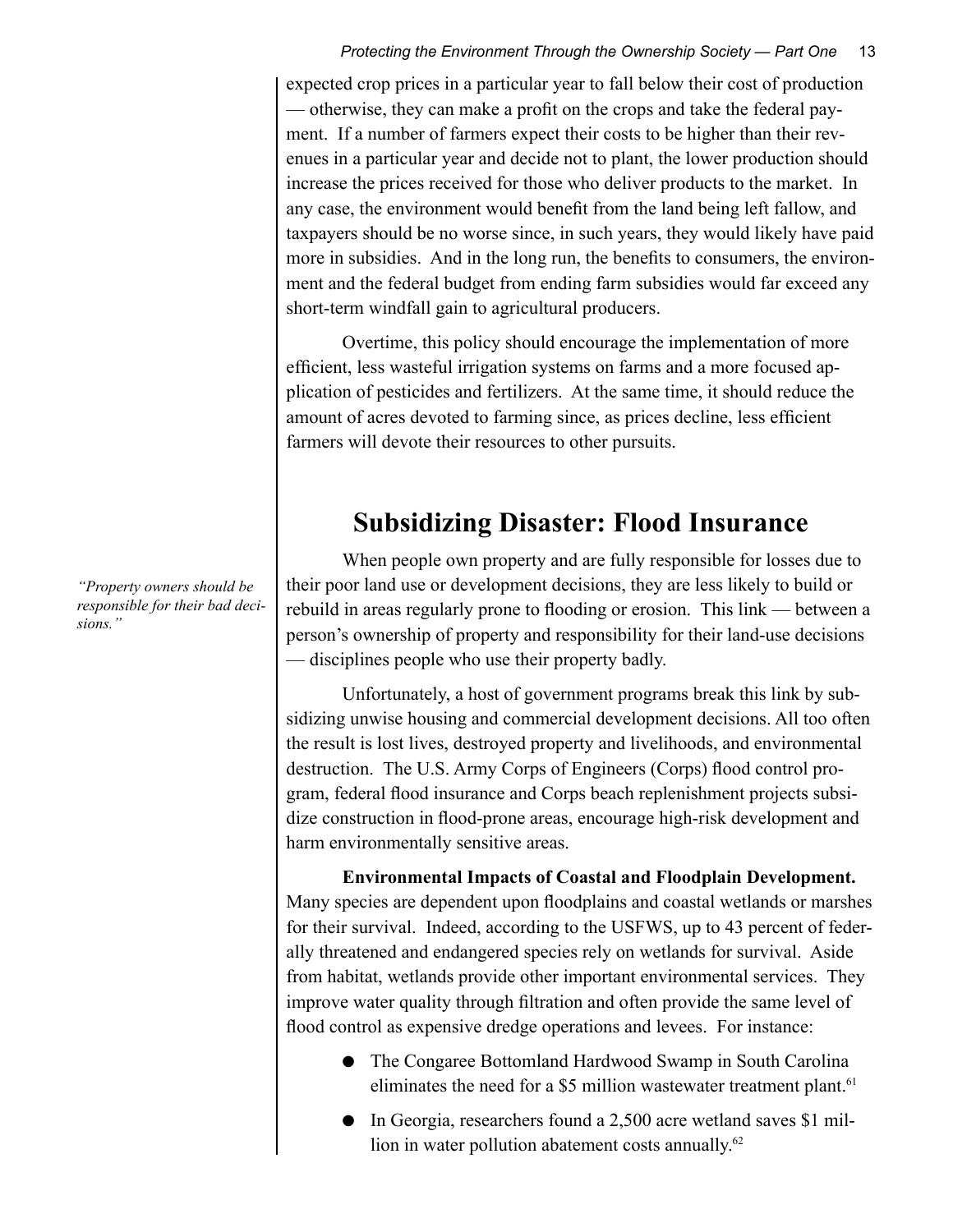*"Subsidized coastal development causes pollution and destroys wetlands."*

- Replacing the natural flood control function of 5,000 acres of wetlands in Minnesota would cost \$1.5 million annually.<sup>63</sup>
- The Corps found protecting wetlands along the Charles River in Boston, Mass., reduced potential flood damage by \$17 million.<sup>64</sup>

As discussed in the previous section, conversion to agriculture has historically been responsible for the decline in wetlands. Recently, however, wetland losses to agricultural development have declined while commercial and residential development in floodplains and along the coasts have increased. As a result, today, less than half of the original 220 million acres of wetlands in the United States remain. And the environmental results of this development have been devastating.

Along the coasts, commercial and residential development — including sewage overflow and untreated runoff of chemicals from roads and lawns — have contributed to the decline in oyster beds, sea grasses and other flora and fauna dependent upon unpolluted water. For instance, coastal development and its associated pollution in the three-state Chesapeake Bay region has resulted in:

- A loss of 58 percent of its historic wetlands,
- A loss of 88 percent of its historic underwater grasslands,
- A historic low in the Bay's crab harvest and in crab reproductive rates,
- A 98 percent decline in Bay oyster production, and
- An increasing number of fish advisories.<sup>65</sup>

Other areas report similar environmental impacts related to increased coastal development — much of which is encouraged by subsidies.<sup>66</sup> Many people are beginning to object to the subsidized destruction of these valuable natural areas.<sup>67</sup>

**A Brief History of U.S. Flood Control Policy.** Prior to 1917, flood control was entirely each state's responsibility. By 1929, the federal government had assumed a major role after several devastating floods revealed a lack of coordination between states sharing borders and rivers. These issues concerned the appropriate location of flood control measures, engineering standards and flood response. For example:<sup>68</sup>

- A 1913 flood in the Ohio River Valley caused \$200 million in property losses and killed 415 people.
- The Great Mississippi Flood of 1927 showed the limits of the combined efforts of the Corps and state agencies to control flooding through the use of levees alone. Levees were breached, almost 13 million acres were flooded, 250 to 500 people were killed and 700,000 were left homeless. Property damage exceeded \$236 million.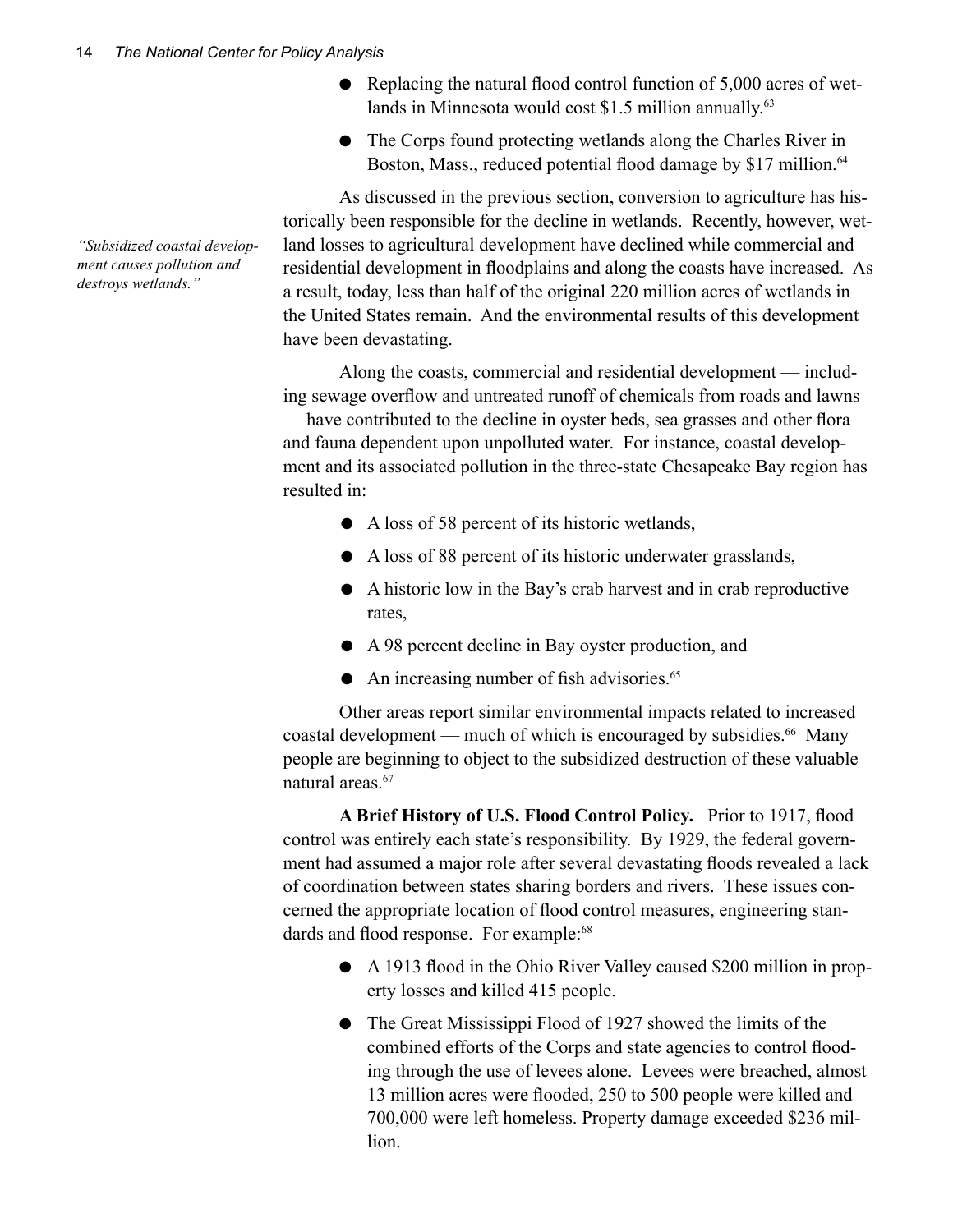The federal government began assuming responsibility for flood control with the 1917 Flood Control Act, which called for a comprehensive flood control program for the lower Mississippi and Sacramento Rivers. Federal flood control efforts under the Corps have expanded ever since.

In 1929, the private insurance industry abandoned coverage of flood losses.<sup>69</sup> And in 1934, federal disaster relief was made available to victims of all natural disasters, including floods — this relief has at various times included low-interest or no-interest loans and outright grants or gifts of money, housing, food, etc.

The Flood Control Act of 1936 created the first truly national flood control program. It called for the construction of about 250 projects using funds for work relief. Funding for initial construction was set at \$310 million and \$10 million was appropriated to complete examinations and surveys.<sup>70</sup> The Act also addressed the growing desire to reduce flood damage by instructing the USDA to develop plans to reduce runoff from agriculture and the U.S. Army Corps of Engineers to develop engineering plans for downstream projects.

By 1942, with the release of Gilbert F. White's *Human Adjustment to Floods: A Geographical Approach to the Flood Problem in the United States*,<sup>71</sup> it was already becoming apparent that flood control efforts were exacerbating rather than reducing the human and economic toll from floods. White describes the nation's flood policy as "essentially one of protecting the occupants of floodplains against floods, of aiding them when they suffer flood losses, and of encouraging more intensive use of floodplains." Interestingly, White's findings echoed earlier arguments by W. J. McGee, who wrote in 1891 that "as population has increased, men have not only failed to devise means for suppressing or for escaping this evil [flood], but have in a singular shortsightedness, rushed into its chosen path."72

A 1958 study by Gilbert White and colleagues on the correlation between land use and floods, explained how the demand for land use and the lack of incentives to stay out of flood-prone areas caused the occupancy of these flood zones to increase.73 Furthermore, they reported, federal incentives created a perception that the federal government would take care of any flood hazard.

This is especially true of Corps program. The Corps approves and regulates the construction of levees and other flood control structures. From 1928 through 2001, it spent \$123 billion (adjusted for inflation) on flood control projects nationwide.<sup>74</sup> The federal government pays 65 percent of these projects' costs, while state and local taxpayers are responsible for the balance. These projects not only encourage continued development in flood-prone areas, but also bolster the Corps' annual demand for larger budgets. Indeed, according to the Association of State Floodplain Managers, new developments in designated at-risk flood areas reinforce the economic justification for new Corps projects.

*"Flood control subsidizes floodplain development."*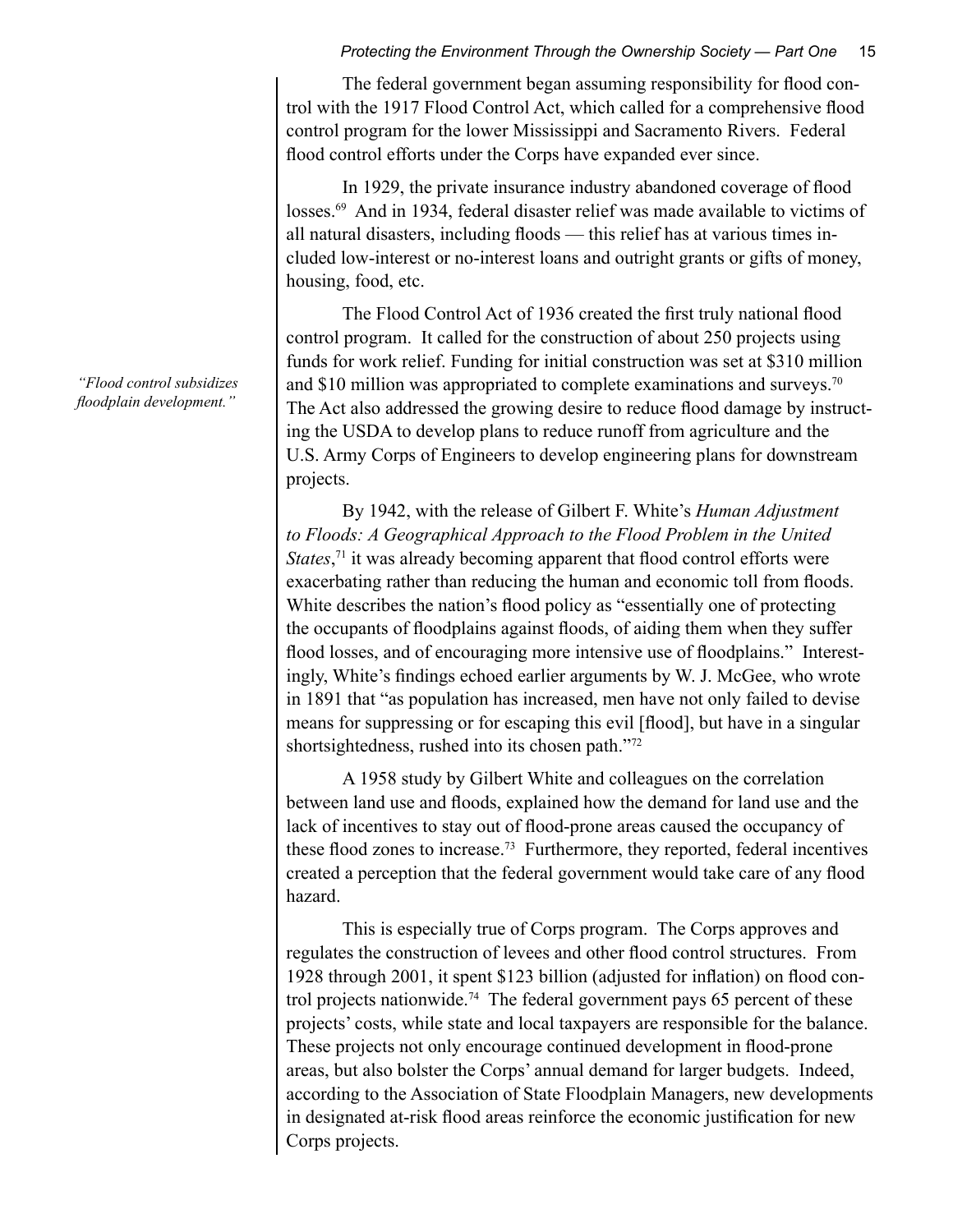Corps flood control projects all too often undermine the incentive to purchase flood insurance (more about this below), since the presence of levees and other flood control devices often eliminates federal and state requirements that the property's owners purchase flood insurance.

However, flood control structures do not guarantee protection. For example, the 1993 Great Midwest Flood caused \$20 billion in damages when more than 1,000 levees failed and 100,000 homes were damaged.<sup>75</sup> But instead of responding with better policies and nonstructural solutions, the Corps continues to subsidize 100 percent of repair costs for all damaged levees it constructs and 80 percent of repair costs for nonfederal projects.76

**Federal Flood Insurance: Adding Water to the Torrent of Bad Flood Policy.** Talk of a national flood insurance program began in the 1950s after significant flooding in Kansas and Missouri caused more then \$870 million in damage.77 Concerned about the rising cost to taxpayers for disaster relief and the increasing amount of damage from floods, both President Harry Truman and President Dwight Eisenhower recommended legislation for a national flood insurance program. However, it was not until President Lyndon Johnson submitted a feasibility study of flood insurance in 1966 that the idea really took off.

In recognition of growing flood losses, the National Flood Insurance Program (NFIP), administered by the Federal Emergency Management Agency (FEMA), was established in 1968 to insure private property at risk of flooding. The NFIP provides flood insurance to residents in communities that meet minimum NFIP requirements and adopt and enforce floodplain management criteria. In return, the NFIP is responsible for identifying local flood-hazard areas and establishing actuarial rates. Structures already located in floodplains pay subsidized premiums while structures built following enactment are supposed to pay actuarially-based premiums.

However, by 1970 only four communities had joined the NFIP, and only 16 policies had been sold. By 1972, when Hurricane Agnes struck the East coast, only 1,200 communities participated in the NFIP, which had issued only 95,000 policies. Thus, less than 1 percent of insurable damages were covered — there were \$400 million in damages, but only \$5 million was paid in flood claims.

Disaster relief was supposed to be denied to anyone who had the opportunity to purchase flood insurance for a year or more but did not do so. Of course, the absence of coverage did not mean that those affected did not receive federal aid. Millions were paid out in disaster relief to those who had not purchased flood insurance. While this helped them rebuild their lives and communities, it also undermined the incentive to purchase the insurance.

To boost participation, the NFIP's subsidized rates for flood insurance were lowered 37 percent in 1972. In 1974 they were lowered twice more.

*"Flood insurance subsidizes rebuilding in floodplains.*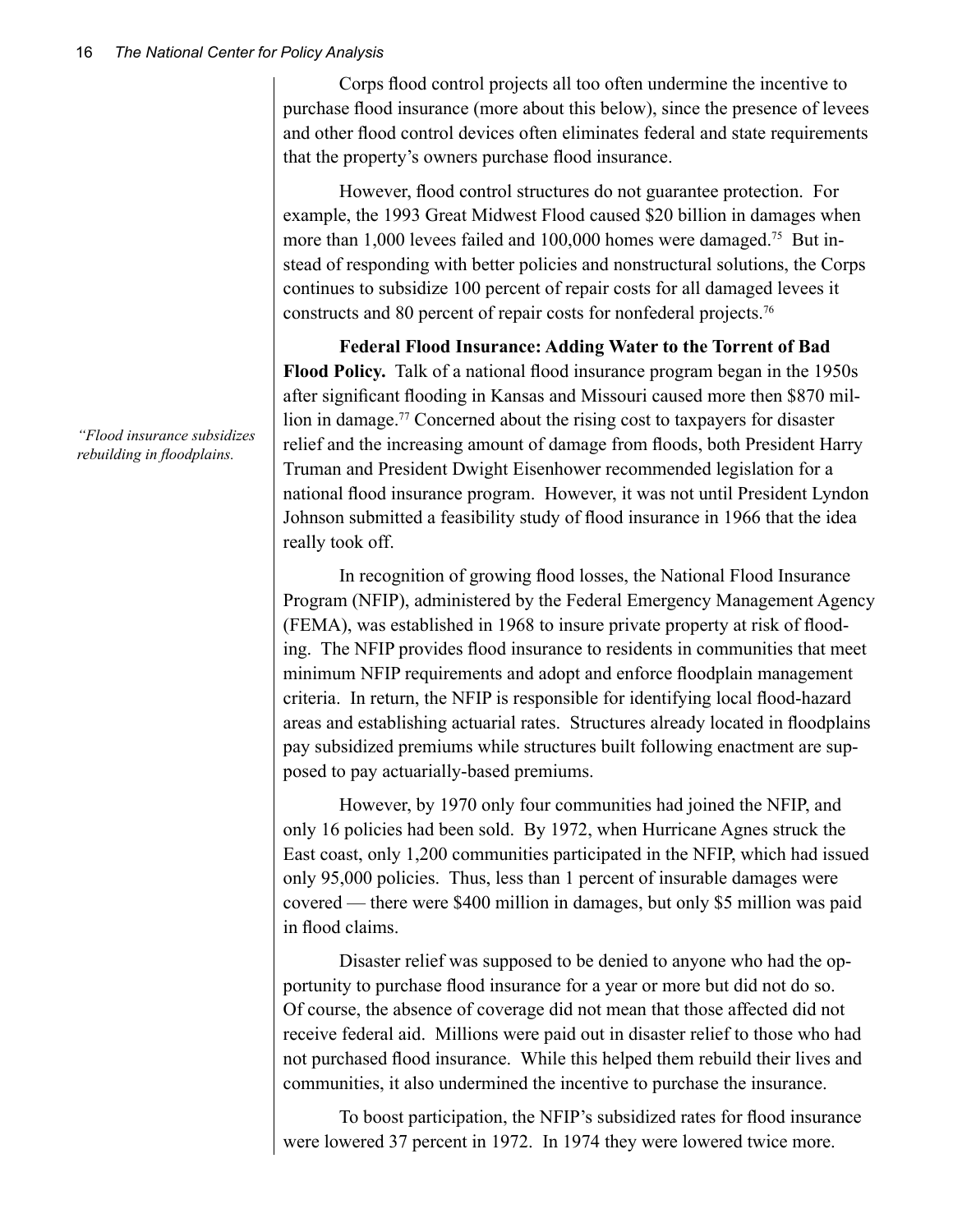The NFIP estimated there were about 13,600 flood-prone communities in the United States at the time, but only about 2,850 communities participated, and there were only about 312,000 individual policyholders.

This 37-year-old program has arguably outgrown its original purpose, which was to provide temporary flood insurance to property owners who were unaware they were in flood-prone areas. As early as 1973, government reports noted two perverse effects of the flood insurance program:<sup>78</sup> 1) federal disaster relief replaced rather than supplemented nonfederal efforts; and 2) disaster relief was often perceived to be so generous that "individuals, business and communities had little incentive to take initiatives to reduce personal and local hazards."

Indeed, federally subsidized flood insurance encourages people to build homes where they otherwise would not. It encourages lenders to finance mortgages they otherwise would not. Today, NFIP covers more than 4.5 million homes in more than 20,000 communities.<sup>79</sup> But because of full-disclosure mortgage and insurance requirements, most of those currently insured were aware of their area's flood problems when they purchased or developed their properties.

In 1976, the General Accounting Office (GAO) found that the Federal Insurance Administration still has "not established an effective system for monitoring community efforts to adopt and enforce required floodplain management regulations." Consequently, the federal government, "though heavily subsidizing the flood insurance program … had no assurance that the communities' flood-prone lands were being developed wisely to prevent or minimize future flood losses."80

The NFIP continues to pay claims for homes damaged or destroyed by floods, mudslides and other natural disasters without requiring homeowners to relocate. They can use the money to rebuild in the same location, and their new home is also eligible for NFIP coverage. According to FEMA, repetitive claims are the most significant factor in increasing flood insurance costs.

- NFIP pays claims averaging \$200 million per year for about 40,000 repetitively flooded properties.<sup>81</sup>
- Since its creation in 1968, the NFIP has paid out nearly \$1 billion for more than 10,000 properties that have experienced two or more losses, with cumulative claims often exceeding the value of the property.82

**Encouraging Development in At-Risk Areas.** The Government Accountability Office reports that 90 percent of all natural disasters involve flooding.83 Although they are called "natural" disasters, many would not be nearly as destructive had people and property not been placed in harm's way.

*"Flood insurance pays claims for repeated flooding."*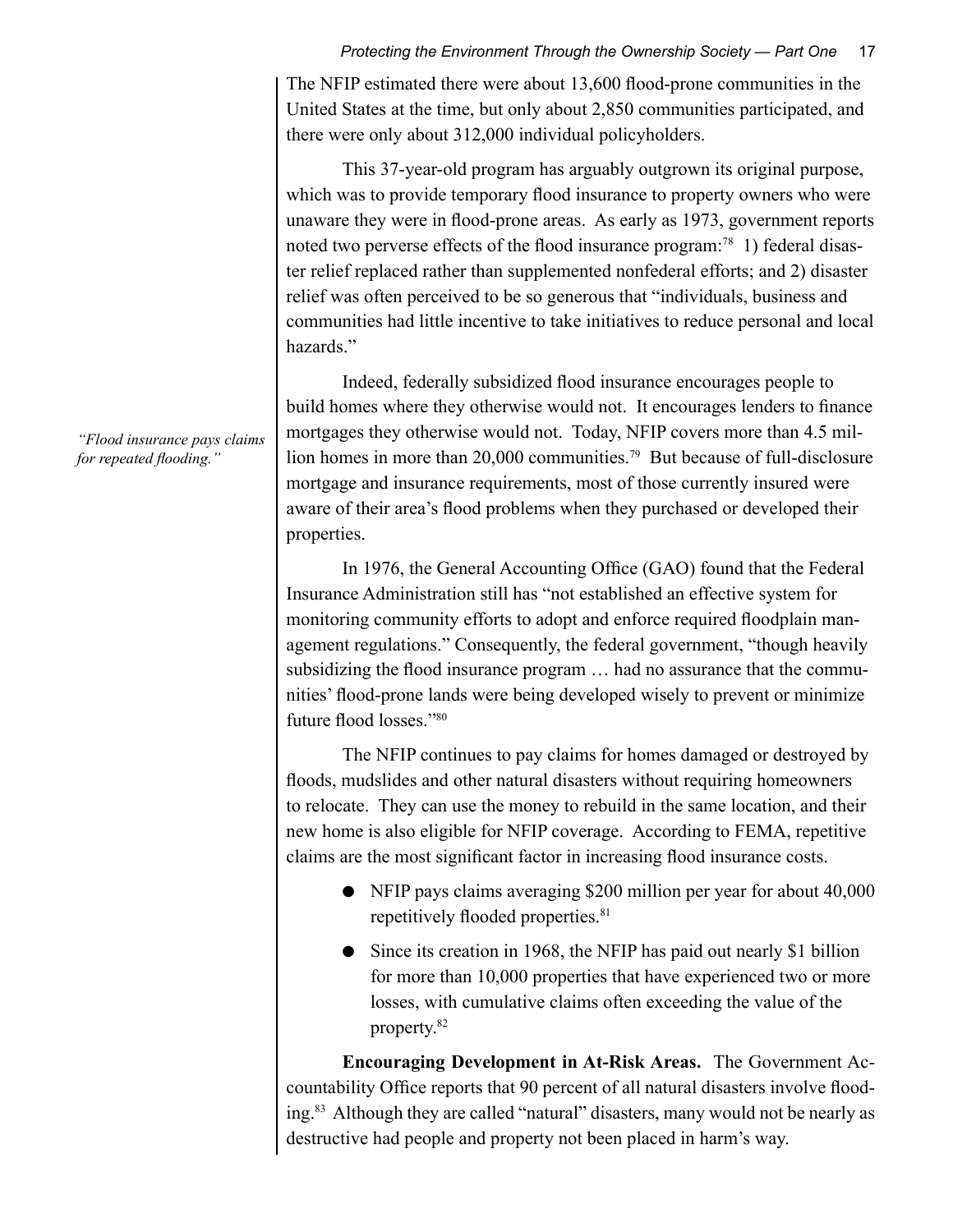- Flood damage costs increased from an average of \$2.6 billion per year (in 2002 dollars) during the first half of the 20th century to more than \$6 billion per year in the past 10 years. $84$  [See Figure II.]
- In 2004 alone, FEMA received 1.3 million applications for federal disaster assistance due to hurricanes and tropical storms — far exceeding the number for any comparable past period.<sup>85</sup>

The National Climactic Data Center says that increased population and development of coastal areas is responsible for the increase in losses due to hurricanes.<sup>86</sup> According to the 2000 U.S. Census, more than half of Americans live within 50 miles of a coast and by 2025, 75 percent will.<sup>87</sup> Indeed, the Heinz Center determined that in the absence of insurance and flood control programs, development density in areas at high risk of flooding would be about 25 percent less than in low-risk areas.<sup>88</sup>

**Subsidizing the Rich**. More than 70 percent of the coastline in the lower 48 states is privately owned.<sup>89</sup> State and local governments own most of the rest. Homes with beach access or an ocean view are highly valued and often owned by the rich. Thus flood insurance, beach erosion control and disaster loans often subsidize higher income homeowners. According to the Heinz Center:<sup>90</sup>



*"Flood losses have increased with development."*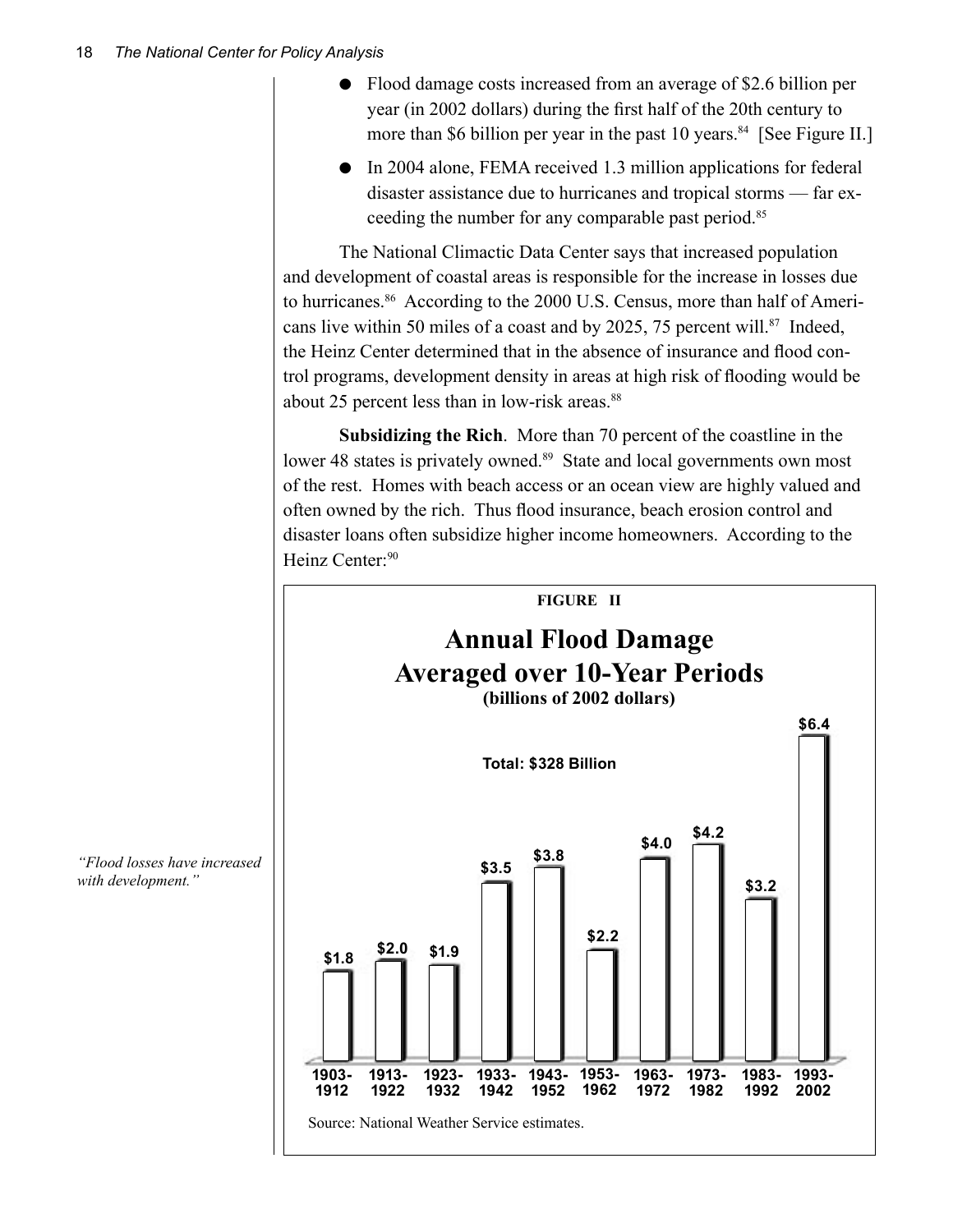- The risk of erosion to property such as homes on hillsides, river banks and beachfronts — is comparable to the risk from flooding.
- Nationwide, erosion causes property losses of approximately \$500 million per year.
- Over the next 60 years, coastal erosion may claim 25 percent of buildings within 500 feet of the U.S. shoreline, including 87,000 homes. Disasters like Hurricane Katrina could claim many, many more.

U.S. Army Corps of Engineers' projects attempt to reduce damage to coastal properties caused by shore erosion, hurricanes and floods, making it arguably the largest contributor to coastal development. For instance, beach rebuilding has become the fastest growing area of work for the Corps, with federal taxpayers subsidizing 65 percent of the cost. $91$ 

Replenishing beaches is an expensive, temporary solution to natural erosion. Over the 50-year life of the typical project, each mile of beach must be replenished every four years at a cost of more than \$1 million per mile.<sup>92</sup> As of 2001, the Corps had spent more than \$1.2 billion on 71 large shoreline protection projects, affecting 284 miles of the nation's 2,700 miles of "criticalerosion" coastline.<sup>93</sup>

Private property owners and state governments benefit from Corpsfunded beach replenishment. For example:<sup>94</sup>

- The Corps has begun a \$10 million project to replenish two miles of beach on Captiva Island, Florida, although public access is essentially blocked by the South Seas Plantation, a privately-guarded, gated community.
- On North Carolina's scenic Outer Banks, the Corps is committing to spend \$1.8 billion to replenish and maintain 14.2 miles of beach for the next 50 years.
- The Corps paid New Jersey more than \$16 million for beach projects in 2003, and the state is currently seeking to widen all 127 miles of coastline, which could cost \$9 billion over the next 40 years.

Arguably, projects to reduce coastal erosion should be funded by the states, communities and businesses that directly benefit, not federal taxpayers.

**Reforming Flood Insurance and Disaster Assistance.** Applying the ownership society ideal to these programs would require ending them. This would still allow the owners of the property involved to develop their property as they see fit, but it would have the added benefit of ensuring that they, rather than the general public, were responsible for any poor development decisions.

*"Beach restoration is costly and encourages more development."*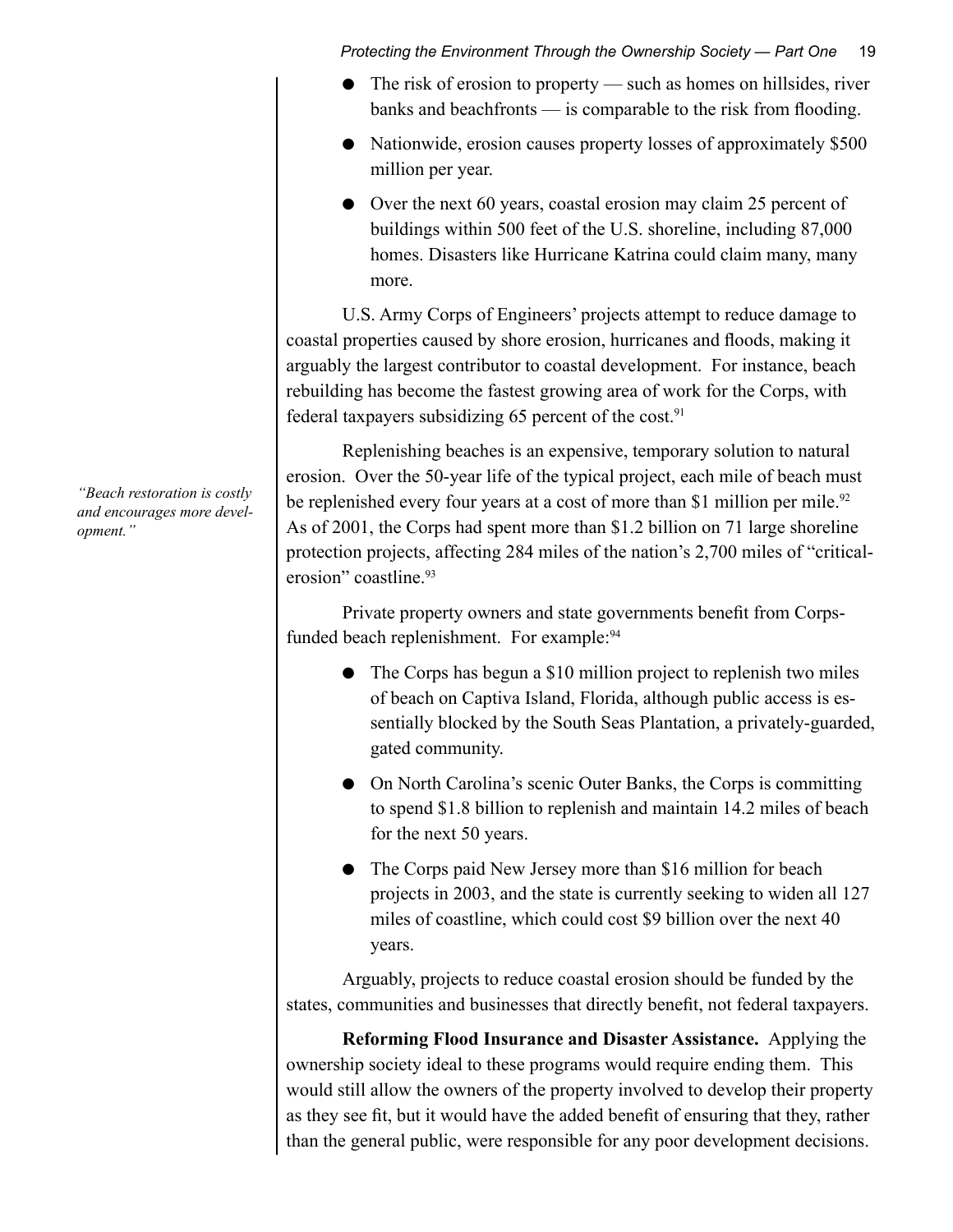Since the costs of making bad decisions are substantial, under the "ownership" regime of disaster response, we should expect fewer of them.

Government programs should neither subsidize those who choose to live in harm's way, nor encourage environmental destruction — but those are the results of NFIP, FEMA rebuilding loans and Corps beach restoration projects. Any development in high-risk areas should reflect its actual cost to the public and the environment and should be borne solely by the states, localities and individuals benefiting from them. Ending subsidies to development in high-risk areas would reduce the economic, human and environmental toll of natural disasters.

Expanding the ownership society ideal to government disaster relief programs could be done in stages and need only modify emergency relief efforts, rather than end them. It is highly unlikely that Americans will ever turn their backs on those in temporary need due to a natural disaster. However, such relief efforts should at most provide funds for temporary housing, food and other essentials, should be time-limited by statute so that they do not become open-ended welfare benefits and should not extend to rebuilding the homes or businesses of those affected. The knowledge that emergency relief efforts are time-limited and do not extend to rebuilding permanent structures or attendant equipment and furnishings would provide individuals with incentives to purchase insurance against such contingencies in the private market.

Flood insurance should be left to the private market entirely. The government should allow private insurers and mortgage lenders to set the terms and rates for flood insurance. Currently, there are few private companies offering flood insurance outside of the government subsidized and regulated program. Under the NFIP, private insurers and brokers market flood insurance but the government is on the hook for claims. In addition, the government sets rates, coverage limitations and eligibility requirements.

As a beginning, the government should not enroll any new homes or businesses in federally-backed flood insurance, and it should stop offering below-cost insurance rates. When disasters occur, payouts should be limited to the value of the home or business at the time the "ownership" insurance regime is implemented. Absent this provision, the government's payout for flood and other disaster claims will grow with the value of insured properties and property owners will have little or no incentive to forgo rebuilding or to make anti-flood improvements. Freezing payouts would undercut the incentive to rebuild or begin new construction in high-risk areas. At the very least, it would encourage the development of a supplemental insurance market to cover the gap between the limited federal payout and the rebuilding cost at the time of any particular disaster.

Finally, the cost of beach replenishment and other federal erosion control projects should be borne by the states or property owners who own

*"Government programs subsidize environmental destruction."*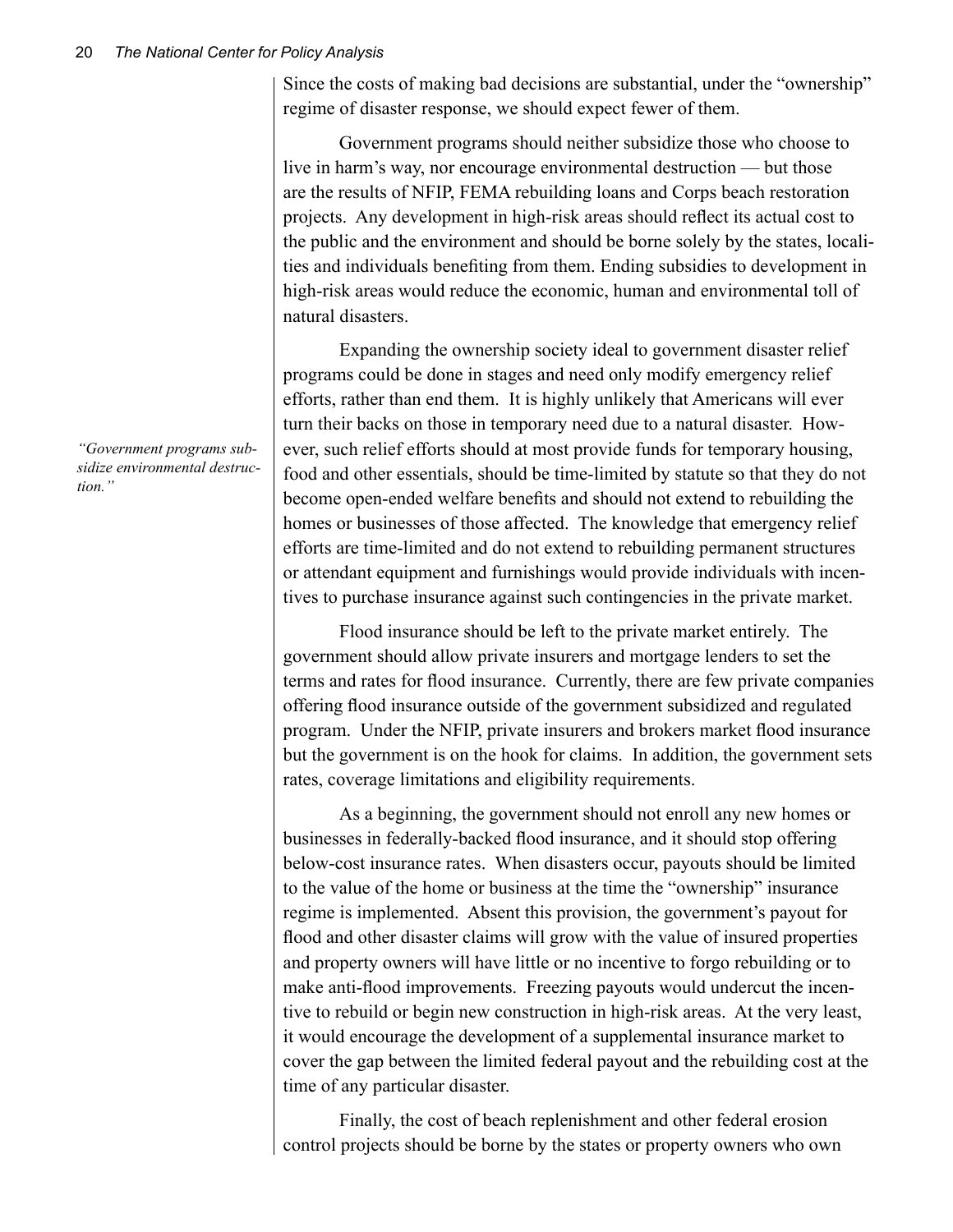the property abutting the beach, except where federal properties are at risk. Beachfront property owners bought or, in the case of the state, claim ownership of the at-risk area, and it is they who benefit from both the amenities and the value (property value) it provides.

### **Using Ownership to Save Endangered Species**

Lack of ownership of wild animals has limited the effectiveness of species conservation efforts. In the United States, land is owned either by individuals or groups as private property or by government as *de facto* trustee of society's commonly-owned resources. Ownership is essentially the right to use and control a resource. But federal and state laws treat all wild species as publicly owned and only recognize private ownership of rare and endangered wild native species in very limited circumstances. In the vast majority of cases, owners of land upon which wild animals live, feed or breed do not own the animals themselves and their right to manage them is limited by the government. The use of most wild species is regulated by individual state governments to varying degrees of stringency, though in the case of migratory species, and those considered at-risk of extinction, the federal government takes the lead role in their management and their use is *highly regulated.*

**The Regulatory Approach.** The Endangered Species Act (ESA), administered primarily by the Department of the Interior's Fish and Wildlife Service (USFWS), is widely considered the most powerful environmental law in the nation. It was enacted in 1973 and, as written, takes precedence over all other laws. The ESA requires the Secretary of the Interior to protect each endangered species, regardless of the costs, by formulating and implementing specific plans to protect its habitat and to recover sufficient numbers of the species so that it is no longer considered threatened with extinction. It also requires all federal agencies to ensure their actions do not harm threatened or endangered species — even if, in order to prevent harm to a species, they are unable to carry out their primary responsibilities under other laws. Despite its name, some of the populations protected by the ESA do not meet a scientific definition of species, but include murky categories, like subspecies, and distinct geographic populations of animals that may be abundant elsewhere, or that can and sometimes do interbreed with closely related populations. Individuals or groups can petition to have a species, subspecies or distinct geographic populations of a species listed as threatened or endangered, and then present evidence backing their petition to the Secretary, who must then decide whether the evidence provided is sufficient to merit listing the species.

**Need for Change: Failure to Protect Species.** For all its power, the ESA has not worked well. Since 1973, 1,832 species have been listed as either endangered — which means the population is in danger of extinction

*"Wild animals and plants are owned in common."*

*"The government controls privately-owned habitats of endangered species."*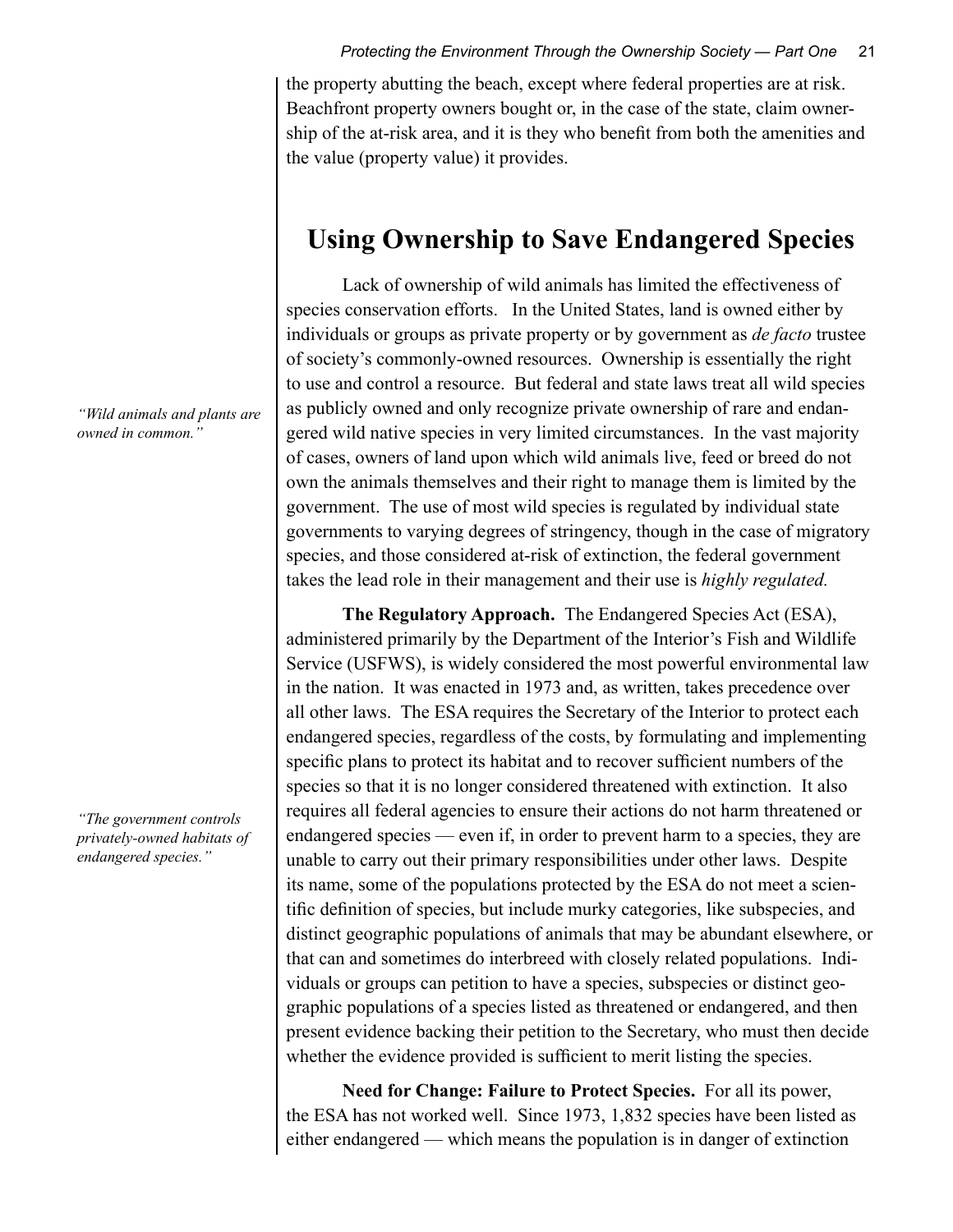— or threatened, which means their numbers are declining and the species is likely to become endangered. Only 40 of the listed populations were delisted by the end of 2004. Even counting all of the delistings as "successes," they are only 2 percent of the species ever listed. A more careful examination of the facts shows that even 2 percent is far too optimistic. Of the 40 species delisted:

- 9 were delisted due to extinction.
- 16 were delisted because of "data errors" they either were undercounted when added to the list or were later determined not to be distinct species (or subspecies).
- 3 were decimated by a pesticide, DDT, and recovered largely due to the 1972 DDT ban.
- 12 remaining species were conserved by state agencies or private organizations, or were foreign species conserved by foreign governments under their own laws — the federal government contributed very little to the recovery of any of these species. [See Figure III.]
- *None of the 40 species was delisted after successful recovery attributable to ESA protection.*



*"The Endangered Species Act (ESA) hasn't saved any species."*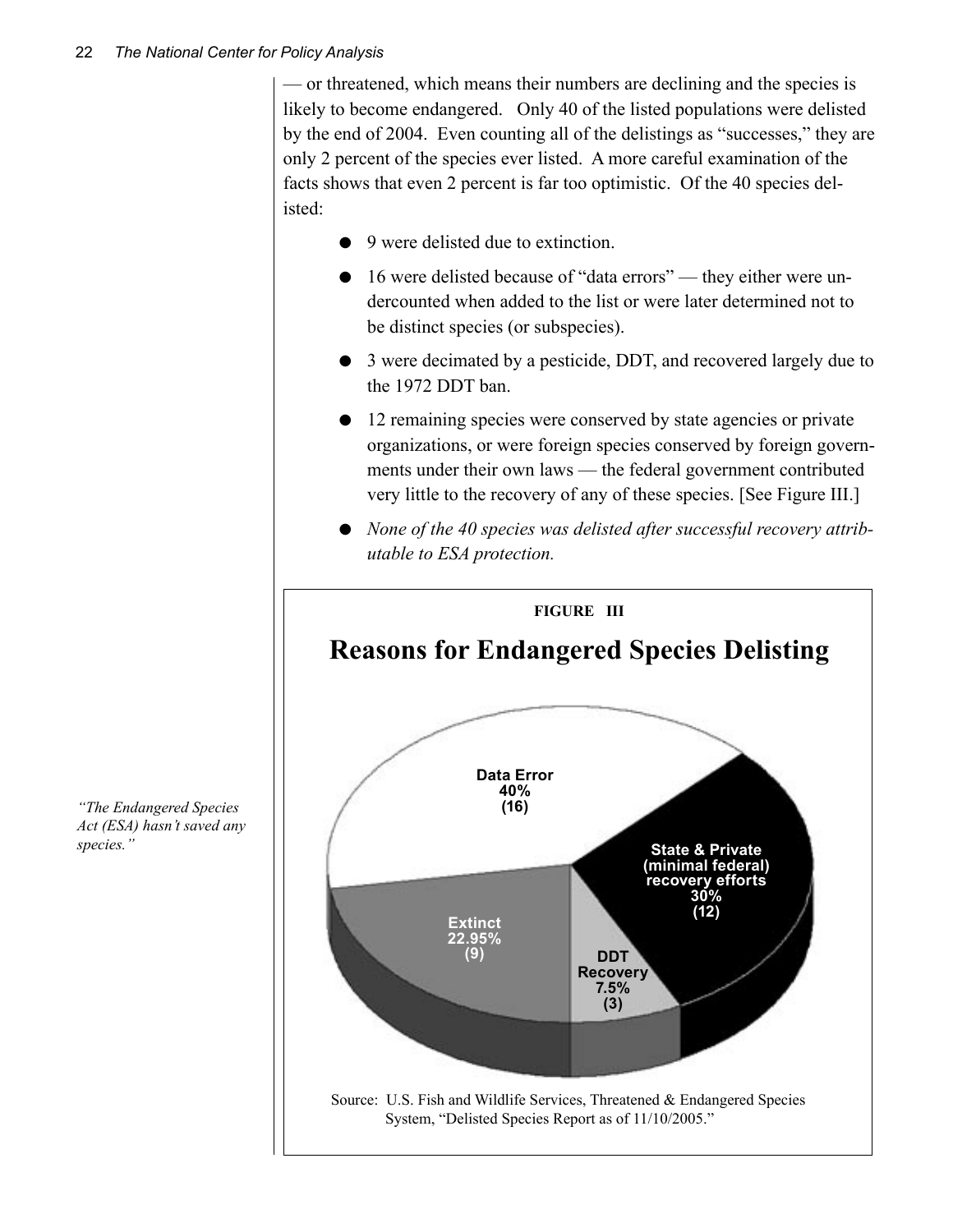That the ESA has failed to protect species should surprise no one. Species recovery requires protecting critical habitats where they live and breed. More than 75 percent of the listed species depend on private land for all or part of their habitat.<sup>95</sup> Indeed, the continued survival of many endangered species literally rests with American property owners. Unfortunately, landowners are penalized by the presence of a protected animal on their land. Under current law, if a person's property provides suitable habitat for an endangered species, that land potentially becomes subject to severe restrictions on its use. In fact, an owner may not be able to use his or her property in any way, and may, in some cases, even be barred from setting foot on all or part of it — which amounts to outright confiscation. These uncompensated "takings" leave a landowner three options: kill an endangered species member, destroy species habitat or lose much of the use and value of his land. By undermining ownership and the incentives ownership provides, the ESA actually discourages people from fostering species recovery.

**Need for Change: The Cost of ESA.** While the ESA has failed to help species recover, it has succeeded in spending taxpayer dollars. The lowest government estimate for total spending up to 1994 on the recovery of all currently known endangered species was \$4.6 billion, but this estimate is misleading because it only included costs for government recovery from select agencies.96 In 2000 alone, it is estimated that more than \$2.4 billion of federal expenditures were related to endangered species.

Even these estimates are low. Northern spotted owl recovery alone has cost an estimated \$21 billion to \$46 billion. And dozens of species upon which much more money has been spent have not been delisted. Millions of dollars have been spent on species that were wrongly listed — like the Tumamoc Globeberry, a gourd in Southern Arizona.

For every dollar it spends on the recovery of protected species, the government spends more than \$2.26 on the consulting and listing process to achieve protected status. Individuals and firms fighting government efforts in court or developing and implementing habitat conservation plans spend still more.Thus, the true cost of the ESA is hard to estimate; in addition to billions of federal dollars spent, state governments and the private sector have spent tens of billions more, but there is no common system of accounting for their costs.

**Indirect Costs to Life and Property**. The indirect costs in lost jobs and wages, delayed and halted development, increased construction costs and difficult-to-measure social costs, are much greater. The true costs of ESA failures should be measured in houses, homeless shelters and hospitals not built or significantly delayed, medical and technological discoveries not advanced, funds not available for education, crime control and other health, safety and environmental concerns, including species lost or still declining.

*"The ESA imposes costs on landowners and taxpayers."*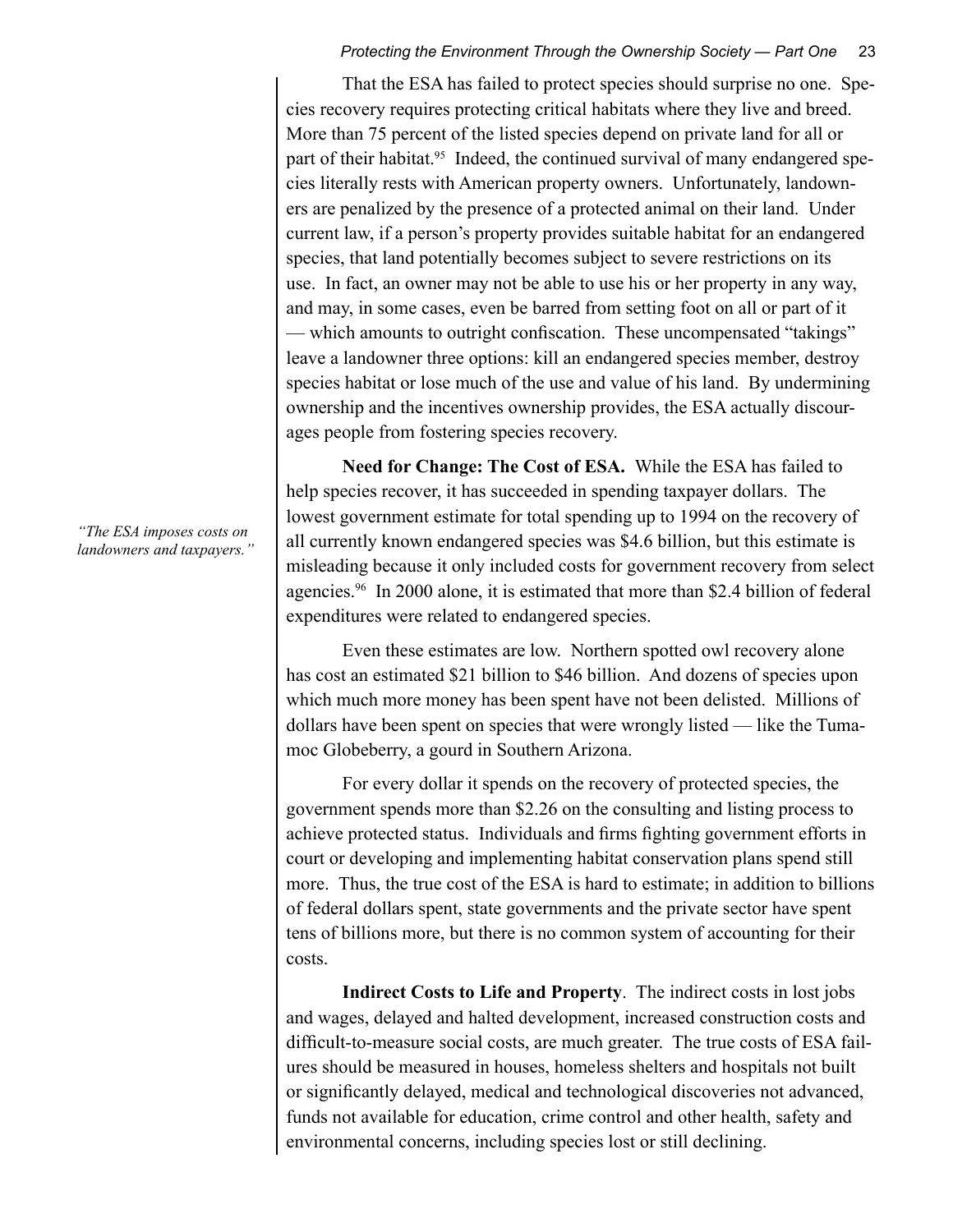In one instance, massive brush fires in California destroyed 29 homes and caused millions of dollars in damage.<sup>97</sup> Several of the homes were lost because the USFWS denied homeowners permission to destroy brush and weeds by plowing firebreaks. The USFWS threatened homeowners with imprisonment and huge fines in order to protect the endangered Stephens kangaroo rat. Some homeowners ignored USFWS threats; their homes are still standing. Ironically, the fires destroyed kangaroo rat burrows and habitat.

In another case, one day before San Bernadino and Riverside Counties in California were to break ground on a new hospital, the USFWS listed the Delhi Sands flower-loving fly as endangered. Eight Delhi flies were found on the hospital site and the USFWS threatened to prosecute the counties if they built the hospital as planned. According to Ike Sugg, a wildlife specialist at the Competitive Enterprise Institute, while the counties and the USFWS have been negotiating:

- Hospital construction has been delayed for more than a year.
- The counties have spent more than \$4.5 million dollars more than half-a-million per fly to study threats to the fly and how to prevent harming it while still completing the hospital and its attendant infrastructure — and may spend millions more to establish a fly preserve.
- At one time a USFWS official even demanded that Interstate 10, an eight-lane freeway adjacent to the hospital site, be shut down or slowed to 15 miles an hour during the two months of the fly's above-ground lifespan.

**Improving the Endangered Species Act.** A number of changes have been proposed to the ESA. These include provisions to improve the scientific basis for listing decisions — such as requiring that listing decisions are based on sound science, with thorough, peer-reviewed data to justify listing decisions.

Proposals have also been offered to limit the listing of "distinct population segments" to those of national interest as determined by Congress, and to allow captively bred and privately owned populations of animals to be counted toward species' numbers. Under this proposal, the ESA would not limit the use of members of an endangered species that were privately owned before the species was listed. For example, zoo owned and bred grizzly bears could be transferred to other parties or destroyed if necessary without first getting USFWS permission.

Proposals have also been offered to speed the recovery and habitat conservation planning process. Any of these efforts would improve the current act, but none of them gets at the heart of the problem: the perverse incentives the ESA creates to destroy species and their habitat in order to avoid having one's property come under onerous use restrictions.

*"The ESA imposes even greater indirect costs."*

*"The ESA encourages landowners to destroy habitat and kill endangered species."*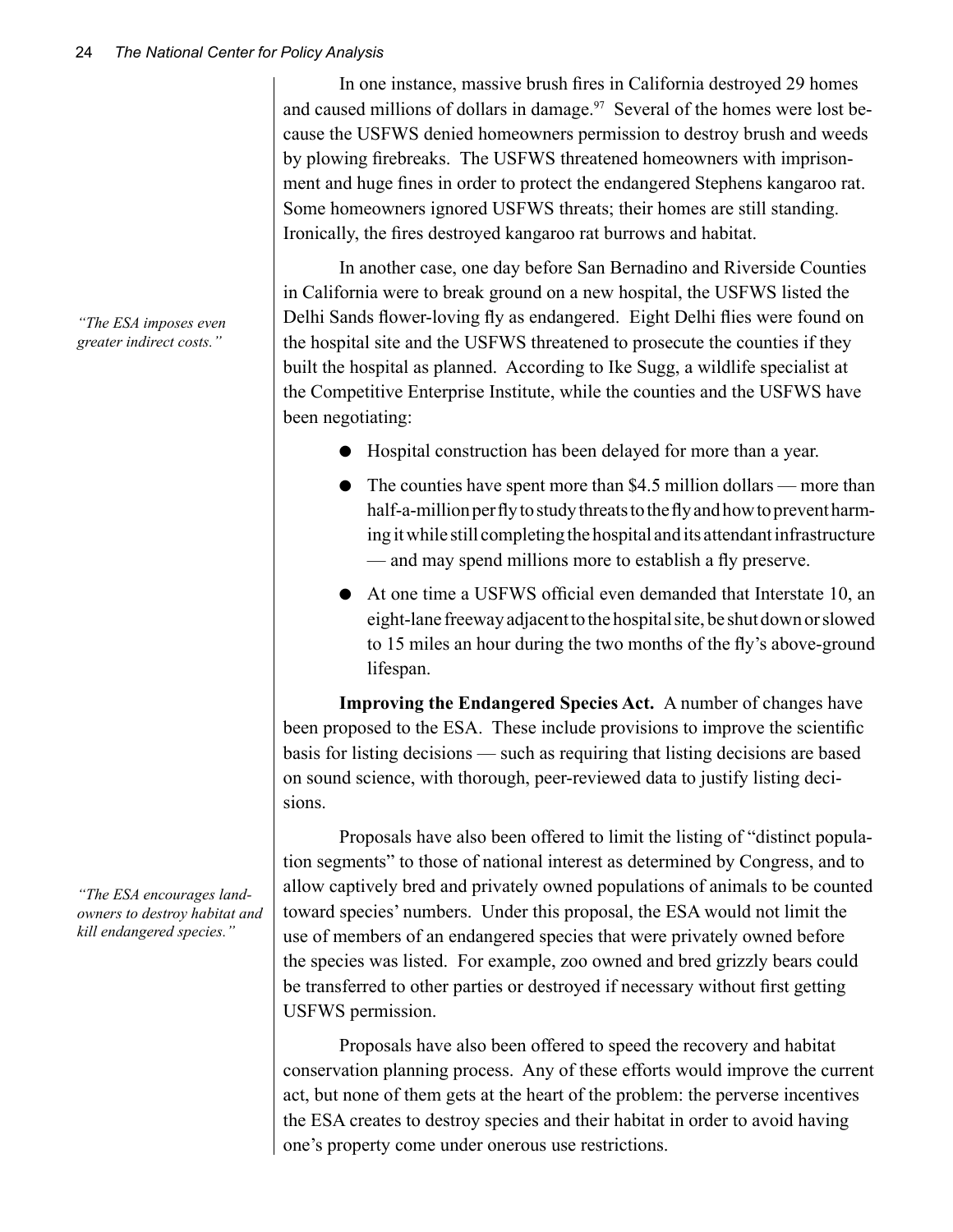Under the current act, if people provide suitable habitat for an endangered species, their land becomes subject to severe regulation, even confiscation. As a former USFWS official stated: "The incentives are wrong here. If I have a rare metal on my property, its value goes up. But if a rare bird occupies the land, its value disappears. We've got to turn it around to make the landowner want to have the bird on his property."

Even Michael Bean of the Environmental Defense Fund recently acknowledged that "increasing evidence suggests that at least some private land owners are actively managing their land so as to avoid potential endangered species problems…by avoiding having endangered species on their property." Bean admitted that this was not the result of a desire to harm the species or the environment, but rather a rational response to the incentives in the current act.98

**An Ownership Approach.** Based upon its record of costly failure, the best policy might be to end the federal government's role in endangered species protection entirely. In the current legislative environment this is unlikely, but the current act could be improved, in part, by applying the ownership ideal to species protection.

**Ownership and Endangered Species: Baby Steps.** At a minimum, reducing the threat to peoples' property from endangered species is a necessary first step to instilling the certainty that ownership provides — and thus, reducing the enmity that many property owners feel toward endangered species. The Fifth Amendment to the Constitution prohibits the taking of private property for any public purpose without "just compensation." When the government imposes land use restrictions on private property to preserve species habitat and as a result the land loses value, a "taking" has occurred and property owner should be compensated for the lost value.

If the government required private citizens to house students enrolled in a special education program and demanded that they regulate their activities so as not to disturb the students' studies, the government would have to compensate the people whose homes were used. By the same reasoning, the government should also be constitutionally obligated to compensate people who must "house" protected species.

Honoring the Fifth Amendment would shield the landowner from choosing between his welfare and the endangered animal's welfare. Protecting endangered species would no longer be a loser's game because landowners who protect a species valued by the public will be compensated by the public.

**Bolder Ownership Moves.** True ownership goes beyond the landowner's incentive to simply tolerate the presence of an endangered species. A bolder government action would provide incentives to landowners to foster and further species recovery — by making their property useful and attrac-

*"Landowners should be compensated for environmental takings."*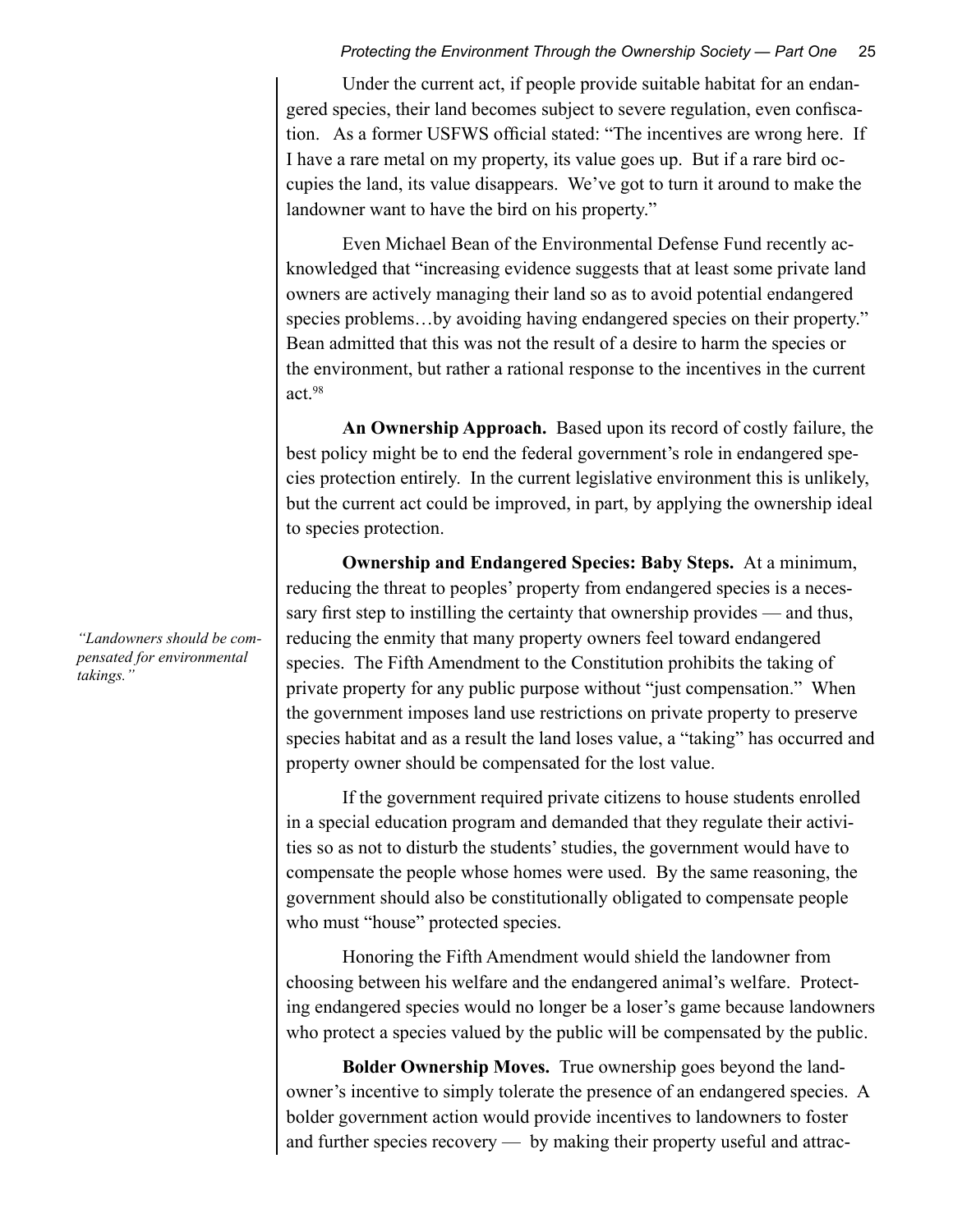tive to endangered species. History provides numerous examples of individuals and private groups that have protected species through private initiatives — sometimes even while governments were contributing to the species decline. For example,

- When state governments were awarding bounties for killing birds of prey, a concerned citizen helped found the private Hawk Mountain Sanctuary in eastern Pennsylvania to prevent the slaughter of thousands of hawks, falcons, ospreys, eagles, owls and other endangered birds.
- When state governments were awarding bounties for killing seals and sea lions, a for-profit corporation protected the only mainland breeding area for the endangered Steller sea lion.
- While the federal government owns only 4.7 million acres of wetlands and has encouraged the destruction of private wetlands, about 11,000 private duck clubs have managed to protect five to seven million acres of wetlands from destruction.

In addition, beginning in the 1930s, long before the Endangered Species Act or the Convention on International Trade in Endangered Species (CITES) provided regulatory protection, Texas ranchers began to import foreign species. About 370 Texas ranches are involved in managing their lands for so-called exotic species. Because these species are not native to America, they can be privately owned and managed. A 1984 census counted 120,201 animals in 59 different species, from all over the globe. A sampling: biesa oryx from Sub-Sahara Africa, sika deer from Japan, white-tailed gnus from South Africa, Armenian red sheep, aoudads from Morocco, Nile lechwe, nilgai and blackbuck [antelope] from India, European mouflon sheep, Persian gazelles, Pere David's deer from China, and so on. Significantly, not all the species being raised in Texas are hunted, and only six are regularly hunted for profit. Currently, Texas ranchers take pride in providing new habitats for as many as nine species threatened with extinction on their native grounds.

Also, a number of environmental organizations focus the majority of their efforts and resources on protecting species and their habitats. For instance, the mission of the National Audubon Society is to conserve and restore natural ecosystems, focusing on birds and other wildlife for the benefit of humanity and the earth's biological diversity. In the United States, the Audubon Society has more than 550,000 members, 508 state and local chapters and more than 100 Audubon Sanctuaries and nature centers comprising more than 300,000 acres.

The Nature Conservancy, a nonprofit organization founded in 1951, is the world's largest private international conservation group. The mission of the Nature Conservancy is to preserve the plants, animals and natural communities that represent the diversity of life on Earth by protecting the lands and

*"Private efforts have sucessfully protected species and habitats."*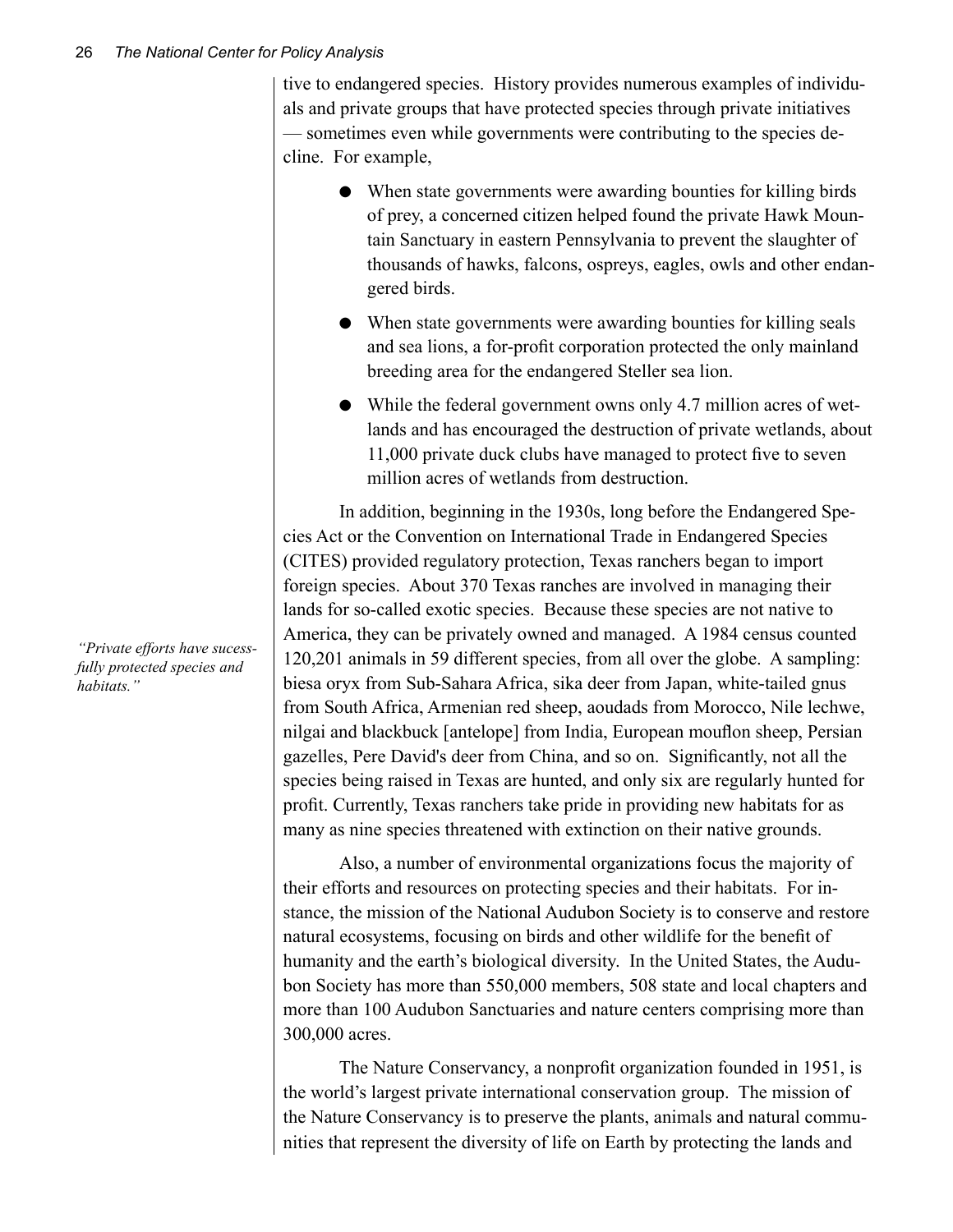waters they need to survive. To carry out this goal, the Conservancy sets its conservation priorities through ecoregional planning, attempting to preserve at least one representative example of each unique ecosystem.

The Conservancy both hires biologists and ecologists and works with various academics to establish its conservation priorities. Rather than protest and lobby, the Nature Conservancy largely uses a nonconfrontational approach to protecting species *in situ*: it purchases habitat.

The Conservancy runs the largest private system of nature sanctuaries in the world. To date, the Conservancy and its 1,029,012 members have protected and maintained 12,089,000 acres in the United States in nearly 1,400 private preserves. This amounts to an area greater than the combined size of Connecticut, Delaware, New Jersey and Rhode Island. The preserves range in size from less than half an acre, to several hundred thousand acres. In addition, the Conservancy has helped like-minded organizations preserve more than 80 million acres in the Asia Pacific, Canada, the Caribbean and Latin America.

All of the Conservancy's preserves are managed to maintain the ecosystem or habitat as a functional whole. These preserves are field laboratories, dedicated both to studying specific ecosystemic goods and their interrelationships as protected by the specific preserve, and to better understanding how to improve ecosystem management and protect biodiversity worldwide. The Conservancy does not promote the preserves for recreation, and many of them are not open to the general public.

Expanding the benefits of ownership to endangered species could encourage more private conservation efforts. For example, government could offer tax incentives or credits to landowners who create habitat for endangered species on their land. Or, in a reversal of previous policies, the government could pay bounties to people for every breeding pair of endangered species found to inhabit their property for all or part (in the case of migratory species) of the year. Adjoining landowners, seeing the financial benefits accruing to their neighbors who protect species would then have the incentive to manage their own lands similarly.

### **Conclusion**

President Bush's innovative concept of the ownership society is indebted to Western intellectuals. Great thinkers from Aristotle to Locke to the founders of this country recognized that secure individual property rights are an effective means of promoting both individual happiness and social welfare, and of maintaining political liberty. However, neither they nor the Bush administration have recognized that property rights could also be used quite effectively to protect the environment.

*"Ownership would improve conservation of endangered species and their habitats."*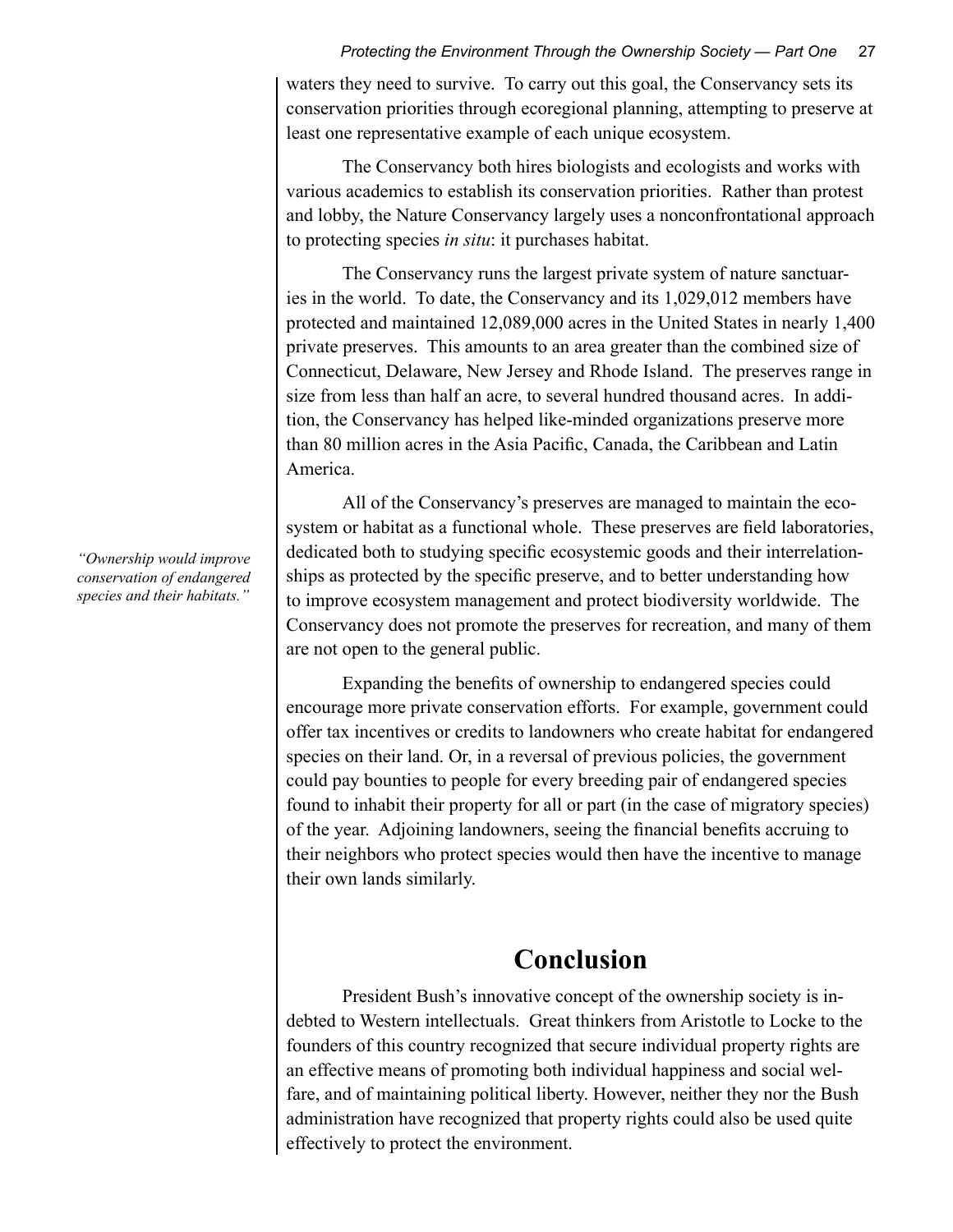People typically use their property to increase their well-being, which, as Adam Smith argued, redounds to the benefit of society. But property use comes with responsibilities. First, property owners bear the costs of the bad decisions that they make with their property if their choices result in economic losses or in the destruction of the property itself. Secondly, they have the responsibility not to use their property in ways that violate the rights of others — and are penalized when they do so.

Government subsidies for agriculture and coastal or floodplain development, and policies that discourage the promotion and protection of wildlife on peoples' lands, have severed the link between the decisions of individual property owners and the negative consequences of their choices. These policies lead to a variety of economic ills, but they also result in environmental destruction. Applying the concept of the ownership society to these policies would reduce incentives to destroy the environment and, indeed, could create positive incentives for entrepreneurial efforts to provide environmental amenities on privately-owned land.

*"Property owners have incentives to make wise choices."*

> NOTE: Nothing written here should be construed as necessarily reflecting the views of the National Center for Policy Analysis or as an attempt to aid or hinder the passage of any bill before Congress.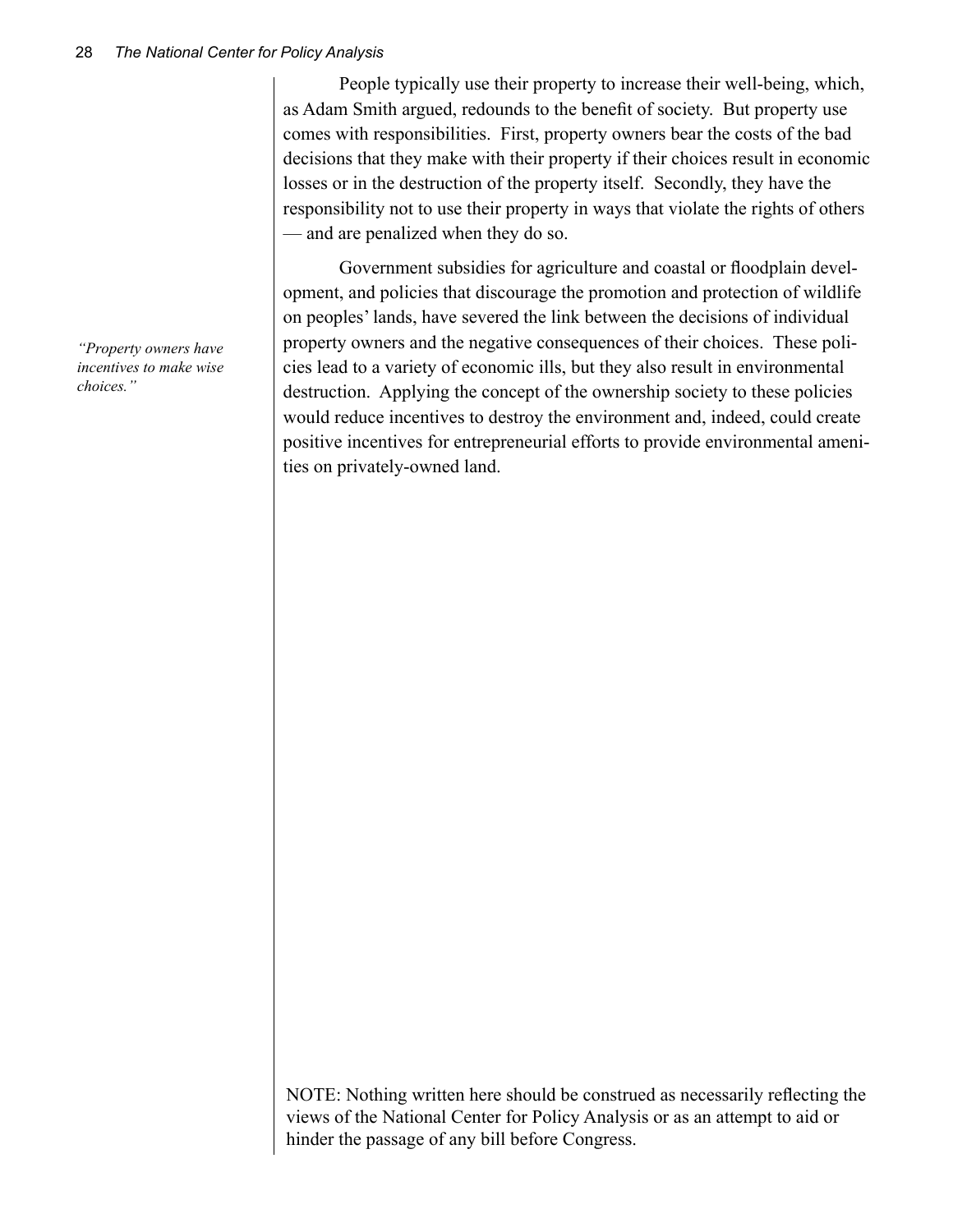### **Notes**

<sup>1</sup> David Boaz, *Defining an Ownership Society* (Washington, D.C.: Cato Institute, 1995), p. 1.

2 "Common law" is a label used to describe the ancient legal process of discovering and delineating the law on a case-by-case basis. Much of this discussion of the common law comes from H. Sterling Burnett, "Ecosystemic Goods: The Pro's and Con's of a Property Rights Approach," Dissertation (Bowling Green, Ohio: Bowling Green State Univeristy, 2001).

3 3 Barb. 42, 43; N.Y. App. Div. 1848, aff'd 2 N.Y. 159 (1849).

4 Gifford Pinchot, *The Fight for Conservation* (University of Washington Press, Seattle: 1967).

5 Elizabeth Brubaker, *Property Rights in Defence of Nature* (London: Earthscan, 1995) and Roger E. Mieners and Andrew P. Morriss (Eds.), *The Common Law and the Environment* (Lanham, Maryland: Rowman & Littlefield, 2000).

6 John Baden, "Destroying the Environment: Government Mismanagment of Our Natural Resources," National Center for Policy Analysis, NCPA Policy Report No. 124, 1986.

7 Aristotle, "Politics," Book II, Chapter 5 [1263], in Richard McKeon, ed., *The Basic Works of Aristotle* (New York: Random House, 1941).

8 John Locke, *Second Treatise of Government*, Thomas P. Peardon, ed. (Indianapolis: Bobbs-Merrill Company, Inc., 1952), 1st edition.

9 President George W. Bush, Speech, June 17, 2004.

10 Garrett Hardin, "Tragedy of the Commons," *Science*, November 11, 1986, pp. 1243-48. See also Garrett Hardin and John Baden, *Managing the Commons* (New York: W. H. Freeman & Co., 1977).

<sup>11</sup> Environmental Working Group, Farm Subsidy Database, "Total USDA Subsidies in United States." Available at http://www. ewg.org:16080/farm/progdetail.php?fips=00000&progcode=total.

12 Environmental Working Group, Farm Subsidy Database, "Commodity Subsidies in United States." Available at .http://www. ewg.org:16080/farm/progdetail.php?fips=00000&progcode=totalfarm.

<sup>13</sup> U.S. Department of Agriculture, "FY 2006 Budget Summary and Annual Performance Plan," Washington, D.C. Available at http://www.usda.gov/agency/obpa/Budget-Summary/2006/FY06budsum.pdf.

14 Environmental Working Group, Farm Subsidy Database: 1995-2004. Available at http://www.ewg.org:16080/farm/progdetail. php?fips=00000&progcode=total\_cc.

<sup>15</sup> U.S. Department of Agriculture, "FY 2006 Budget Summary and Annual Performance Plan," Washington, D.C. Available at http://www.usda.gov/agency/obpa/Budget-Summary/2006/FY06budsum.pdf.

16 Daryll E. Ray, "Cost of Avoiding Real Issue: \$17 Billion a Year," *MidAmerica Farmer Grower*, Vol. 19, No. 13, March 29, 2002.

17 Environmental Media Services [EMS] "Fast Facts," 2002. Available at http://www.ems.org/farm\_bill/facts.html.

<sup>18</sup> Jonathan Tolman, "Federal Agricultural Policy: A Harvest of Environmental Abuse," Competitive Enterprise Institute, August 1995.

19 Ibid., p. 6.

20 Rep. Earl Blumenauer, "Agricultural Subsidies," Position Statement, 2004. Available at http://blumenauer.house.gov/issues/ Issue.aspx?IssueID=87&SubIssueID=89.

<sup>21</sup> General Accounting Office, "Crop Insurance: USDA Needs to Improve Oversight of Insurance Companies and Develop a Policy to Address Any Future Insolvencies," Washington, D.C., GAO-04-517, June 2004. Available at http://www.gao.gov/ new.items/d04517.pdf.

22 Robert Dismukes and Joseph Glauber, "Why Hasn't Crop Insurance Eliminated Disaster Assistance?" USDA Economic Research Service, *Amber Waves*, Vol. 3, Issue 3, June 2005.

<sup>23</sup> U.S. Office of Management and Budget, "Budget of the United States Government, FY2006: Department of Agriculture" Washington, D.C. Available at http://www.whitehouse.gov/omb/budget/fy2006/agriculture.html.

<sup>24</sup> Noel Gollehon, William Quinby and Marcel Aillery, "Agricultural Resources and Environmental Indicators, Chapter 2.1: Wa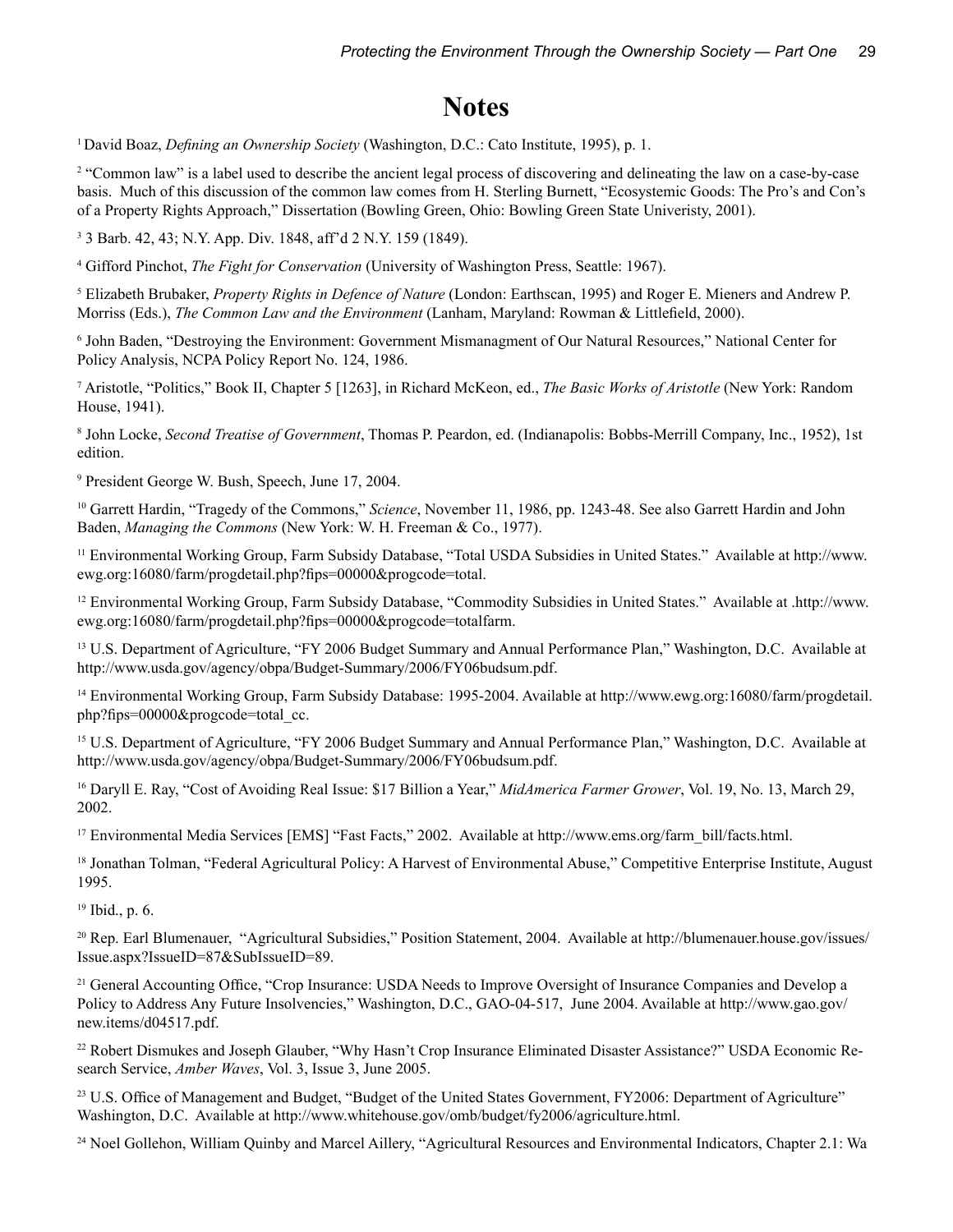#### 30 *The National Center for Policy Analysis*

ter Use and Pricing in Agriculture," Economic Research Service, U.S. Department of Agriculture, Washington, D.C., Agricultural Handbook No. AH722, April 2002, page 77.

<sup>25</sup> Fact Sheet, "Water Conservation and Restoration," Natural Resources Defense Council, June 7, 2001.

<sup>26</sup> None of these figures reflects the full cost of water, including equipment, subsidies, etc. See Noel Gollehon, William Quinby and Marcel Aillery, "Agricultural Resources and Environmental Indicators, Chapter 2.1: Water Use and Pricing in Agriculture," Economic Research Service, U.S. Department of Agriculture, Washington, D.C., Agricultural Handbook No. AH722, April 2002.

27 Fact Sheet, "Water Conservation and Restoration," Natural Resources Defense Council, June 7, 2001.

<sup>28</sup> "The Conservation Reserve Program: Summary and Enrollment Statistics, 2004," Farm Service Agency, U.S. Department of Agriculture. Available at www.fsa.usda.gov/dafp/cepd/stats/fy2004.pdf.

29 U.S. Department of Agriculture, "FY 2006 Budget Summary and Annual Performance Plan," Washington, D.C., p. 28. Available at http://www.usda.gov/agency/obpa/Budget-Summary/2006/FY06budsum.pdf.

30 "Program Status, Wetlands Reserve Program," Natural Resouces Conservation Service, U.S. Department of Agriculture. Available at http://www.nrcs.usda.gov/programs/wrp/State\_Maps\_Stats/progstat.html.

<sup>31</sup> See the Natural Resouces Conservation Service, U.S. Department of Agriculture, "2005 Allocations by Program." Available at http://www.nrcs.usda.gov/programs/2005\_allocations/2005\_Allocations\_byProgram/FY05WRPAllocationtoStates.pdf.

32 J. Bishop Grewell, "Farm Subsidies are Harm Subsidies," *American Enterprise*, October/November 2003.

 $33$  Ibid.

<sup>34</sup> General Accounting Office, "Agricultural Pesticides: Management Improvements Needed to Further Promote Integrated Pest Management," Washington, D.C., GAO-01-815, August 2001, p. 4.

35 Ibid.

36 H. John Heinz III Center for Science, Economics and the Environment, *The State of the Nation's Ecosystems: Measuring the Lands, Waters, and Living Resources of the United States* (New York City: Cambridge University Press, 2002).

<sup>37</sup> Nancy N. Rabalais et al., "Characterization of Hypoxia: Topic 1 Report for the Integrated Assessment on Hypoxia in the Gulf of Mexico," U.S. Department of Commerce, National Oceanic and Atmospheric Administration, National Ocean Service, and Coastal Ocean Program, May 1999, p. xv.

38 H. John Heinz III Center for Science, Economics and the Environment, *The State of the Nation's Ecosystems: Measuring the Lands, Waters, and Living Resources of the United States* (New York City: Cambridge University Press, 2002).

<sup>39</sup> Jonathan Tolman, "Federal Agricultural Policy: A Harvest of Environmental Abuse," Competitive Enterprise Institute, August 1995.

40 U.S. Fish and Wildlife Service, "Status and Trends of Wetlands in the Conterminous United States 1986 to 1997," Washington, D.C., 2000.

<sup>41</sup> U.S. Department of the Interior, "The Impact of Federal Programs on Wetlands — Volume II," March 1994. Available at http://www.doi.gov/oepc/wetlands2/index.html; and U.S. Fish and Wildlife Service, "Status and Trends of Wetlands in the Conterminous United States 1986 to 1997," Washington, D.C., 2000.

42 Environmental Working Group, "Soaking Uncle Sam: Why Westlands Water District's New Contract Is All Wet," Washington, D.C., September 14, 2005.

43 Fact Sheet, "Program Status - June 2005," California Bay-Delta Authority. Available at http://calwater.ca.gov/Newsroom/ FactSheets/CALFED\_ProgramStatus\_June\_2005.pdf.

44 Ninos Malek, "The Federal Government's War on the Hungry," George Mason University, 2004. Available at http://www.cbe. csuhayward.edu/~sbesc/04ninospaper.html.

45 Taxpayers for Common Sense, "Federal Sugar Subsidies: A Sweet Deal for Sugar Processors," Washington, D.C.

46 Sarah Thorn, "GMA Testimony on the U.S. - Australia Free Trade Agreement," June 16, 2004. Available at http://www. gmabrands.com/news/docs/testimony\_p.cfm?DocID=1368.

47 David Moberg, "Manufacturing Discontent," *In These Times*, December 3, 2003. Available at http://www.inthesetimes.com/ site/main/article/manufacturing\_discontent.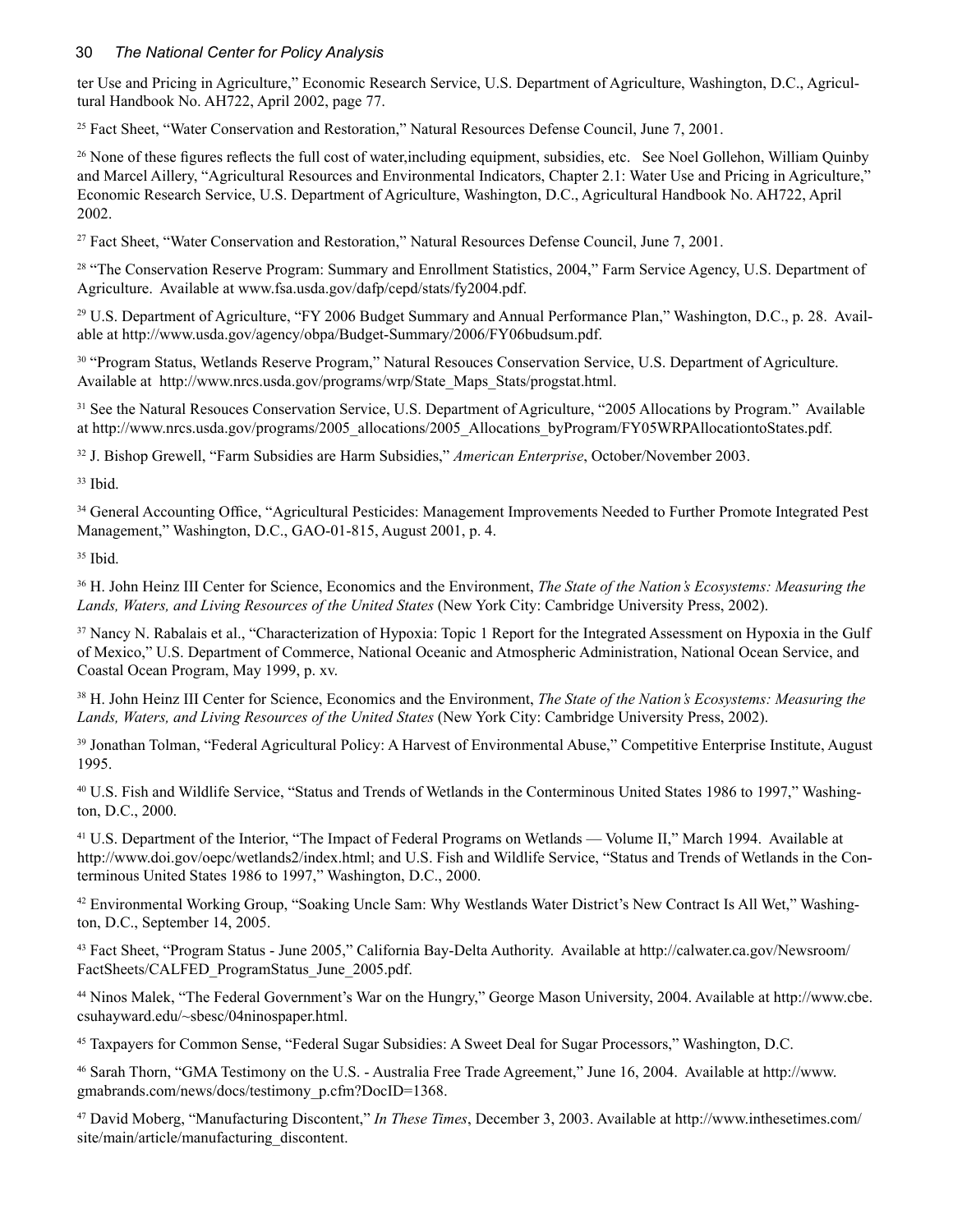48 Todd Gabel, Adrienne Simpson and Pam Villarreal, "Mr. President, Tear Down This Wall: How Trade Barriers Burden Businesses, Consumers and the Economy," Fraser Institute, *Fraser Forum*, June 2004, pp. 14-16. Available at http://www.fraserinstitute.ca/admin/books/chapterfiles/Jun04ffGabel.pdf.

49 Jonathan Tolman and Clark Massey, "Milked to the Bone," Competitive Enterprise Institute, 1996. Available at http://www. cato.org/pubs/regulation/reg19n4-cur.html.

50 Jerry Kozak, Testimony before Committee on Agriculture, U.S. House of Representatives, April 5, 2001. Available at http:// agriculture.house.gov/hearings/h10405w1.pdf http://www.heritage.org/Research/Agriculture/BG1534.cfm.

51 Government Accountability Office, "Farm Subsidy Payments: USA Should Correct Weaknesses in Regulations and Oversight to better Ensure Recipients Do Not Circumvent Payment Limitations," Washington, D.C., 2004.

52 Global Policy Forum, "Farm Subsidies That Starve the World," June 20, 2005.

53 Sophia Murphy, Ben Lilliston and Mary Beth Lake, "WTO Agreement on Agriculture: A Decade of Dumping," Institute for Agriculture and Trade Policy, February 2005.

54 Anup Shah, "Sustainable Development: The U.S. and Foreign Aid Assistance," 2005. Available at http://www.globalissues. org/TradeRelated/Debt/USAid.asp; Edward Crane and David Boaz, *Cato Handbook for Congress* (Washington, D.C.: Cato Institute, 2002). Available at http://www.cato.org/pubs/handbook/hb108/hb108-30.pdf.

55 World Bank, "Cotton Producers Face Losses Because of Rich Country Subsidies, Says ICAC Report," News Release, July 11, 2002. Available at http://web.worldbank.org/WBSITE/EXTERNAL/NEWS/ 0,,contentMDK:20053593~menuPK:34465~pagePK:34370~piPK:34424~theSitePK:4607,00.html.

56 Mark A. Groomberg, "America's Bittersweet Sugar Policy," Cato Institute, 2001. Available at http://www.freetrade.org/pubs/ briefs/tpb-013.pdf.

57 Sophia Murphy, Ben Lilliston and Mary Beth Lake, "WTO Agreement on Agriculture: A Decade of Dumping," Institute for Agriculture and Trade Policy, February 2005.

58 As cited in Dan Griswold, "Reforming Farm Subsidies and Trade Barriers," Cato Institute, 2004. Available at http://www. cato.org/pubs/policy\_report/v26n5/cpr-26n5-3.pdf.

59 Brian M. Riedl, "Federal Spending — By the Numbers," Heritage Foundation, October 7, 2005, p. 5.

60 U.S. Office of Management and Budget, "Budget of the United States Government, Fiscal Year 2006: Department of Agriculture," Washington, D.C.

61 U.S. Environmental Protection Agency, "America's Wetlands: Our Vital Link Between Land and Water," U.S. Environmental Protection Agency, Washington, D.C.: Office of Water, Office of Wetlands, Oceans and Watersheds, EPA843-K-95-001, 1995.

 $62$  William S. Simple, "Wetland Functions and Values," U.S. Environmental Protection Agency, Office of Water, p. 9. Available at http://www.epa.gov/watertrain/pdf/WetlandsFunctions.pdf.

 $63$  Ibid.

64 U.S. Environmental Protection Agency, "Functions and Values of Wetlands," Office of Wetlands, Oceans and Watersheds, EPA 843-F-01-002c, September 2001.

65 Chesapeake Bay Foundation, Save the Bay: 2002 Bay Health Index. Available at http://www.cbf.org/site/PageServer?JServS essionIdr005=ul310jh9w2.app20a&pagename=sotb\_2002\_pollution.

66 See, for example, The California Environmental Protection Agency State Water Resources Control Board, Non-Point Source Pollution Control Program Five Year Plan, July 2003-June 2008. Available at http://www.swrcb.ca.gov/nps/docs/5yrplan/4\_urban\_category.pdf; or see Provincetown Center for Coastal Studies, Cape Cod Bay Monitoring Project. Available at http://www. coastalstudies.org/what-we-do/cc-bay-watch/monitor.htm.

67 U.S. Environmental Protection Agency, "America's Wetlands: Our Vital Link BetweenLand and Water," U.S. Environmental Protection Agency, Office of Water, Office of Wetlands, Oceans and Watersheds, Washington, D.C., EPA843-K-95-001, 1995.

<sup>68</sup> Federal Emergency Management Agency, "A Chronology of Major Events Affecting the National Flood Insurance Program," Washington, D.C., 2004.

69 Private insurers reentered the market for flood insurance, as contractors and managers of the federal National Flood Insurance Program.

70 Federal Emergency Management Agency, "A Chronology of Major Events Affecting the National Flood Insurance Program,"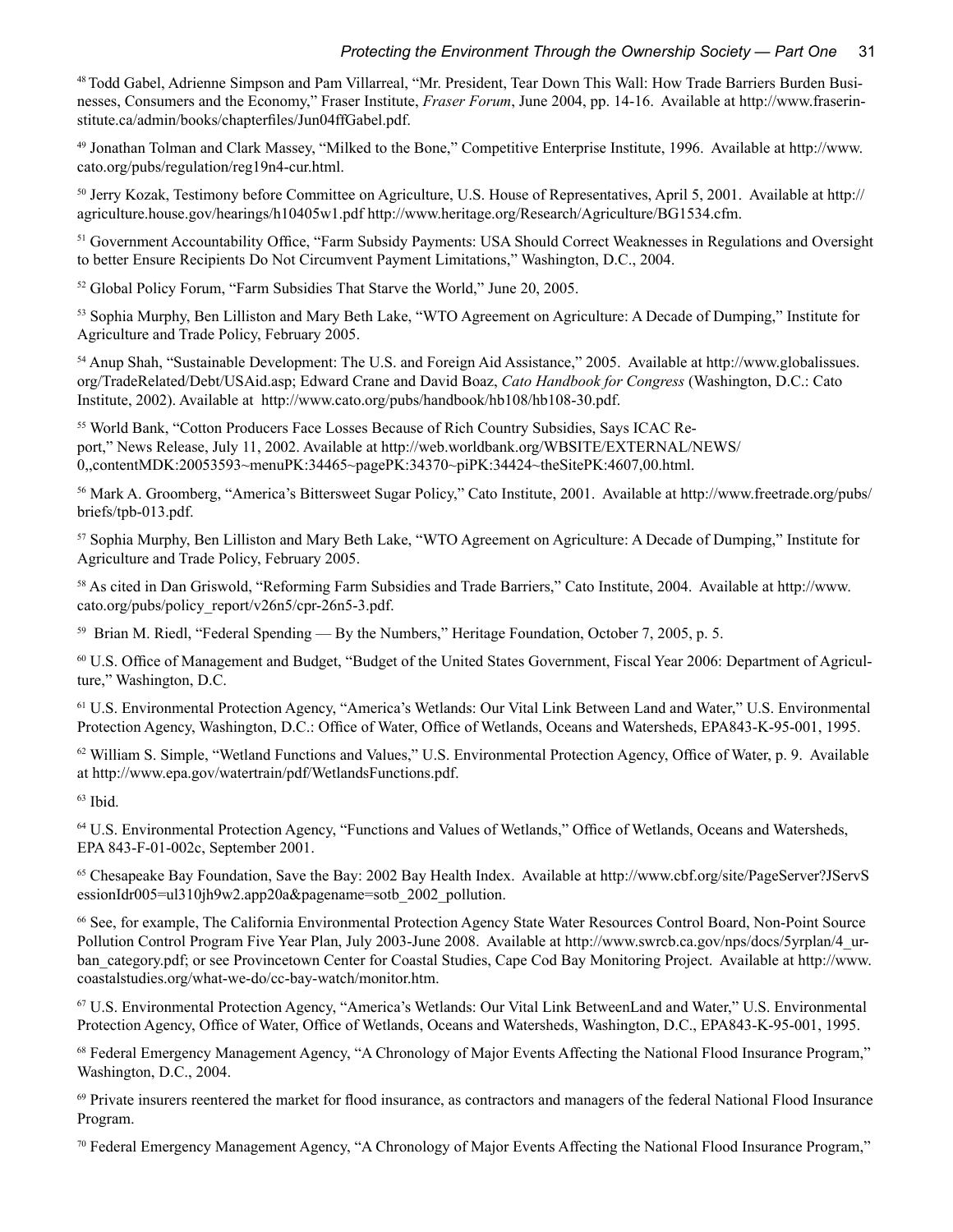#### 32 *The National Center for Policy Analysis*

Washington, D.C., 2004.

71 Gilbert F. White, "Human Adjustment to Floods," University of Chicago Department of Geography, Research Paper No. 29, 1942. Published in book form in 1945.

72 W. J. McGee, "The Floodplains of Rivers," *Forum*, No. XI, as quoted in "A Chronology of Major Events Affecting the National Flood Insurance Program," Federal Emergency Management Agency, Washington, D.C., 2004.

<sup>73</sup> Gilbert White et al., "Changes in Urban Occupancy of Flood Plains in the United States," University of Chicago Department of Geography, Research Paper No. 57, 1958.

74 National Wildlife Federation and Taxpayers for Common Sense, "Crossroads: Congress, The Corps of Engineers and the Future of America's Water Resources," Washington, D.C., March 2004. Available at http://www.taxpayer.net/corpswatch/crossroads/.

75 National Wildlife Federation and Taxpayers for Common Sense, "Crossroads: Congress, The Corps of Engineers and the Future of America's Water Resources," Washington, D.C., March 2004. Available at http://www.taxpayer.net/corpswatch/crossroads/; and Lee Larson, "The Great USA Flood of 1993," Hydrologic Research Lab., Office of Hydrology, NOAA/National Weather Service, June 1996. Available at http://www.nws.noaa.gov/oh/hrl/papers/area/great.htm.

76 Public Law 84-99, U.S. Army Corps of Engineers. Available at http://www.mvr.usace.army.mil/EmergencyMgt/EM-Rehab-Prog.asp.

77 Federal Emergency Management Agency, "A Chronology of Major Events Affecting the National Flood Insurance Program," Washington, D.C., 2004.

78 In 1973, the Nixon Administration issued "New Approaches to Federal Disaster Preparedness and Assistance."

79 Federal Emergency Management Agency (FEMA), "Flood Statistics." Available at http://www.floodsmart.gov/floodsmart/ pages/statistics.jsp.

80 Federal Emergency Management Agency, "A Chronology of Major Events Affecting the National Flood Insurance Program," Washington, D.C., 2004.

81 Chad Berginnis, "Bunning-Bereuter-Blumenauer Flood Insurance Reform Act Implementation and Flood Insurance Claims Issues," Testimony: Association of State Floodplain Managers, Inc. before the Subcomittee on Housing and Community Opportunity, House Committee on Financial Services, April 14, 2005. Available at http://floods.org/PDF/ASFPM\_Testimony\_ FIRA2004\_4-14-05.pdf.

82 Norbert Schwartz, "FEMA and Mitigation: Ten Years After the 1993 Midwest Flood," *Journal of Contemporary Water Research and Education*, Issue 130, Pages 36-40, March 2005. Available at http://www.ucowr.siu.edu/updates/130/ 09%20schwartz.pdf.

83 Government Accountability Office (GAO), "National Flood Insurance Program: Oversight of Policy Issuance and Claims," Washington, D.C., Highlights of GAO-05-532T, April 2005. Available at http://www.gao.gov/highlights/d05532thigh.pdf.

84 National Weather Service, "Flood Losses: Compilation of Flood Loss Statistics," Hydrolic Information Center [last updated on January 5, 2004]. Available at http://weather.gov/oh/hic/flood\_stats/Flood\_loss\_time\_series.shtml.

85 Federal Emergency Management Agency (FEMA), "Building on Success — By the Numbers: FEMA's Response to The Historic 2004 Hurricane Season," April 28, 2005. Available at http://www.fema.gov/news/newsrelease.fema?id=17325.

86 Tom Ross and Neal Lott, "A Climatology of 1980-2003 Extreme Weather and Climate Events," National Climatic Data Center, Technical Report No. 2003-01, December 2003.

<sup>87</sup> U.S. Army Corps of Engineers, "Value to the Nation: Coastal Protection, Economic Impact," Corps Program Results, Water Resource Management.

88 H. John Heinz III Center for Science, Economics and the Environment, "Evaluation of Erosion Hazards Summary," April 2000, page 14. Available at http://www.heinzctr.org/NEW\_WEB/PDF/erosnsum.pdf#zoom=100.

89 Tina Bernd-Cohen and Melissa Gordon, "State Coastal Management Effectiveness in Protecting Beaches, Dunes, Bluffs, Rocky Shores: A National Overview," Office of Ocean and Coastal Resource Management, National Ocean Service, NOAA, DOC, March 1998, page 4. Available at http://www.ocrm.nos.noaa.gov/pdf/efrockyshores.pdf.

90 H. John Heinz III Center for Science, Economics and the Environment, "Evaluation of Erosion Hazards Summary," April 2000. Available at http://www.heinzctr.org/NEW\_WEB/PDF/erosnsum.pdf#zoom=100.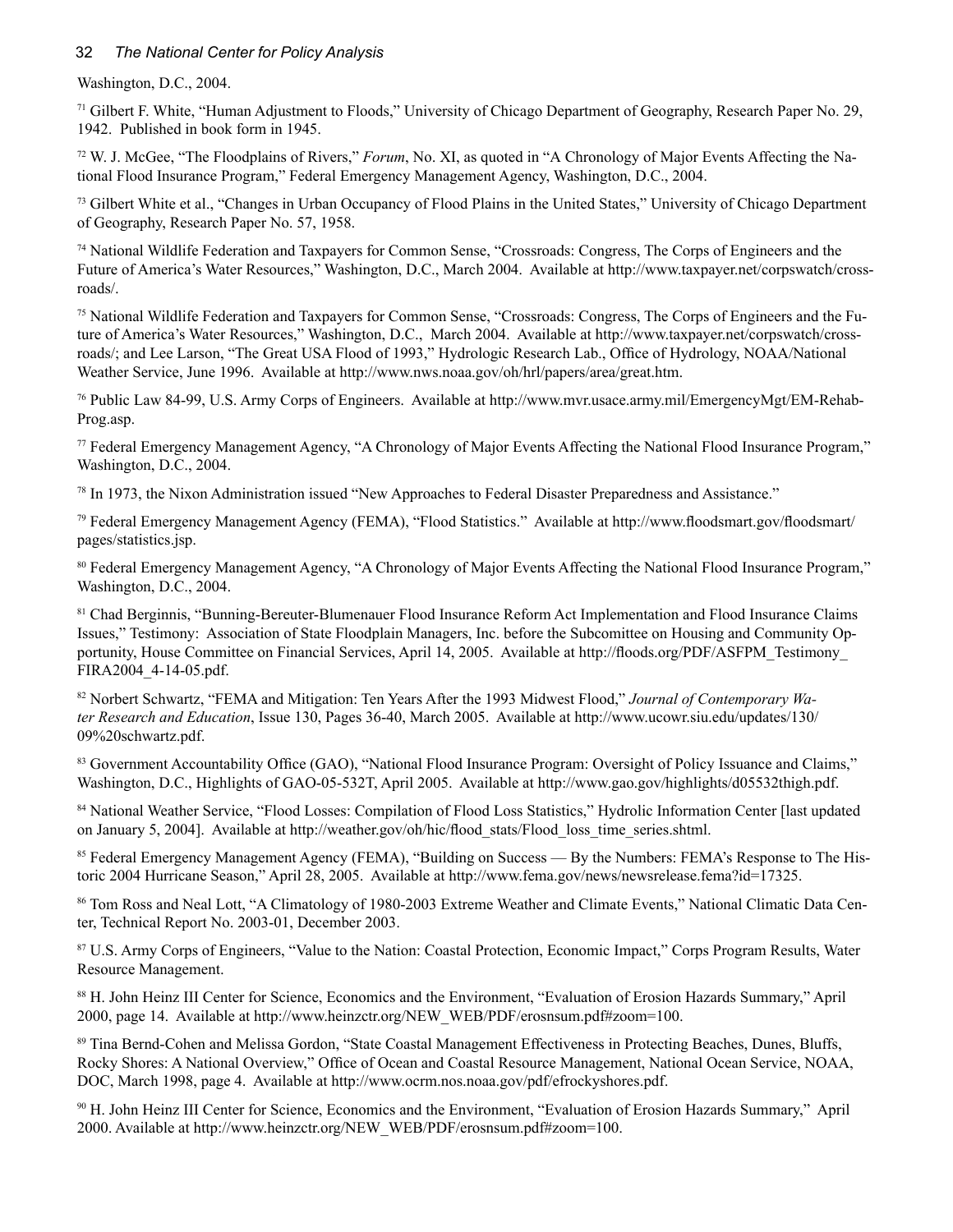91 National Wildlife Federation and Taxpayers for Common Sense, "Crossroads: Congress, The Corps of Engineers and the Future of America's Water Resources," Washington, D.C., March 2004. Available at http://www.taxpayer.net/corpswatch/crossroads/.

92 U.S. Geological Survey and U.S. Department of the Interior, "West-Central Florida Coast: Limited Sand Resources for Eroding Beaches," February 1997.

93 U.S. Army Corps of Engineers, Civil Works Program Statistics, Information Paper CECW-ZD, January 31, 2003; U.S. Army Corps of Engineers, "Civil Works Floodplain Management Initiatives: Value to the Nation," April 2000.

94 National Wildlife Federation and Taxpayers for Common Sense, "Crossroads: Congress, The Corps of Engineers and the Future of America's Water Resources," Washington, D.C., March 2004. Available at http://www.taxpayer.net/corpswatch/crossroads/.

95 Ike Sugg, "How Not to Protect Wildlife," Hoover Institute, *Hoover Digest*, No. 2, 2001.

96 Thomas Lambert and Robert J. Smith, *The Endangered Species Act: Time for a Change* (St. Louis: Center for the Study of American Business, March 1994); and Ike C. Sugg, "Endangered Species Act (ESA)," *Environmental Briefing Book* (Washington, D.C.: Competitive Enterprise Institute, 1996). More recent research found that, for example, while 22 agencies had budgets explicitly containing endangered species expenditures, and while the USFWS claimed that the entire federal expenditure for ESA in 1996 totaled \$285 million, five other agencies testified before Congress that their combined 1996 ESA expenditures were more than \$560 million. See Randy T. Simmons and Kimberly Frost, *Accounting for Species, The True Cost of the Endangered Species Act* (Bozeman, Mont.: The Property and Environment Research Center, 2004).

97 Richard L. Stroup, *The Endangered Species Act: Making Innocent Species the Enemy* (Bozeman, Mont.: Political Economy Research Center, 1995).

98 Daniel R. Simmon and Randy T. Simmons, "The Endangered Species Act Turns 30," *Regulation*, Winter 2003-2004.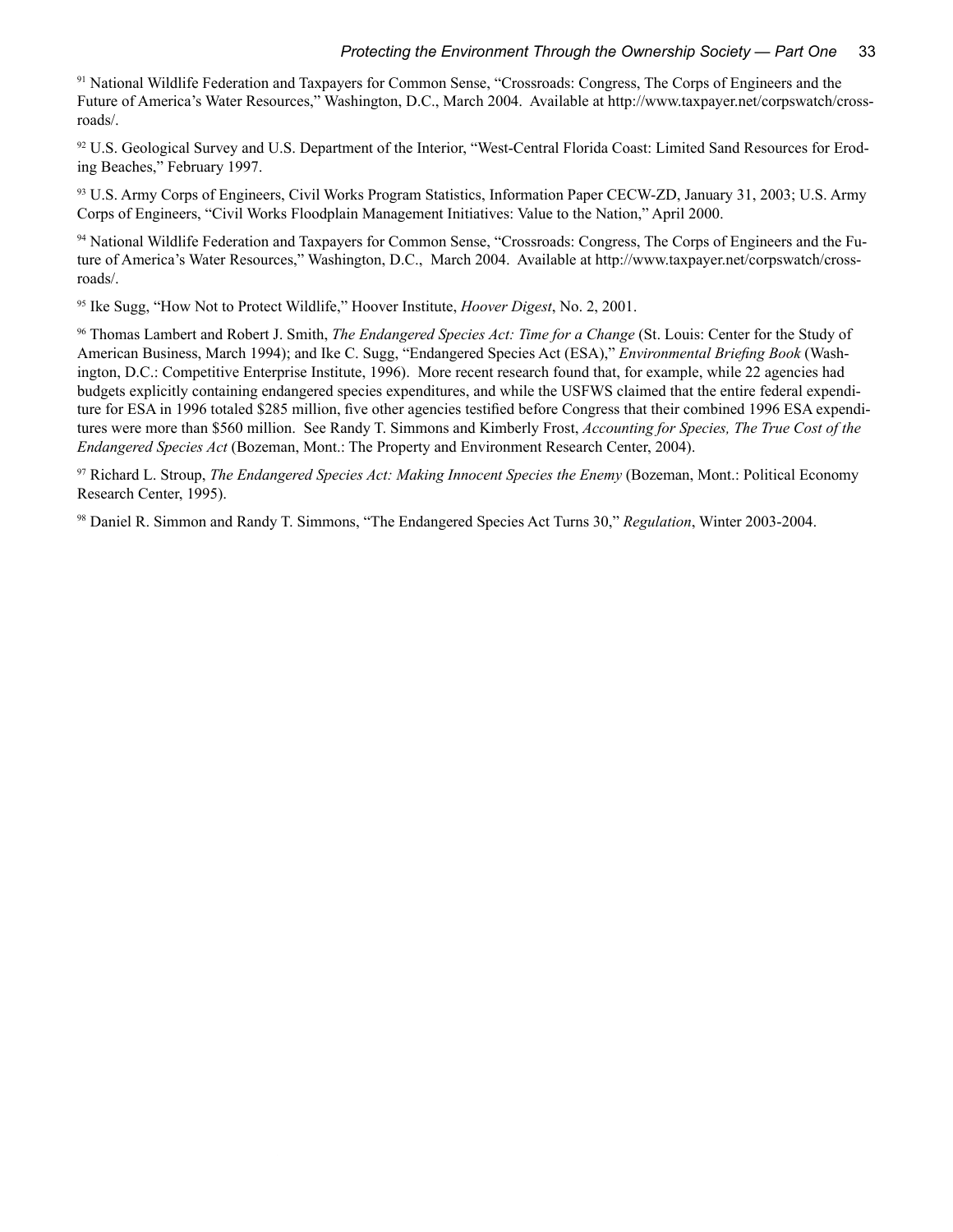## **About the Author**

**H. Sterling Burnett** is a senior fellow with the National Center for Policy Analysis, a nonpartisan, nonprofit research and education institute in Dallas, Texas. While he works on a number of issues, he specializes in issues involving environmental and energy policy. He also serves as an adviser to the American Legislative Exchange Council Energy, Environment, Natural Resources and Agriculture Task Force (1996 - Present); a senior fellow with the Texas Public Policy Foundation (2005 - Present); and a contributing editor to *Environment & Climate News* (2005 – Present).

Dr. Burnett has been published in *Ethics, Environmental Ethics, Environmental Values, The Review of Metaphysics, International Studies in Philosophy, The World and I, USA Today* and the *Washington Post*.

Dr. Burnett received a Ph.D. in Applied Philosophy from Bowling Green State University in 2001.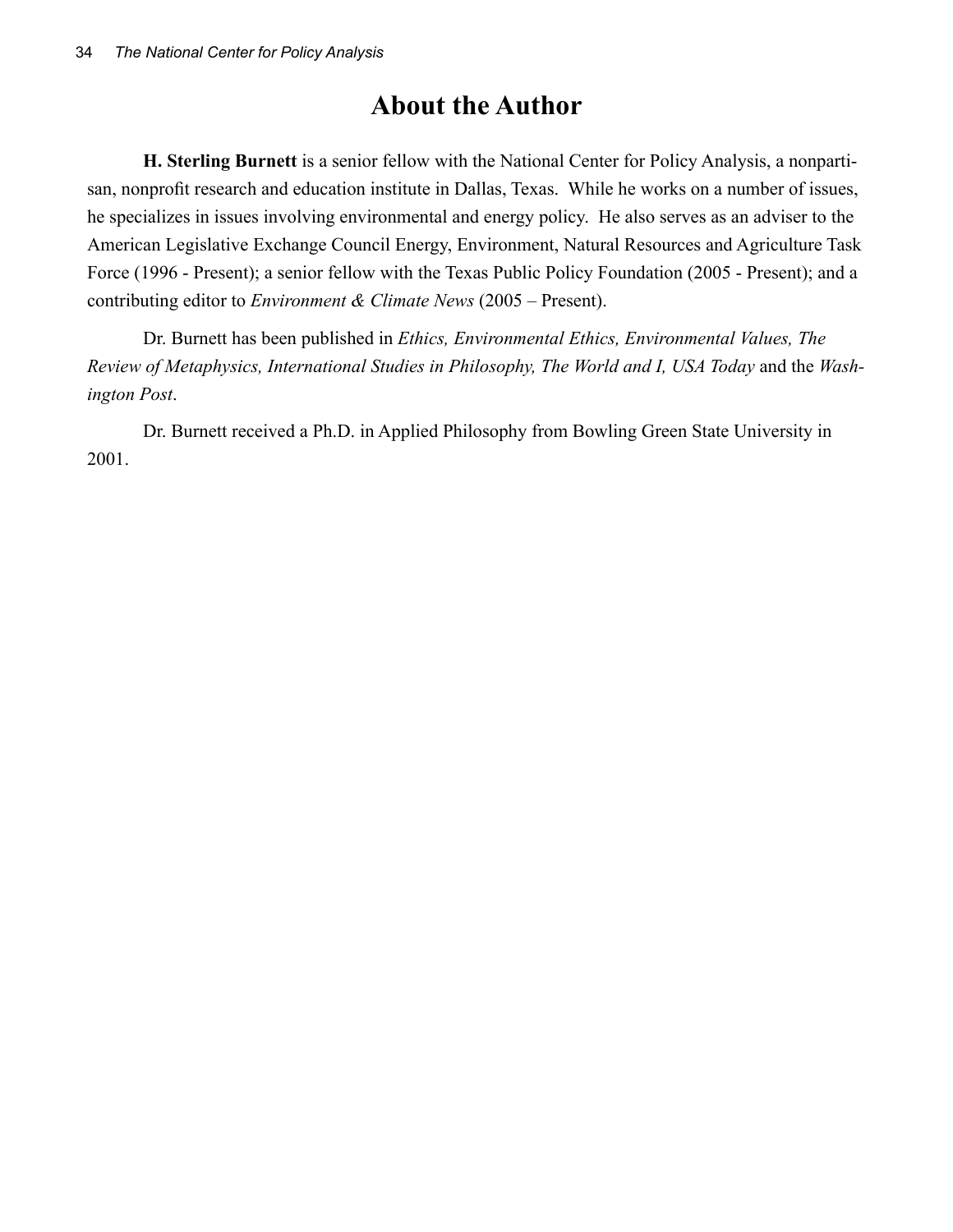### **About the NCPA**

The NCPA was established in 1983 as a nonprofit, nonpartisan public policy research institute. Its mission is to seek innovative private sector solutions to public policy problems.

The center is probably best known for developing the concept of Medical Savings Accounts (MSAs), now known as Health Savings Accounts (HSAs). The *Wall Street Journal* and *National Journal*  called NCPA President John C. Goodman "the father of Medical Savings Accounts." Sen. Phil Gramm said MSAs are "the only original idea in health policy in more than a decade." Congress approved a pilot MSA program for small businesses and the self-employed in 1996 and voted in 1997 to allow Medicare beneficiaries to have MSAs. A June 2002 IRS ruling frees the private sector to have flexible medical savings accounts and even personal and portable insurance. A series of NCPA publications and briefings for members of Congress and the White House staff helped lead to this important ruling. In 2003, as part of Medicare reform, Congress and the President made HSAs available to all non-seniors, potentially revolutionizing the entire health care industry.

The NCPA also outlined the concept of using tax credits to encourage private health insurance. The NCPA helped formulate a bipartisan proposal in both the Senate and the House, and Dr. Goodman testified before the House Ways and Means Committee on its benefits. Dr. Goodman also helped develop a similar plan for then presidential candidate George W. Bush.

The NCPA shaped the pro-growth approach to tax policy during the 1990s. A package of tax cuts, designed by the NCPA and the U.S. Chamber of Commerce in 1991, became the core of the Contract With America in 1994. Three of the five proposals (capital gains tax cut, Roth IRA and eliminating the Social Security earnings penalty) became law. A fourth proposal *—* rolling back the tax on Social Security benefits *—* passed the House of Representatives in summer 2002.

The NCPA's proposal for an across-the-board tax cut became the focal point of the pro-growth approach to tax cuts and the centerpiece of President Bush's tax cut proposal. The repeal by Congress of the death tax and marriage penalty in the 2001 tax cut bill reflects the continued work of the NCPA.

Entitlement reform is another important area. With a grant from the NCPA, economists at Texas A&M University developed a model to evaluate the future of Social Security and Medicare. This work is under the direction of Texas A&M Professor Thomas R. Saving, who was appointed a Social Security and Medicare Trustee. Our online Social Security calculator, found on the NCPA's Social Security reform Internet site (www.TeamNCPA.org) allows visitors to discover their expected taxes and benefits and how much they would have accumulated had their taxes been invested privately.

Team NCPA is an innovative national volunteer network to educate average Americans about the problems with the current Social Security system and the benefits of personal retirement accounts.

In the 1980s, the NCPA was the first public policy institute to publish a report card on public schools, based on results of student achievement exams. We also measured the efficiency of Texas school districts. Subsequently, the NCPA pioneered the concept of education tax credits to promote competition and choice through the tax system. To bring the best ideas on school choice to the forefront, the NCPA and Children First America published an *Education Agenda* for the new Bush administration,